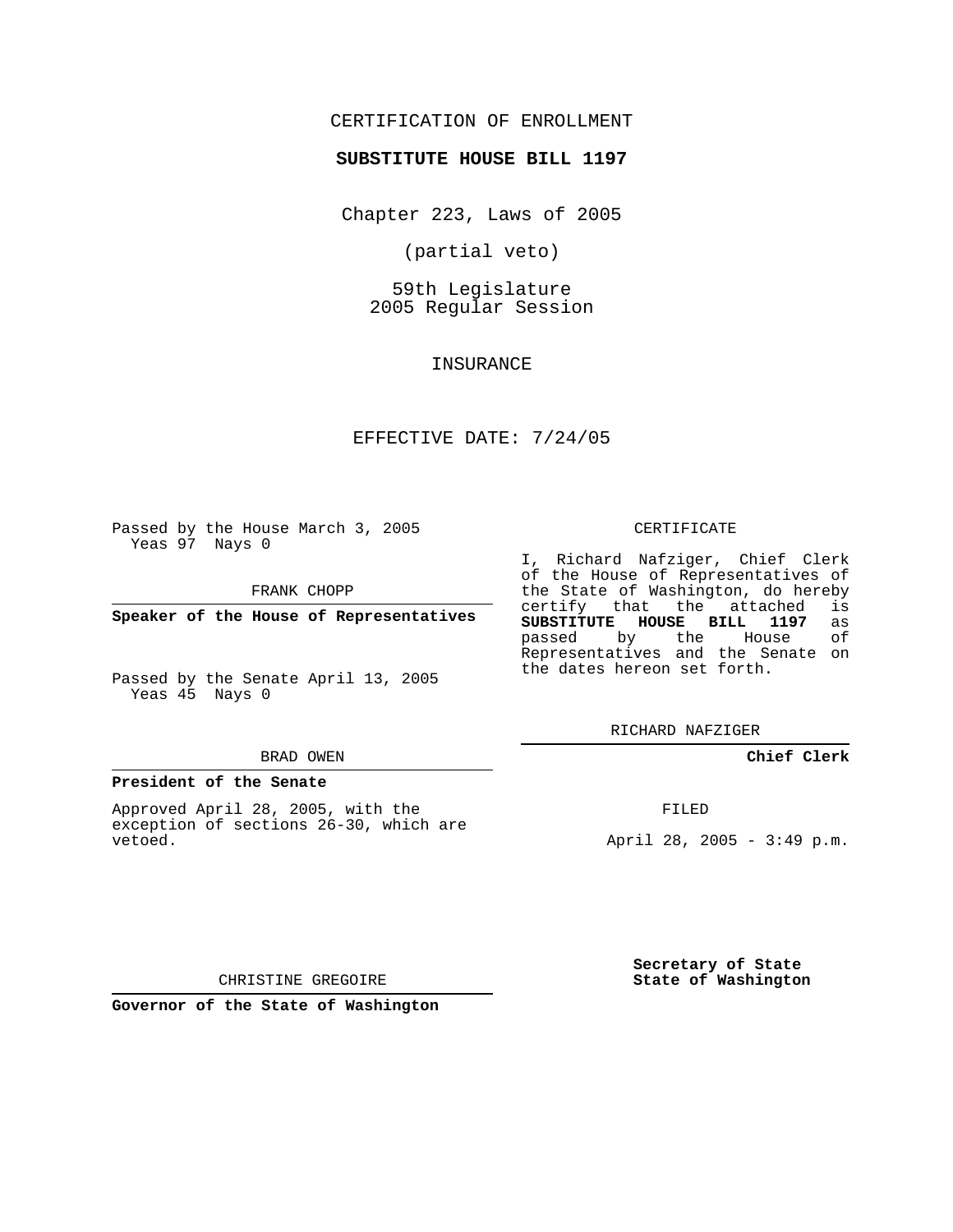# **SUBSTITUTE HOUSE BILL 1197** \_\_\_\_\_\_\_\_\_\_\_\_\_\_\_\_\_\_\_\_\_\_\_\_\_\_\_\_\_\_\_\_\_\_\_\_\_\_\_\_\_\_\_\_\_

\_\_\_\_\_\_\_\_\_\_\_\_\_\_\_\_\_\_\_\_\_\_\_\_\_\_\_\_\_\_\_\_\_\_\_\_\_\_\_\_\_\_\_\_\_

Passed Legislature - 2005 Regular Session

## **State of Washington 59th Legislature 2005 Regular Session**

**By** House Committee on Financial Institutions & Insurance (originally sponsored by Representatives Roach and Kirby; by request of Insurance Commissioner)

READ FIRST TIME 02/07/05.

 AN ACT Relating to insurance; amending RCW 48.02.180, 48.05.340, 48.11.100, 48.11.140, 48.14.010, 48.14.0201, 48.17.150, 48.18.100, 48.18.103, 48.18.430, 48.21.047, 48.23.010, 48.24.030, 48.29.010, 48.29.020, 48.29.120, 48.29.130, 48.29.170, 48.30.300, 48.30A.045, 48.30A.060, 48.30A.065, 48.31.100, 48.38.030, 48.44.240, 48.66.020, 48.66.045, 48.66.055, 48.66.130, 48.92.120, 48.98.015, 48.110.030, and 48.110.040; adding a new section to chapter 48.66 RCW; and repealing RCW 48.05.360, 48.29.030, 48.29.060, 48.29.070, 48.29.090, 48.29.100, 48.29.110, and 48.34.910.

10 BE IT ENACTED BY THE LEGISLATURE OF THE STATE OF WASHINGTON:

11 **Sec. 1.** RCW 48.02.180 and 1981 c 339 s 1 are each amended to read 12 as follows:

13 (1) ((<del>In addition to such publications as are otherwise authorized</del> 14 under this code,)) The commissioner may ((from time to time)) 15 periodically prepare and publish:

16 (a) ((Booklets containing the insurance code, or supplements 17 thereto, and such related statutes as the commissioner deems suitable 18 and useful for inclusion in an appendix of such booklet or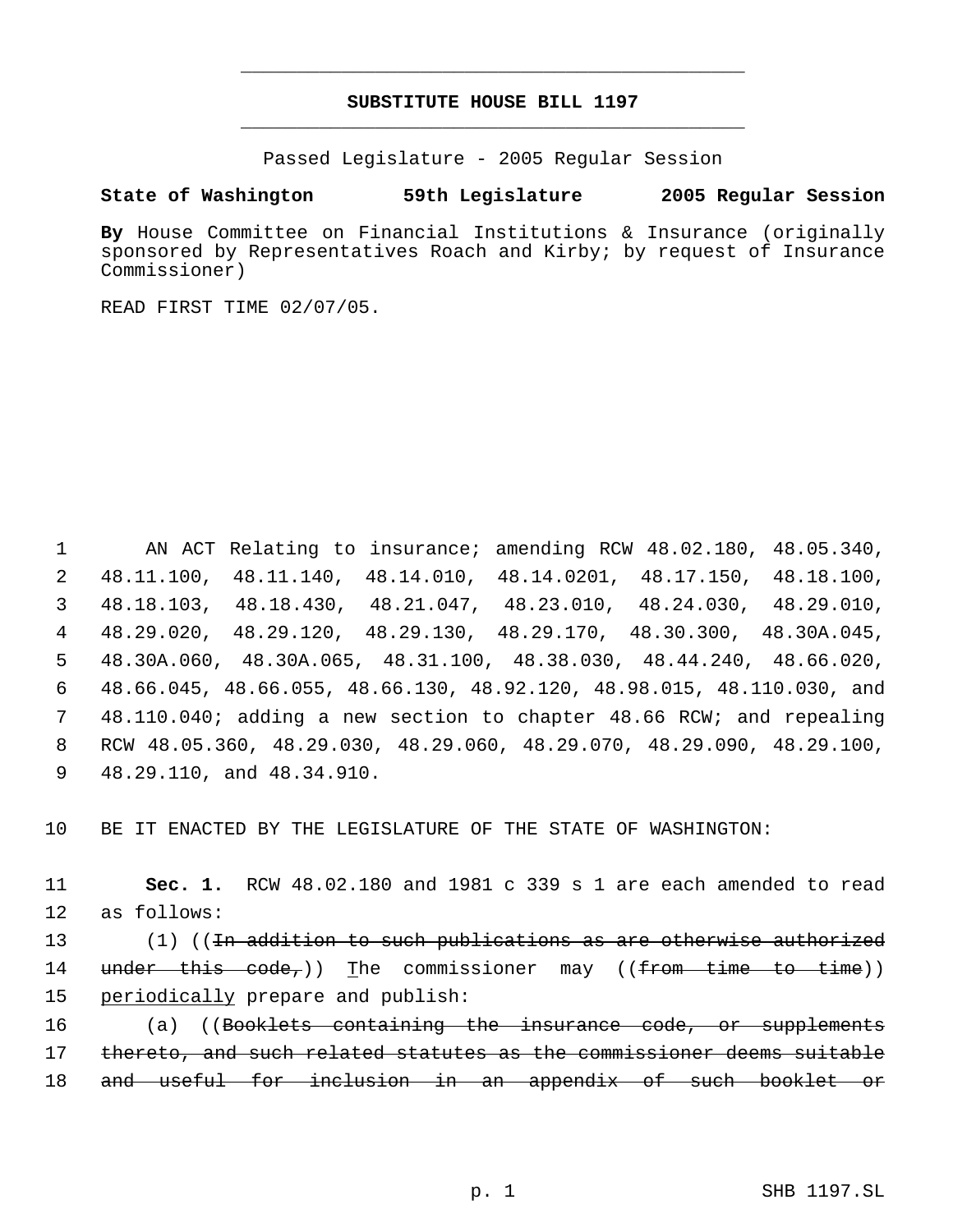1 supplement.)) Title 48 RCW, Title 284 WAC, insurance bulletins and 2 technical assistance advisories, and other laws, rules, or regulations 3 relevant to the regulation of insurance; 4 (b) Manuals and other material ((<del>relative</del>)) relating to 5 examinations for ((<del>licensing as provided in chapter 48.17 RCW</del>)) 6 licensure; and 7 (c) Any other publications authorized under Title 48 RCW. 8 (2) The commissioner may ((furnish)) provide copies of the 9 ((insurance code, supplements thereto, and related statutes)) 10 publications referred to in subsection (1)(a) of this section free of 11 charge to: 12 (a) Public offices and officers in this state ((concerned 13  $therewith, to)$ ) : 14 (b) Public officials of other states and jurisdictions ((having 15 supervision of)) that regulate insurance( $(\frac{1}{1} + \epsilon_0)$ ) i 16 (c) The library of congress( $(\tau)$ ) i and ((to)) 17 (d) Officers of the armed forces of the United States of America 18 located at military installations in this state who are concerned with 19 insurance transactions at or involving ((sueh)) the military 20 installations. 21 (3) Except as provided in subsection (2) of this section, the 22 commissioner shall sell ((copies of the insurance code, supplements 23 thereto, examination manuals, and materials as)) the publications 24 referred to in subsection (1) of this section( $(-at)$ ). The 25 commissioner may charge a reasonable price( $\sqrt{t}$  fixed by the 26 commissioner, in amount)) that is not less than the cost of 27 publication, handling, and distribution ((thereof)). The commissioner 28 shall promptly deposit all funds received ((by him pursuant to)) under 29 this subsection with the state treasurer to the credit of the ((general 30 fund)) insurance commissioner's regulatory account. For appropriation 31 purposes, ((such)) the funds received and deposited by the commissioner 32 ((shall be treated as)) are a recovery of a previous expenditure. 33 **Sec. 2.** RCW 48.05.340 and 1995 c 83 s 14 are each amended to read 34 as follows:

35 (1) Subject to RCW 48.05.350 ((and 48.05.360)) to qualify for 36 authority to transact any one kind of insurance as defined in chapter 37 48.11 RCW or combination of kinds of insurance as ((shown below)) set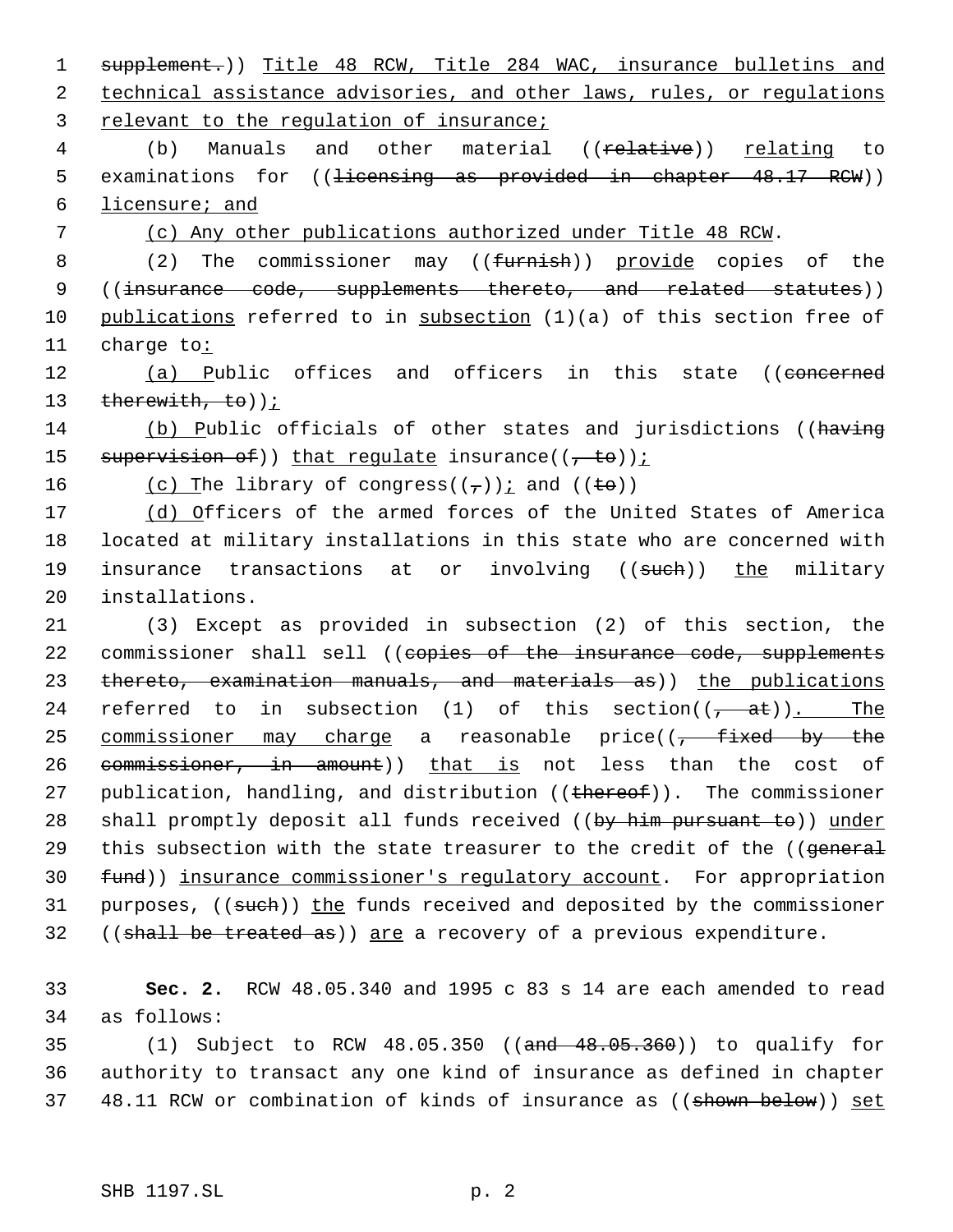1 forth in this subsection, a foreign or alien insurer, whether stock or 2 mutual, or a domestic insurer ((hereafter)) formed ((shall)) after the effective date of this section must possess unimpaired paid-in capital stock, if a stock insurer, or unimpaired surplus if a mutual insurer, 5 and additional funds in surplus, as follows, and ((shall)) must thereafter maintain unimpaired a combined total of: (a) The paid-in capital stock if a stock insurer or surplus if a mutual insurer, plus (b) ((such)) additional funds in surplus equal to the total of the following initial requirements:

| 10 |                                  | Paid-in       |             |
|----|----------------------------------|---------------|-------------|
| 11 | Kind or kinds                    | capital       | Additional  |
| 12 | of insurance                     | stock or      | surplus     |
| 13 |                                  | basic surplus |             |
| 14 | Life $\dots\dots\dots\dots\dots$ | \$2,000,000   | \$2,000,000 |
| 15 | Disability $\dots \dots$         | 2,000,000     | 2,000,000   |
| 16 | Life and disability              | 2,400,000     | 2,400,000   |
| 17 | Property                         | 2,000,000     | 2,000,000   |
| 18 | Marine<br>&                      |               |             |
| 19 | transportation                   | 2,000,000     | 2,000,000   |
| 20 | General casualty                 | 2,400,000     | 2,400,000   |
| 21 | Vehicle                          | 2,000,000     | 2,000,000   |
| 22 | Surety                           | 2,000,000     | 2,000,000   |
| 23 | Any two of the                   |               |             |
| 24 | following<br>kinds               |               |             |
| 25 | of<br>insurance:                 |               |             |
| 26 | Property,<br>marine              |               |             |
| 27 | $\&$<br>transportation,          |               |             |
| 28 | general<br>casualty,             |               |             |
| 29 | vehicle,<br>surety,              |               |             |
| 30 | disability                       | 3,000,000     | 3,000,000   |
| 31 | Multiple<br>lines<br>(all        |               |             |
| 32 | insurances<br>except             |               |             |
| 33 | title<br>life<br>and             |               |             |
| 34 | insurance)                       | 3,000,000     | 3,000,000   |
|    |                                  |               |             |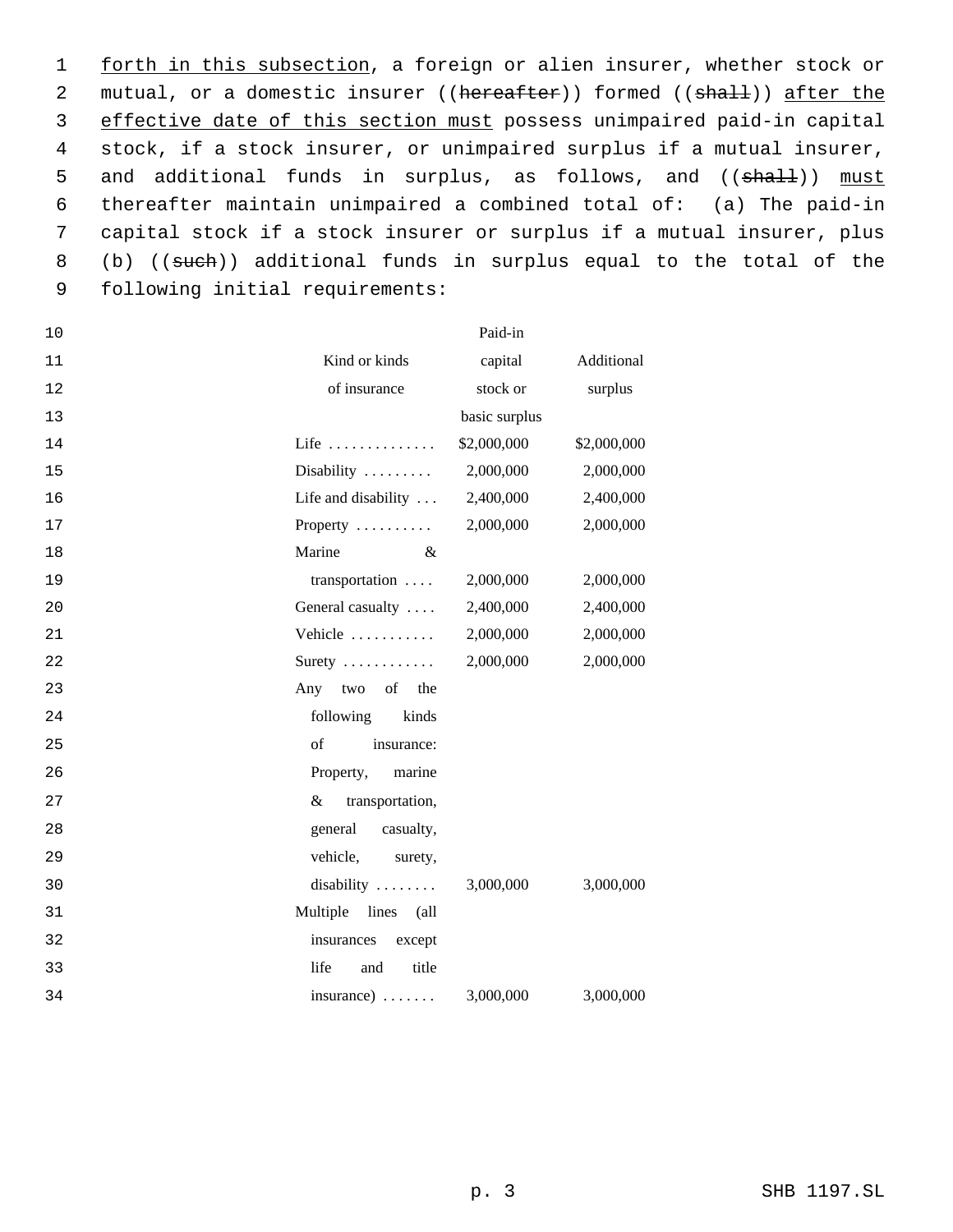Title (((in accordance) with the provisions of chapter 48.29 RCW)) 2,000,000 2,000,000

 (2) Capital and surplus requirements are based upon all the kinds 7 of insurance transacted by the insurer wherever it ((may)) operates or 8 proposes to operate, whether or not only a portion of ((such)) the kinds are to be transacted in this state.

 (3) Until December 31, 1996, a foreign or alien insurer holding a certificate of authority to transact insurance in this state immediately prior to June 9, 1994, may continue to be authorized to transact the same kinds of insurance as long as it is otherwise 14 qualified for ((such)) that authority. A domestic insurer, except a 15 title insurer, holding a certificate of authority to transact insurance in this state immediately prior to June 9, 1994, may continue to be authorized to transact the same kinds of insurance as long as it is otherwise qualified for such an authority and thereafter maintains unimpaired the amount of paid-in capital stock, if a stock insurer, or basic surplus, if a mutual or reciprocal insurer, and special or additional surplus as required of it under laws in force immediately prior to June 9, 1994.

 **Sec. 3.** RCW 48.11.100 and 1947 c 79 s .11.10 are each amended to read as follows:

 "Title insurance" is insurance of owners of property or others 26 having an interest ((therein)) in real property, against loss by encumbrance, or defective titles, or adverse claim to title, and 28 associated services ((connected therewith)).

 **Sec. 4.** RCW 48.11.140 and 1993 c 462 s 53 are each amended to read as follows:

31 (1) (( $N\Theta$ )) An insurer (( $\theta$ hall)) may not retain any risk on any one subject of insurance, whether located or to be performed in this state or elsewhere, in an amount exceeding ten percent of its surplus to policyholders.

(2) For the purposes of this section, a "subject of insurance" as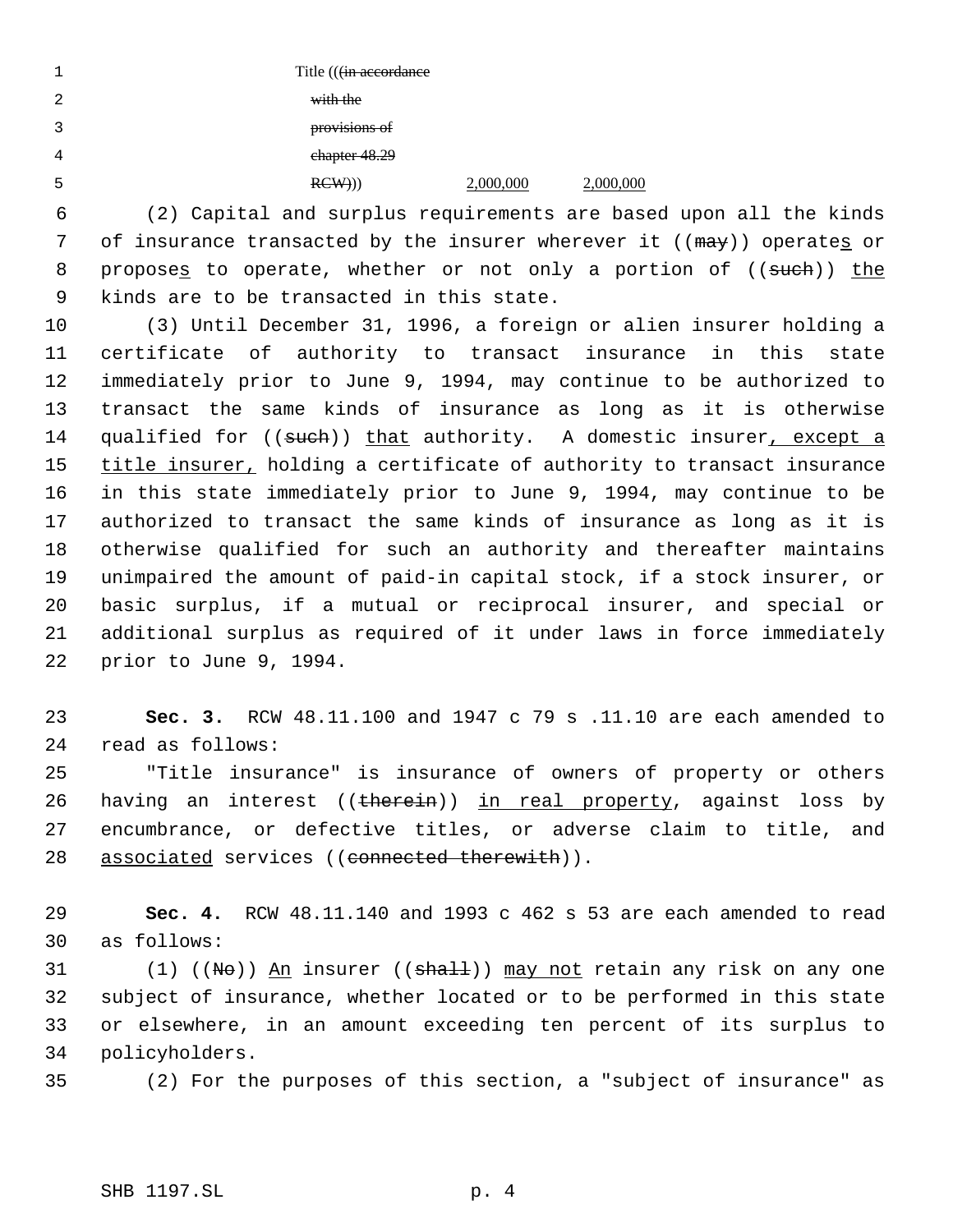to insurance against fire includes all properties insured by the same 2 insurer ((which)) that are reasonably subject to loss or damage from the same fire.

 (3) Reinsurance in an alien reinsurer not qualified under RCW ((48.05.300)) 48.12.166 may not be deducted in determining risk retained for the purposes of this section.

 (4) In the case of surety insurance, the net retention shall be computed after deduction of reinsurances, the amount assumed by any co-surety, the value of any security deposited, pledged, or held subject to the consent of the surety and for the protection of the surety.

 (5) This section does not apply to life insurance, disability insurance, title insurance, or insurance of marine risks or marine protection and indemnity risks.

 **Sec. 5.** RCW 48.14.010 and 1994 c 131 s 2 are each amended to read as follows: (1) The commissioner shall collect in advance the following fees:

| 18 | (a)                         | For filing charter documents:                      |                                            |          |
|----|-----------------------------|----------------------------------------------------|--------------------------------------------|----------|
| 19 |                             | (i)                                                | Original charter documents, bylaws         |          |
| 20 |                             |                                                    | record of organization of<br><sub>or</sub> |          |
| 21 |                             |                                                    | insurers, or certified copies thereof,     |          |
| 22 |                             |                                                    | required to be filed                       | \$250.00 |
| 23 |                             | (ii)                                               | Amended charter documents, or              |          |
| 24 |                             |                                                    | certified copy thereof, other than         |          |
| 25 |                             |                                                    | amendments of bylaws                       | \$10.00  |
| 26 |                             | (iii)                                              | No additional charge or fee shall be       |          |
| 27 |                             |                                                    | required for filing any of such            |          |
| 28 |                             |                                                    | documents in the office of the             |          |
| 29 |                             |                                                    | secretary of state.                        |          |
| 30 | (b)                         |                                                    | <b>Certificate of authority:</b>           |          |
| 31 |                             | (i)                                                |                                            | \$25.00  |
| 32 |                             | (ii)                                               |                                            | \$25.00  |
| 33 | $\left( \mathbf{c} \right)$ |                                                    | Annual statement of insurer, filing        | \$20.00  |
| 34 | (d)                         | Organization or financing of domestic insurers and |                                            |          |
| 35 |                             |                                                    | affiliated corporations:                   |          |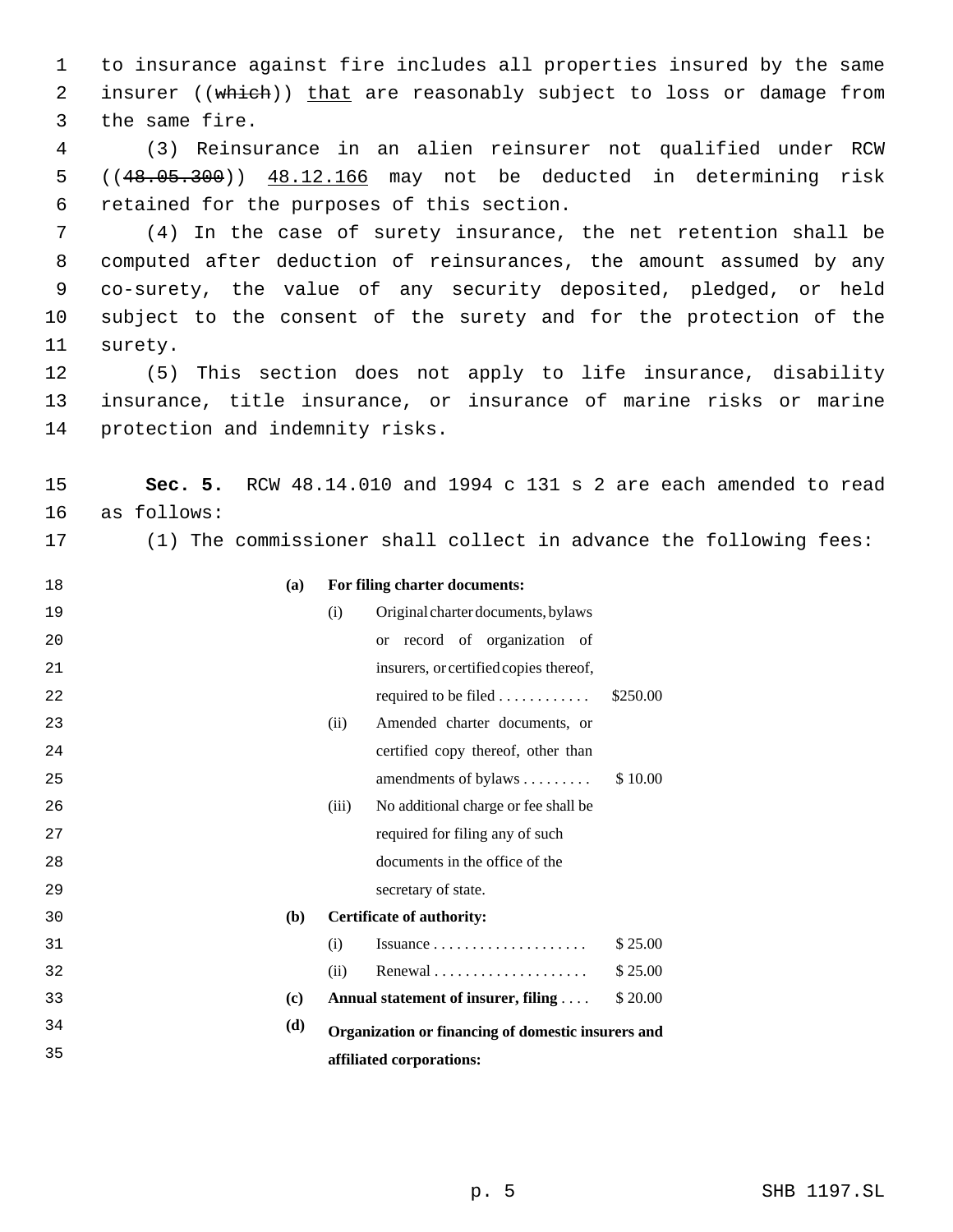| 1  |                            | (i)   | Application for solicitation permit,                          |          |
|----|----------------------------|-------|---------------------------------------------------------------|----------|
| 2  |                            |       |                                                               | \$100.00 |
| 3  |                            | (ii)  | Issuance of solicitation permit                               | \$25.00  |
| 4  | (e)                        |       | <b>Agents' licenses:</b>                                      |          |
| 5  |                            | (i)   | Agent's qualification licenses every                          |          |
| 6  |                            |       |                                                               | \$50.00  |
| 7  |                            | (ii)  | Filing of appointment of each such                            |          |
| 8  |                            |       | agent, every two years                                        | \$20.00  |
| 9  |                            | (iii) | Limited license issued pursuant                               |          |
| 10 |                            |       | to RCW 48.17.190, every two                                   |          |
| 11 |                            |       | $years \dots \dots \dots \dots \dots \dots \dots \dots$       | \$20.00  |
| 12 | (f)                        |       | <b>Reinsurance intermediary licenses:</b>                     |          |
| 13 |                            | (i)   | Reinsurance intermediary-broker,                              |          |
| 14 |                            |       |                                                               | \$50.00  |
| 15 |                            | (ii)  | Reinsurancentermediary-managereaclyear                        |          |
| 16 |                            |       |                                                               | \$100.00 |
| 17 | (g)                        |       | <b>Brokers' licenses:</b>                                     |          |
| 18 |                            | (i)   | Broker's license, every<br>two                                |          |
| 19 |                            |       | $years \dots \dots \dots \dots \dots \dots \dots \dots$       | \$100.00 |
| 20 |                            | (ii)  | Surplus line broker, every two                                |          |
| 21 |                            |       | $years \dots \dots \dots \dots \dots \dots \dots \dots \dots$ | \$200.00 |
| 22 | (h)                        |       | Solicitors' license, every two years                          | \$20.00  |
| 23 | (i)                        |       | <b>Adjusters' licenses:</b>                                   |          |
| 24 |                            | (i)   | Independent adjuster, every two                               |          |
| 25 |                            |       | $years \dots \dots \dots \dots \dots \dots \dots \dots$       | \$50.00  |
| 26 |                            | (ii)  | Public adjuster, every two                                    |          |
| 27 |                            |       | $years \dots \dots \dots \dots \dots \dots \dots \dots$       | \$50.00  |
| 28 | (j)                        |       | Resident general agent's license, every                       |          |
| 29 |                            |       |                                                               | \$50.00  |
| 30 | $\left( \mathbf{k}\right)$ |       | Managing general agent appointment,                           |          |
| 31 |                            |       |                                                               | \$200.00 |
| 32 | $\mathbf{I}$               |       | <b>Examination for license, each examination:</b>             |          |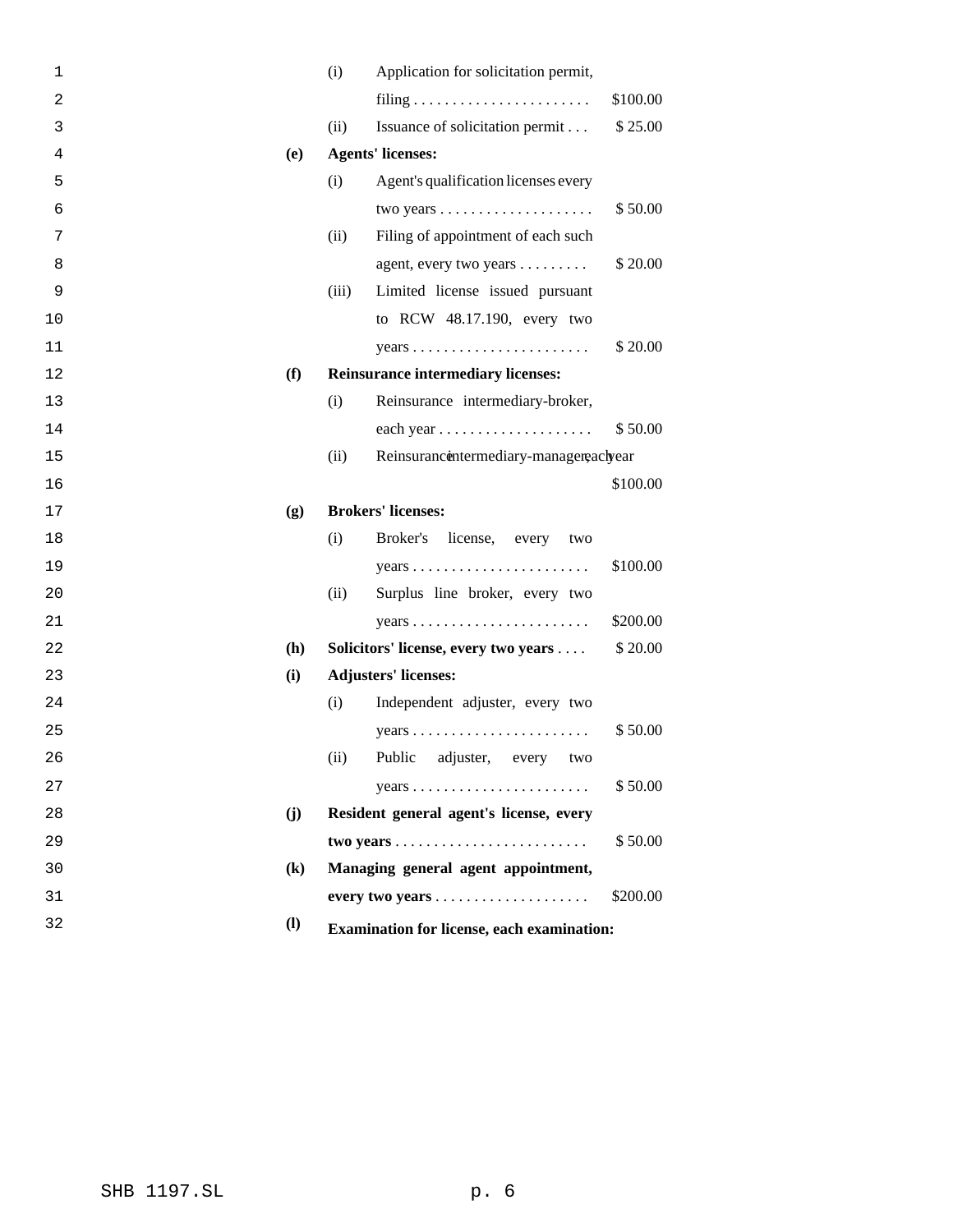| $\mathbf 1$ |                                    |                                        | All examinations, except examinations   |          |
|-------------|------------------------------------|----------------------------------------|-----------------------------------------|----------|
| 2           |                                    |                                        | administered by<br>an independent       |          |
| 3           |                                    |                                        | testing service, the fees for which are |          |
| 4           | to be approved by the commissioner |                                        |                                         |          |
| 5           |                                    | and collected directly by and retained |                                         |          |
| 6           |                                    |                                        | by such independent testing service     | \$ 20.00 |
| 7           | (m)                                | <b>Miscellaneous services:</b>         |                                         |          |
| 8           |                                    | (i)                                    | Filing other documents $\dots \dots$    | \$5.00   |
| 9           |                                    | (ii)                                   | Commissioner's certificate under        |          |
| 10          |                                    |                                        |                                         | \$5.00   |
| 11          |                                    | (iii)                                  | Copy of documents filed in the          |          |
| 12          |                                    |                                        | commissioner's office, reasonable       |          |
| 13          |                                    |                                        | charge therefor as determined by        |          |
| 14          |                                    |                                        | the commissioner.                       |          |
|             |                                    |                                        |                                         |          |

15 (2) All fees so collected shall be remitted by the commissioner to 16 the state treasurer not later than the first business day following, 17 and shall be placed to the credit of the general fund( $\left(\div\right)$  PROVIDED,  $18$  That)).

19 (a) Fees for examinations administered by an independent testing 20 service ((which)) that are approved by the commissioner ((pursuant to)) 21 under subsection  $(1)(1)$  of this section shall be collected directly by 22 ((such)) the independent testing service and retained by it.

23 (b) Fees for copies of documents filed in the commissioner's office 24 shall be remitted by the commissioner to the state treasurer not later 25 than the first business day following, and shall be placed to the 26 credit of the insurance commissioner's regulatory account.

27 **Sec. 6.** RCW 48.14.0201 and 2004 c 260 s 24 are each amended to 28 read as follows:

 (1) As used in this section, "taxpayer" means a health maintenance organization as defined in RCW 48.46.020, a health care service contractor as defined in RCW 48.44.010, or a self-funded multiple employer welfare arrangement as defined in RCW 48.125.010.

 (2) Each taxpayer shall pay a tax on or before the first day of March of each year to the state treasurer through the insurance commissioner's office. The tax shall be equal to the total amount of all premiums and prepayments for health care services received by the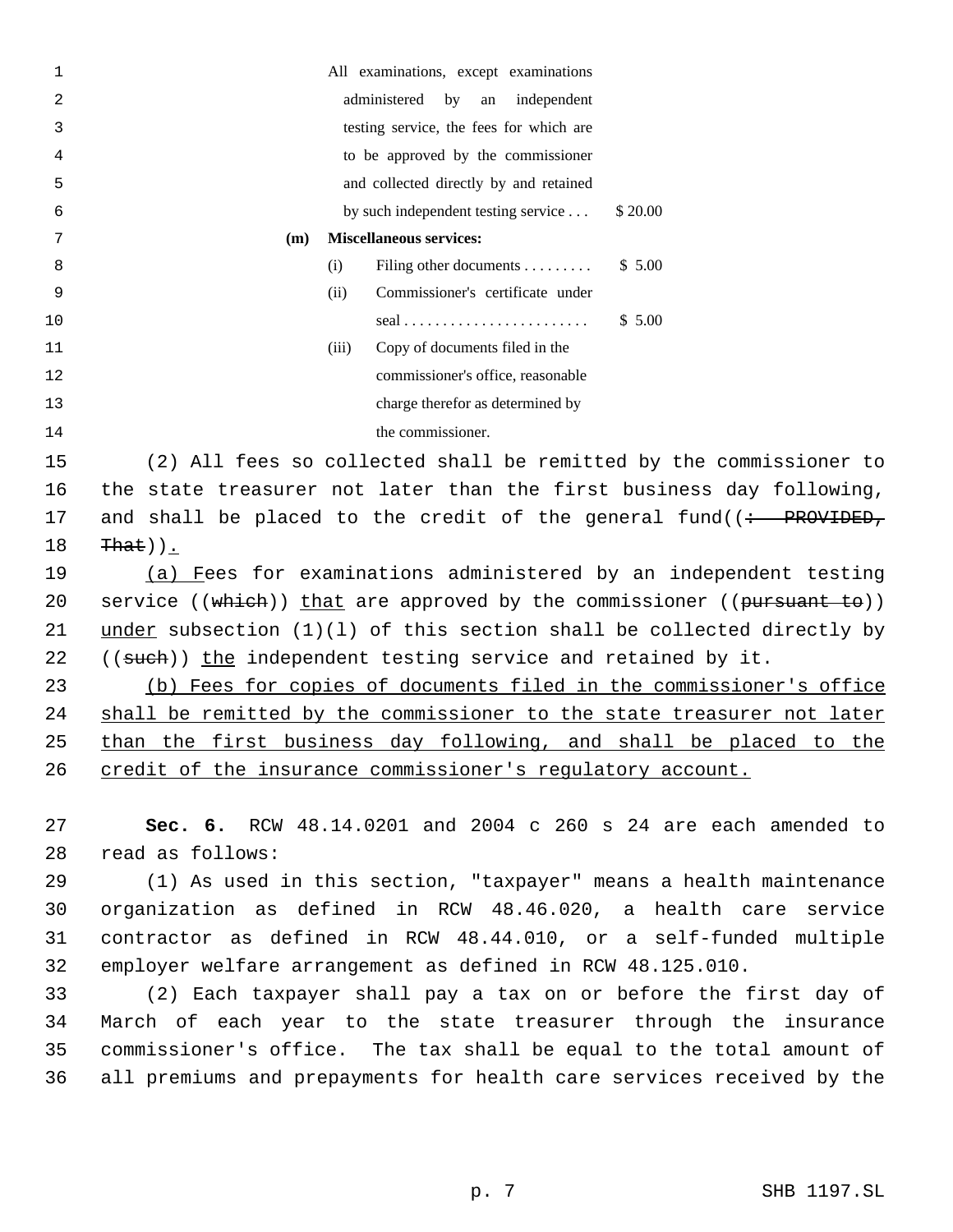taxpayer during the preceding calendar year multiplied by the rate of two percent.

 (3) Taxpayers shall prepay their tax obligations under this section. The minimum amount of the prepayments shall be percentages of the taxpayer's tax obligation for the preceding calendar year recomputed using the rate in effect for the current year. For the prepayment of taxes due during the first calendar year, the minimum amount of the prepayments shall be percentages of the taxpayer's tax obligation that would have been due had the tax been in effect during the previous calendar year. The tax prepayments shall be paid to the state treasurer through the commissioner's office by the due dates and in the following amounts:

(a) On or before June 15, forty-five percent;

(b) On or before September 15, twenty-five percent;

(c) On or before December 15, twenty-five percent.

 (4) For good cause demonstrated in writing, the commissioner may approve an amount smaller than the preceding calendar year's tax obligation as recomputed for calculating the health maintenance organization's, health care service contractor's, self-funded multiple employer welfare arrangement's, or certified health plan's prepayment obligations for the current tax year.

 (5) Moneys collected under this section shall be deposited in the general fund through March 31, 1996, and in the health services account under RCW 43.72.900 after March 31, 1996.

(6) The taxes imposed in this section do not apply to:

 (a) Amounts received by any taxpayer from the United States or any instrumentality thereof as prepayments for health care services provided under Title XVIII (medicare) of the federal social security act.

 (b) Amounts received by any health care service contractor, as defined in RCW 48.44.010, as prepayments for health care services included within the definition of practice of dentistry under RCW 18.32.020.

 (c) Participant contributions to self-funded multiple employer welfare arrangements that are not taxable in this state.

 (7) Beginning January 1, 2000, the state does hereby preempt the field of imposing excise or privilege taxes upon taxpayers and no county, city, town, or other municipal subdivision shall have the right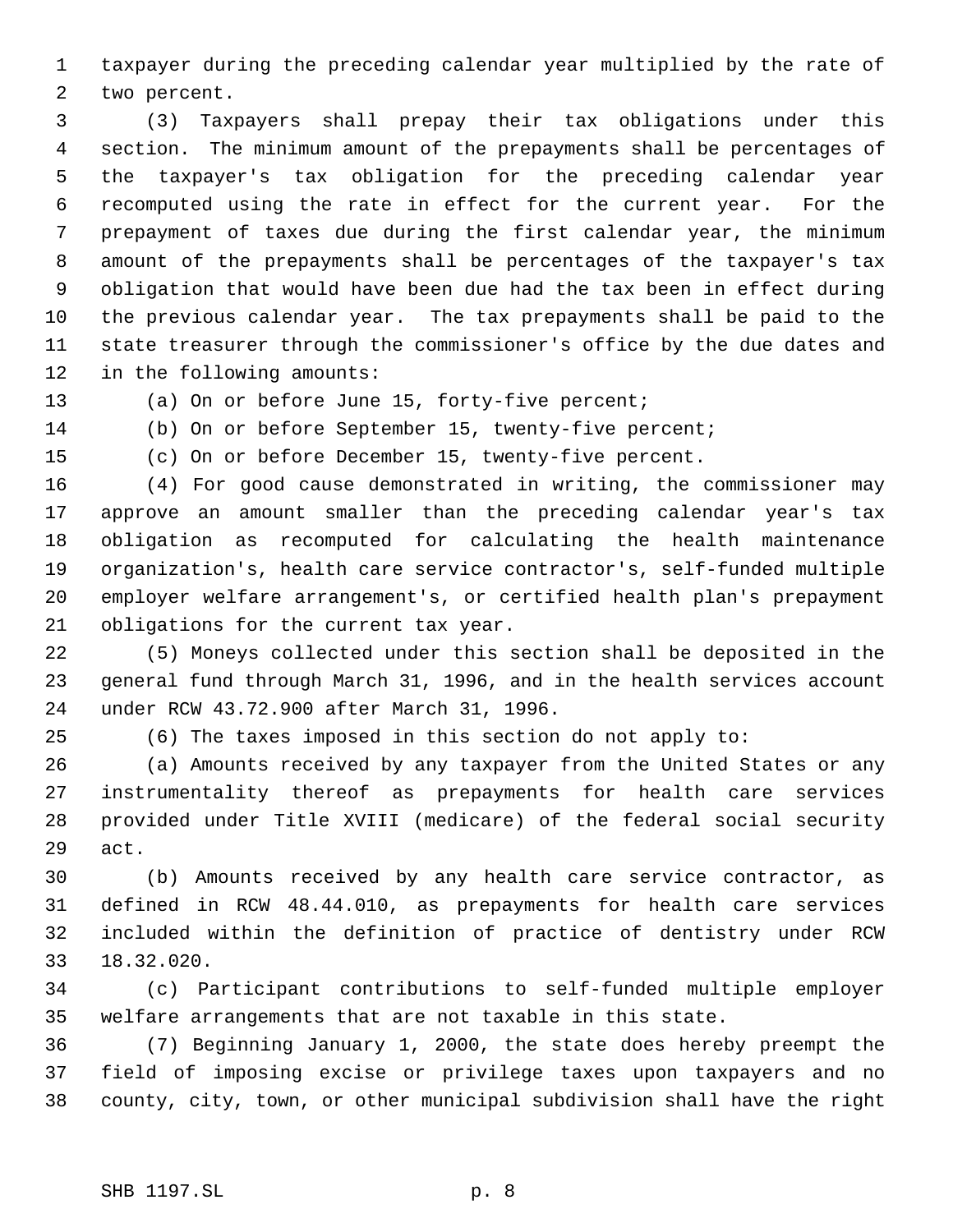to impose any such taxes upon such taxpayers. This subsection shall be limited to premiums and payments for health benefit plans offered by health care service contractors under chapter 48.44 RCW, health maintenance organizations under chapter 48.46 RCW, and self-funded multiple employer welfare arrangements as defined in RCW 48.125.010. The preemption authorized by this subsection shall not impair the ability of a county, city, town, or other municipal subdivision to impose excise or privilege taxes upon the health care services directly delivered by the employees of a health maintenance organization under chapter 48.46 RCW.

 (8) The taxes imposed by this section apply to a self-funded multiple employer welfare arrangement only in the event that they are not preempted by the employee retirement income security act of 1974, as amended, 29 U.S.C. Sec. 1001 et seq. The arrangements and the commissioner shall initially request an advisory opinion from the United States department of labor or obtain a declaratory ruling from a federal court on the legality of imposing state premium taxes on these arrangements. If there has not been a final determination by the United States department of labor or a federal court that the taxes are not preempted by federal law, the taxes provided for in this section become effective on March 1, 2005, or thirty days following the issuance of a certificate of authority, whichever is later. During the time period between March 1, 2005, or thirty days following the issuance of a certificate of authority, whichever is later, and the final determination by the United States department of labor or a federal court, any taxes shall be deposited in an interest bearing escrow account maintained by the [self-funded] multiple employer welfare arrangement. Upon a final determination that the taxes are not preempted by the employee retirement income security act of 1974, as amended, 29 U.S.C. Sec. 1001 et seq., all funds in the interest bearing escrow account shall be transferred to the state treasurer.

 (9) The effect of transferring contracts for health care services from one taxpayer to another taxpayer is to transfer the tax prepayment 34 obligation with respect to the contracts.

 (10) On or before June 1st of each year, the commissioner shall notify each taxpayer required to make prepayments in that year of the amount of each prepayment and shall provide remittance forms to be used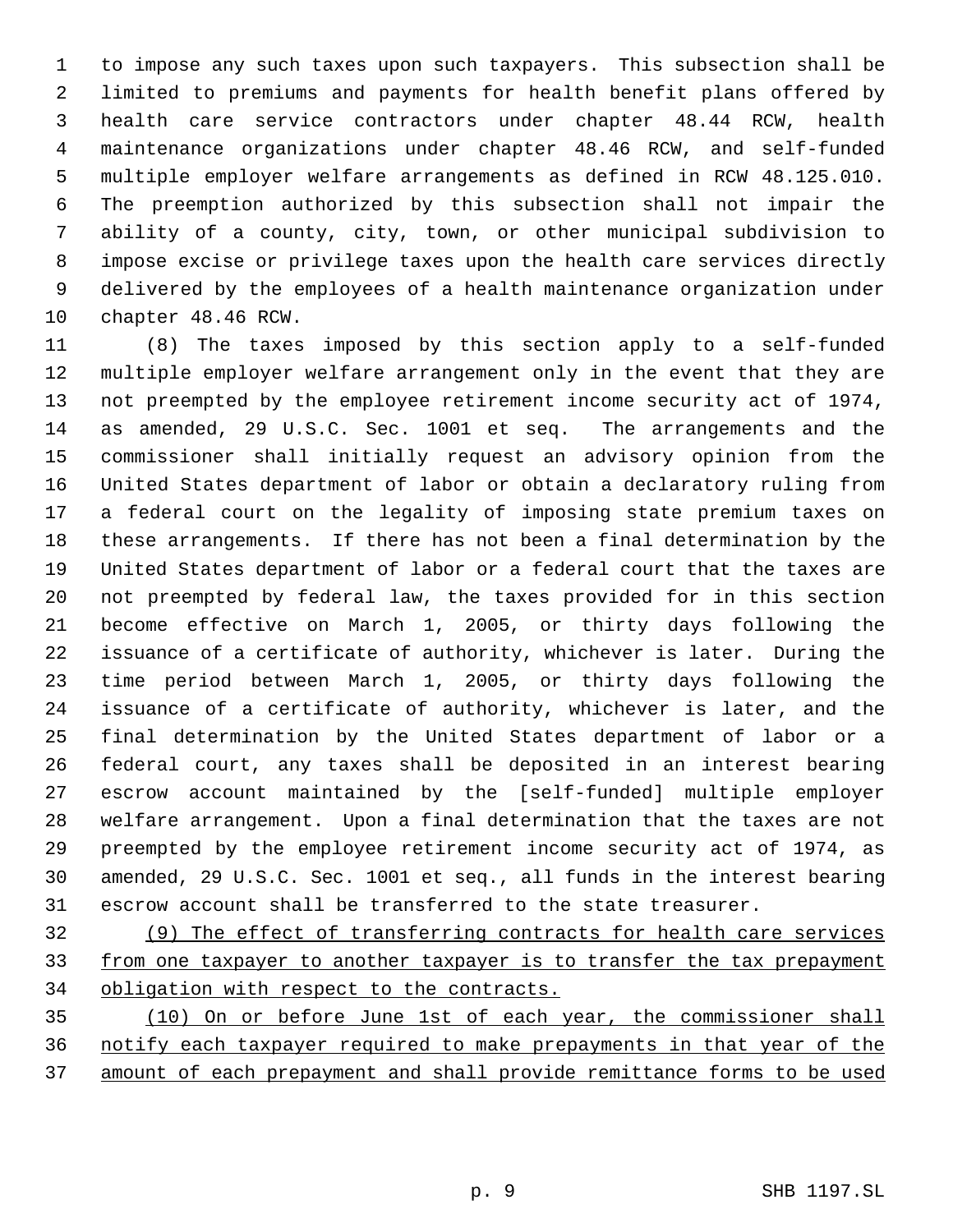by the taxpayer. However, a taxpayer's responsibility to make prepayments is not affected by failure of the commissioner to send, or the taxpayer to receive, the notice or forms. **Sec. 7.** RCW 48.17.150 and 1994 c 131 s 4 are each amended to read as follows: (1) To qualify for an agent's or broker's license, an applicant 7 must otherwise comply with this code ((therefor)) and must: 8 (a) Be at least eighteen years of age ((<del>or over</del>)), if an individual; 10 (b) Be a bona fide resident of and actually reside in this state, or if a corporation, be other than an insurer and maintain a lawfully established place of business in this state, except as provided in RCW 48.17.330; 14 (c) Be empowered to be an agent or broker( $(\tau$  as the case may be,)) under its members' agreement, if a firm, or by its articles of incorporation, if a corporation; 17 (d) Complete ((such)) the minimum educational requirements for the issuance of an agent's license for the kinds of insurance specified in RCW 48.17.210 as may be required by regulation issued by the commissioner; (e) Successfully pass any examination as required under RCW 48.17.110;  $(f)$   $\text{Be}$  a trustworthy person; (g)(i) If for an agent's license, be appointed as its agent by one or more authorized insurers, subject to issuance of the license; ((and)) (ii) The commissioner may by regulation establish requirements, including notification formats, in addition to or in lieu of the 29 requirements of  $(g)(i)$  of this subsection to allow an agent to act as a representative of and place insurance with an insurer without first notifying the commissioner of the appointment for a period of time up to but not exceeding thirty days from the date the first insurance 33 application is executed by the agent; and 34 (h) If for broker's license, have had at least two years experience either as an agent, solicitor, adjuster, general agent, broker, or as

SHB 1197.SL p. 10

an employee of insurers or representatives of insurers, and special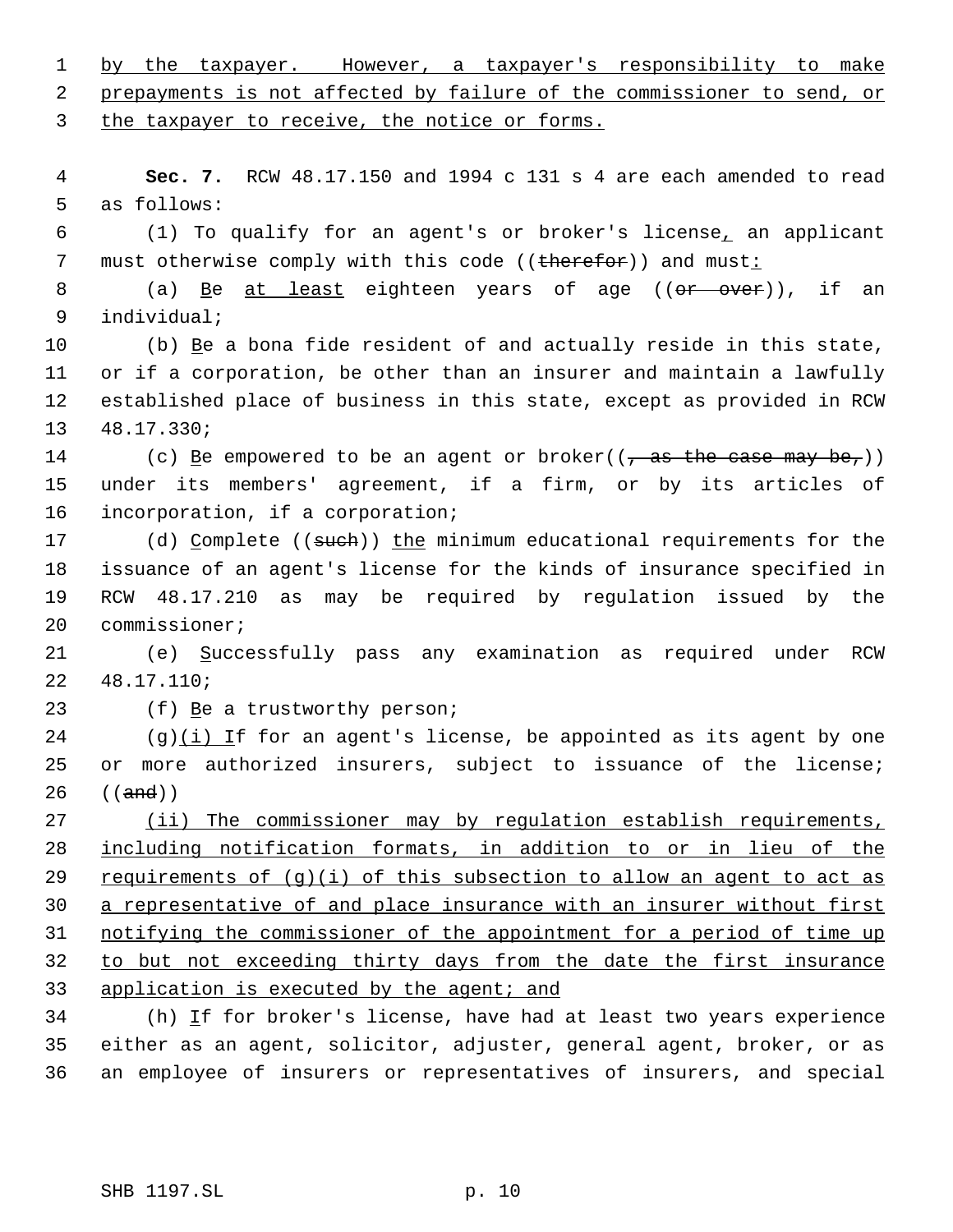education or training of sufficient duration and extent reasonably to 2 satisfy the commissioner that ((he)) the applicant possesses the competence necessary to fulfill the responsibilities of broker.

 (2) The commissioner shall by regulation establish minimum continuing education requirements for the renewal or reissuance of a 6 license to an agent or a broker( $(\div$  PROVIDED, That)).

 (a) The commissioner shall require that continuing education courses will be made available on a statewide basis in order to ensure that persons residing in all geographical areas of this state will have a reasonable opportunity to attend such courses.

11 (b) The continuing education requirements ((shall)) must be appropriate to the license for the kinds of insurance specified in RCW 13 48.17.210((: PROVIDED FURTHER, That)).

 (c) The continuing education requirements may be waived by the commissioner for good cause shown.

16 (3) If the commissioner finds that the applicant is  $((\frac{1}{50}))$  qualified and that the license fee has been paid, the license shall be issued. Otherwise, the commissioner shall refuse to issue the license.

 **Sec. 8.** RCW 48.18.100 and 1997 c 428 s 3 are each amended to read as follows:

21 (1) No insurance policy form ((other than surety bond forms, forms 22 exempt under RCW 48.18.103,)) or application form where written application is required and is to be attached to the policy, or printed 24 life or disability rider or endorsement form ((shall)) may be issued, delivered, or used unless it has been filed with and approved by the 26 commissioner. This section ((shall)) does not apply to:

27 (a) Surety bond forms;

(b) Forms filed under RCW 48.18.103;

 (c) Forms exempted from filing requirements by the commissioner under RCW 48.18.103;

 (d) Manuscript policies, riders, or endorsements of unique character designed for and used with relation to insurance upon a particular subject; or

 (e) Contracts of insurance procured under the provisions of chapter 48.15 RCW.

 (2) Every such filing containing a certification, in a form approved by the commissioner, by either the chief executive officer of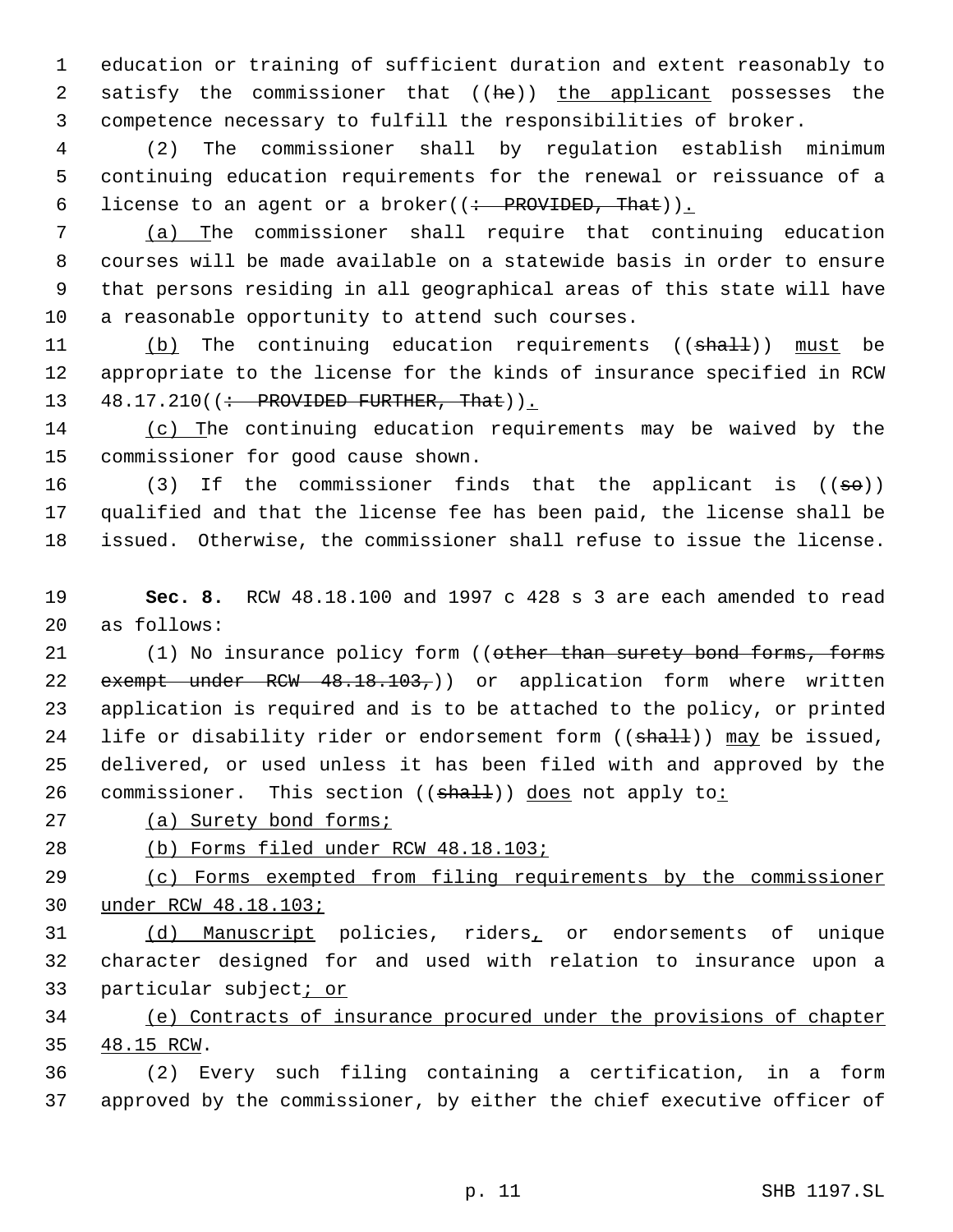the insurer or by an actuary who is a member of the American academy of actuaries, attesting that the filing complies with Title 48 RCW and Title 284 of the Washington Administrative Code, may be used by ((such)) the insurer immediately after filing with the commissioner. The commissioner may order an insurer to cease using a certified form 6 upon the grounds set forth in RCW  $48.18.110$ . This subsection (( $\text{shall})$ ) does not apply to certain types of policy forms designated by the commissioner by rule.

 9 (3) Except as provided in RCW 48.18.103, every filing that does not 10 contain a certification pursuant to subsection (2) of this section 11 (( $shall$ )) must be made not less than thirty days in advance of (( $any$ 12 such)) issuance, delivery, or use. At the expiration of ((such)) the 13 thirty days, the filed form ((so filed)) shall be deemed approved 14 unless prior thereto it has been affirmatively approved or disapproved 15 by order of the commissioner. The commissioner may extend by not more 16 than an additional fifteen days the period within which he or she may 17 (( $\texttt{so}$ )) affirmatively approve or disapprove any (( $\texttt{such}$ )) form, by giving 18 notice of ((such)) the extension before expiration of the initial 19 thirty-day period. At the expiration of ((any such)) the period ((as 20 so)) that has been extended, and in the absence of ((such)) prior 21 affirmative approval or disapproval, ((any such)) the form shall be 22 deemed approved. The commissioner may withdraw any ((such)) approval 23 at any time for cause. By approval of any ((such)) form for immediate 24 use, the commissioner may waive any unexpired portion of ((such)) the 25 initial thirty-day waiting period.

26 (4) The commissioner's order disapproving any ((such)) form or 27 withdrawing a previous approval ((shall)) must state the grounds 28 ((therefor)) for disapproval.

29 (5) No (( $\text{such}$ ) form (( $\text{shall}$ )) may knowingly be (( $\text{se}$ )) issued or 30 delivered as to which the commissioner's approval does not then exist. 31 (6) The commissioner may, by ((order)) rule, exempt from the 32 requirements of this section ((for so long as he or she deems proper,)) 33 any class or type of insurance ((document or form or type thereof as 34 specified in such order, to which in his or her opinion this section 35 may not practicably be applied, or the)) policy forms if filing and 36 approval (( $of$  which are, in his or her opinion,)) is not desirable or 37 necessary for the protection of the public.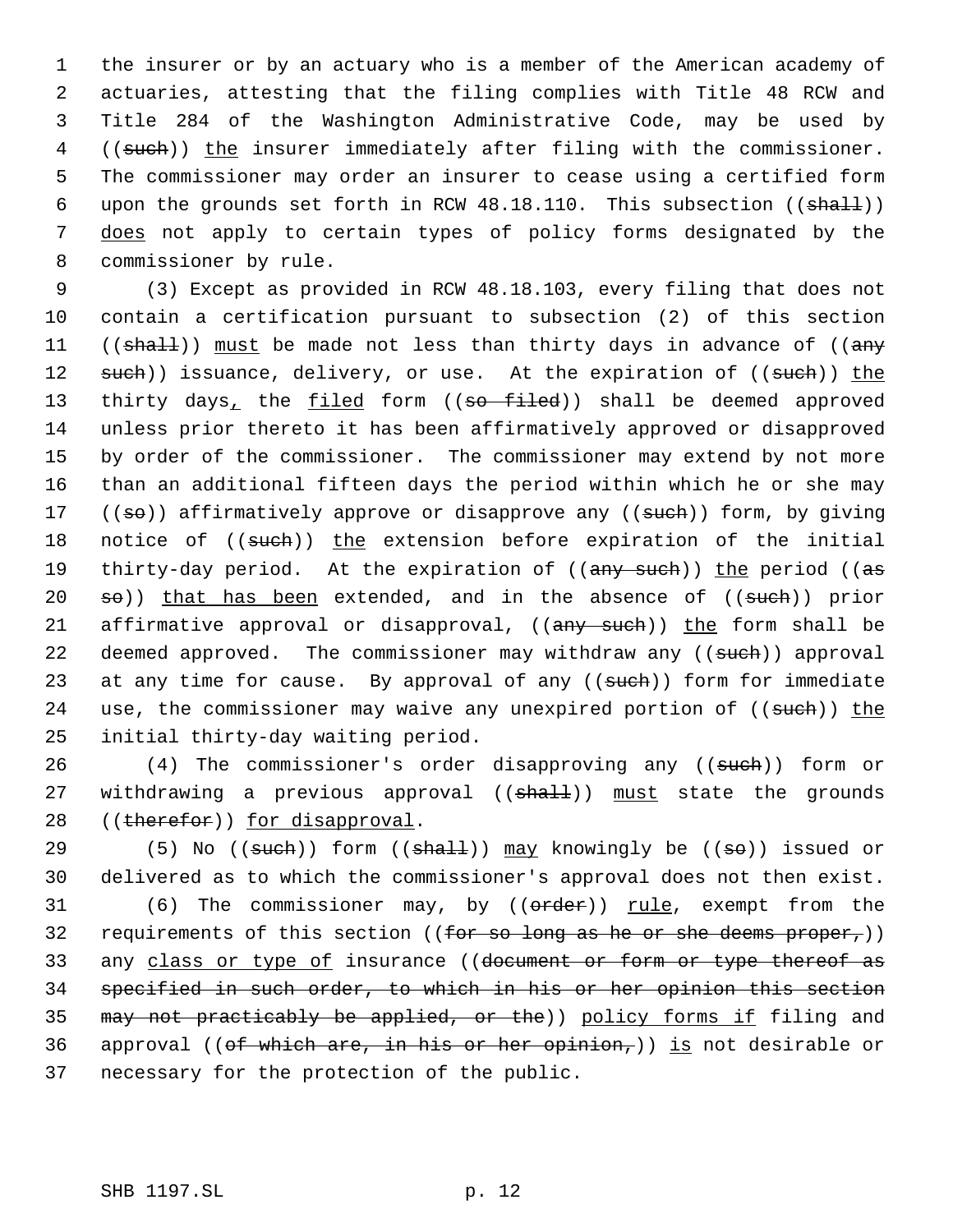1 (7) Every member or subscriber to a rating organization ((shall)) 2 must adhere to the form filings made on its behalf by the organization. 3 Deviations from ((such)) the organization are permitted only when filed with the commissioner in accordance with this chapter.

 **Sec. 9.** RCW 48.18.103 and 2003 c 248 s 4 are each amended to read as follows:

 (1) It is the intent of the legislature to assist the purchasers of commercial property casualty insurance by allowing policies to be issued more expeditiously and provide a more competitive market for forms.

 (2) Commercial property casualty policies may be issued prior to filing the forms.

13 (3) All commercial property casualty forms (( $\frac{1}{3}$ ) must be filed with the commissioner within thirty days after an insurer issues any 15 policy using them. This subsection does not apply to:

 (a) Types or classes of forms that the commissioner exempts from filing by rule; and

 (b) Manuscript policies, riders, or endorsements of unique 19 character designed for and used with relation to insurance upon a particular subject.

 $((+3))$   $(4)$  If, within thirty days after a commercial property casualty form has been filed, the commissioner finds that the form does not meet the requirements of this chapter, the commissioner shall disapprove the form and give notice to the insurer or rating organization that made the filing, specifying how the form fails to meet the requirements and stating when, within a reasonable period thereafter, the form shall be deemed no longer effective. The 28 commissioner may extend the time for review ((another)) an additional fifteen days by giving notice to the insurer prior to the expiration of the original thirty-day period.

31  $((+4))$  (5) Upon a final determination of a disapproval of a policy 32 form under subsection  $((+3)^2)$   $(4)$  of this section, the insurer 33 ((shall)) must amend any previously issued disapproved form by endorsement to comply with the commissioner's disapproval.

35  $((+5))$   $(6)$  For purposes of this section, "commercial property casualty" means insurance pertaining to a business, profession,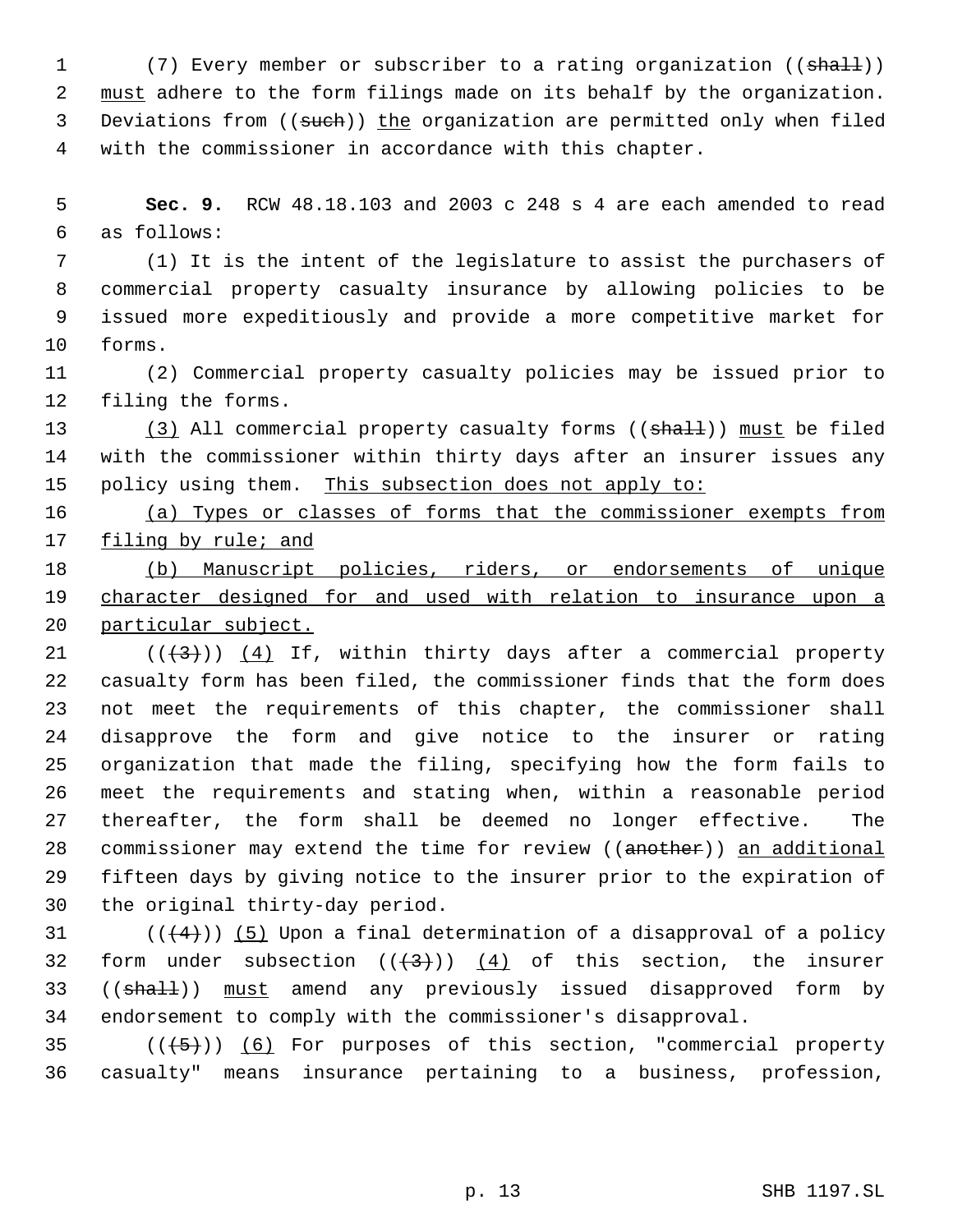1 occupation, nonprofit organization, or public entity for the lines of 2 property and casualty insurance defined in RCW 48.11.040, 48.11.050, 3 48.11.060, or 48.11.070.

4 ( $(\overline{6})$ ) (7) Except as provided in subsection ( $(\overline{4})$ ) (5) of this section, the disapproval shall not affect any contract made or issued prior to the expiration of the period set forth in the notice of disapproval.

 $((+7))$  (8) Every member or subscriber to a rating organization 9 must adhere to the form filings made on its behalf by the organization. An insurer may deviate from forms filed on its behalf by an organization only if the insurer files the forms with the commissioner in accordance with this chapter.

13 (9) In the event a hearing is held on the actions of the 14 commissioner under subsection  $((+3))$  (4) of this section, the burden 15 of proof shall be on the commissioner.

16 **Sec. 10.** RCW 48.18.430 and 1949 c 190 s 25 are each amended to 17 read as follows:

18 (1) The benefits, rights, privileges, and options ((which)) under 19 any annuity contract ((heretofore or hereafter issued are due or 20 prospectively)) that are due the annuitant who paid the consideration 21 for the annuity contract( $(\frac{1}{2} + 1)$  shall not be) are not subject to execution 22 ((nor shall)) and the annuitant may not be compelled to exercise ((any 23 such)) those rights, powers, or options, ((nor shall)) and creditors 24  $((be))$  are not allowed to interfere with or terminate the contract, 25 except:

26 (a) As to amounts paid for or as premium on ((any such)) an annuity 27 with intent to defraud creditors, with interest thereon, and of which 28 the creditor has given the insurer written notice at its home office 29 prior to  $($  ( $t$ he)) making  $($   $($ of)) the payments to the annuitant out of 30 which the creditor seeks to recover.  $((A<sub>ny</sub> - B<sub>1</sub>)$  and  $( B<sub>1</sub> + B<sub>1</sub>)$ 31 must specify the amount claimed or  $((such))$  the facts  $((as))$  that will 32 enable the insurer to ((ascertain such)) determine the amount, and 33 (( $\text{shalt}$ )) must set forth (( $\text{such}$ )) the facts ( $\text{as}$ )) that will enable the 34 insurer to ((ascertain)) determine the insurance or annuity contract, 35 the person insured or annuitant and the payments sought to be avoided 36 on the ((ground)) basis of fraud.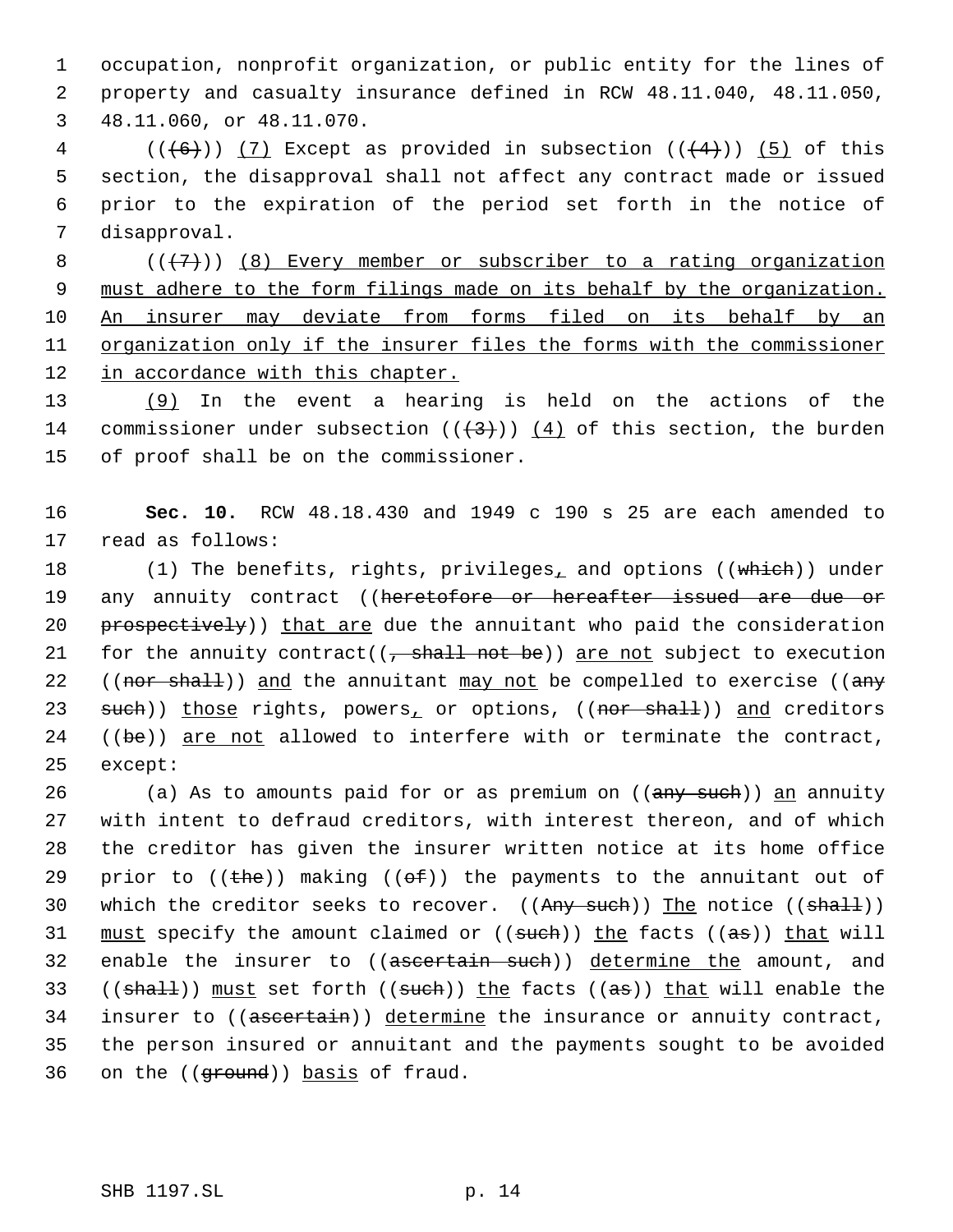1 (b) The total exemption of benefits presently due and payable to 2 ((any)) an annuitant periodically or at stated times under all annuity 3 contracts ((under which he is an annuitant, shall)) may not at any time 4 exceed two thousand five hundred ((and fifty)) dollars per month for 5 the length of time represented by ((such)) the installments, and ((that 6 such)) a periodic payment in excess of two thousand five hundred ((and 7 fifty)) dollars per month ((shall be)) is subject to garnishee 8 execution to the same extent as are wages and salaries.

9 (c) If the total benefits presently due and payable to ((any)) an 10 annuitant under all annuity contracts ((under which he is an annuitant, 11 shall)) at any time exceeds payment at the rate of two thousand five 12 hundred ((and fifty)) dollars per month, then the court may order 13 ((such)) the annuitant to pay to a judgment creditor or apply on the 14 judgment, in installments, ((such)) the portion of ((such)) the excess 15 benefits ((as to)) that the court ((may appear)) determines to be just 16 and proper, after due regard for the reasonable requirements of the 17 judgment debtor and ((his family, if dependent upon him)) the judgment 18 debtor's dependent family, as well as any payments required to be made 19 by the annuitant to other creditors under prior court orders.

20 (2) The benefits, rights, privileges, or options accruing under 21 ((such)) an annuity contract to a beneficiary or assignee ((shall not 22 be)) are not transferable ((nor)) or subject to commutation, and if the 23 benefits are payable periodically or at stated times, the same 24 exemptions and exceptions contained ((herein)) in this section for the 25 annuitant( $\left(\frac{1}{f} + \frac{1}{f} + \frac{1}{f} + \frac{1}{f} + \frac{1}{f} + \frac{1}{f} + \frac{1}{f} + \frac{1}{f} + \frac{1}{f} + \frac{1}{f} + \frac{1}{f} + \frac{1}{f} + \frac{1}{f} + \frac{1}{f} + \frac{1}{f} + \frac{1}{f} + \frac{1}{f} + \frac{1}{f} + \frac{1}{f} + \frac{1}{f} + \frac{1}{f} + \frac{1}{f} + \frac{1}{f} + \frac{1}{f} + \frac{1}{f} + \frac{1}{$ 26 beneficiary or assignee.

27 (3) An annuity contract within the meaning of this section ((shall 28 be)) is any obligation to pay certain sums at stated times, during life 29 or lives, or for a specified term or terms, issued for a valuable 30 consideration, regardless of whether or not ((such)) the sums are 31 payable to one or more persons, jointly or otherwise, but does not 32 include payments under life insurance contracts at stated times during 33 life or lives, or for a specified term or terms.

34 **Sec. 11.** RCW 48.21.047 and 1995 c 265 s 22 are each amended to 35 read as follows:

36 (1) ((No insurer shall)) An insurer may not offer any health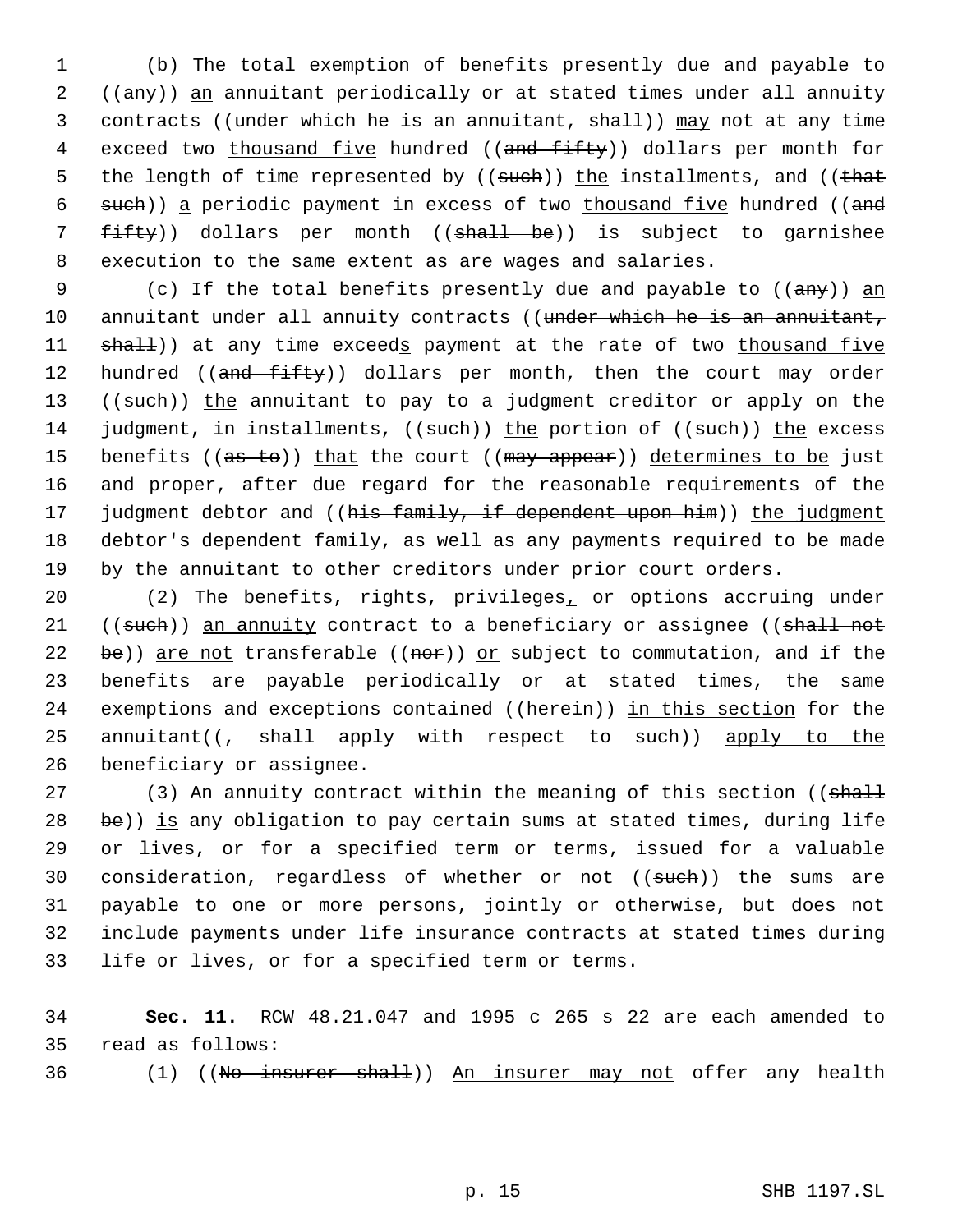1 benefit plan to any small employer without complying with ((the 2 provisions of)) RCW  $48.21.045((\frac{+}{5})) (3)$ .

 3 (2) Employers purchasing health plans provided through associations 4 or through member-governed groups formed specifically for the purpose 5 of purchasing health care ((shall not be considered)) are not small 6 employers and ((such plans shall not be subject to the provisions of 7 RCW 48.21.045(5))) the plans are not subject to RCW 48.21.045(3).

 8 (3) For purposes of this section, "health benefit plan," "health 9 plan," and "small employer" mean the same as defined in RCW 48.43.005.

10 **Sec. 12.** RCW 48.23.010 and 1979 c 130 s 2 are each amended to read 11 as follows:

12 ((The provisions of this chapter apply)) This chapter applies to 13 contracts of life insurance and annuities other than group life 14 insurance, group annuities, and, except for RCW 48.23.260, 48.23.270, 15 and 48.23.340, ((and 48.23.350,)) other than industrial life 16 insurance((: PROVIDED, That the provisions of)). However, Title 48 17 RCW ((shall)) does not apply to charitable gift annuities issued by a 18 board of a state university, regional university, or a state college, 19 nor to the issuance thereof.

20 **Sec. 13.** RCW 48.24.030 and 1993 c 132 s 1 are each amended to read 21 as follows:

 (1) Insurance under any group life insurance policy issued 23 ((pursuant to)) under RCW 48.24.020, ((or)) 48.24.050, ((or)) 24 48.24.060, (( $\Theta$ )) 48.24.070, or 48.24.090 may, if seventy-five percent of the then insured employees or labor union members or public employee association members or members of the Washington state patrol elect, be extended to insure the spouse and dependent children, or any class or 28 classes thereof, of each ((such)) insured employee or member who so 29 elects, in amounts in accordance with a plan ((which)) that precludes individual selection by the employees or members or by the employer or 31 labor union or trustee( $\sqrt{7}$  and which insurance on the life of any one family member including a spouse shall not be in excess of fifty percent of the insurance on the life of the insured employee or member)).

35 Premiums for the insurance on ((such)) the family members shall be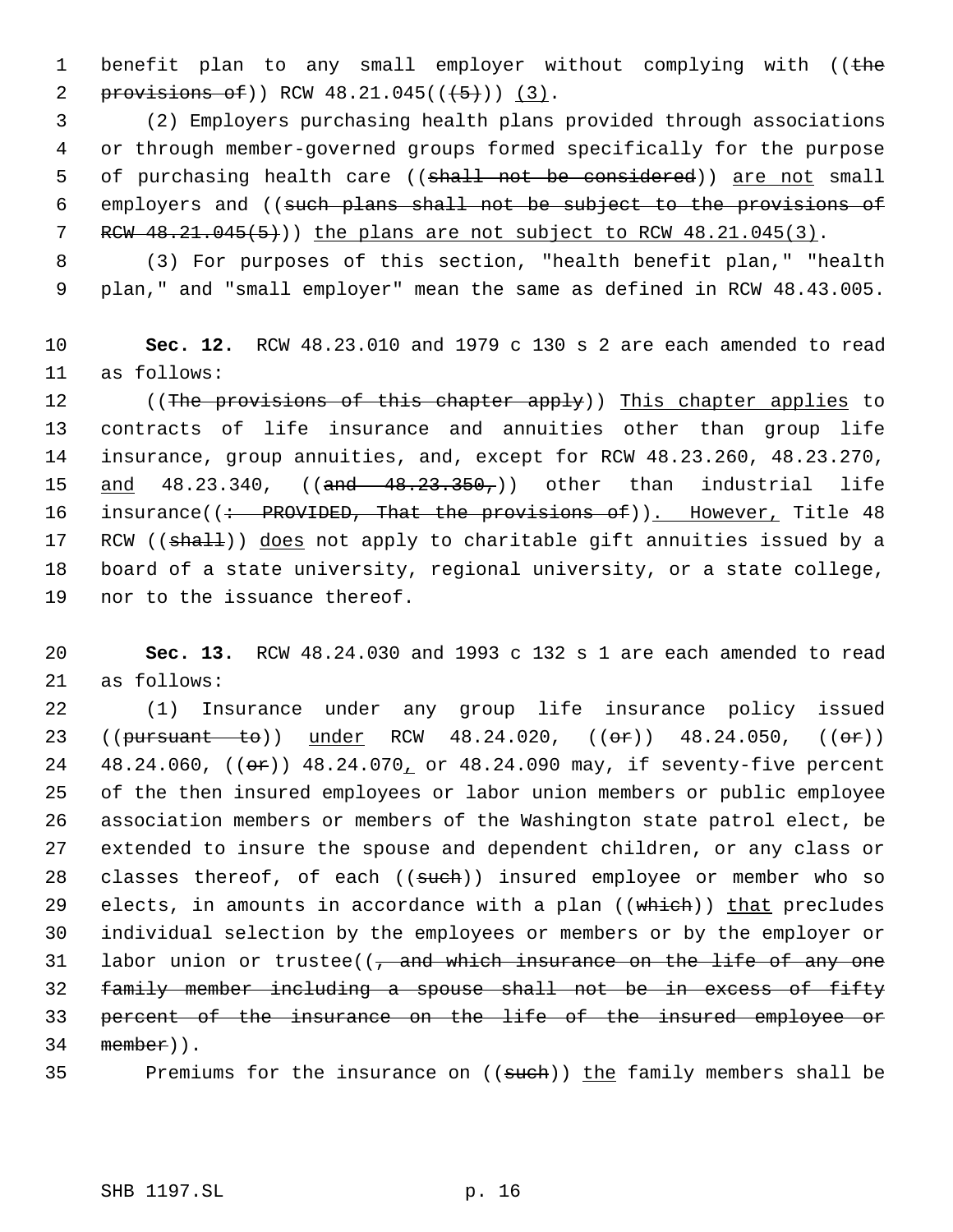1 paid by the policyholder, either from the employer's funds or funds 2 contributed by him, trustee's funds, or labor union funds, and/or from 3 funds contributed by the insured employees or members, or from both.

4 (2) ((Such)) A spouse insured ((pursuant to)) under this section 5 ((shall have)) has the same conversion right as to the insurance on his 6 or her life as is vested in the employee or member under this chapter.

 7 **Sec. 14.** RCW 48.29.010 and 1997 c 14 s 1 are each amended to read 8 as follows:

9 (1) This chapter relates only to title insurers for real property.

10 (2) ((None of the provisions of)) This code ((shall be deemed to)) 11 does not apply to persons engaged in the business of preparing and 12 issuing abstracts of title to property and certifying to ((the)) their 13 correctness ((thereof)) so long as ((such)) the persons do not 14 guarantee or insure ((such)) the titles.

15 (3) For purposes of this chapter, unless the context clearly 16 requires otherwise:

17 (a) "Title policy" means any written instrument, contract, or 18 guarantee by means of which title insurance liability is assumed.

 (b) "Abstract of title" means a written representation, provided 20 ((pursuant to)) under contract, whether written or oral, intended to be relied upon by the person who has contracted for the receipt of 22 ((such)) this representation, listing all recorded conveyances, 23 instruments, or documents ((which)) that, under the laws of the state of Washington, impart constructive notice with respect to the chain of title to the real property described. An abstract of title is not a title policy as defined in this subsection.

27 (c) "Preliminary report," "commitment," or "binder" means reports 28 furnished in connection with an application for title insurance and are 29 offers to issue a title policy subject to the stated exceptions ((set 30 forth)) in the reports, the conditions and stipulations of the report 31 and the issued policy, and ((such)) other matters as may be 32 incorporated by reference. The reports are not abstracts of title, nor 33 are any of the rights, duties, or responsibilities applicable to the 34 preparation and issuance of an abstract of title applicable to the 35 issuance of any report. ((Any such)) The report ((shall not be 36 construed as, nor constitute,)) is not a representation as to the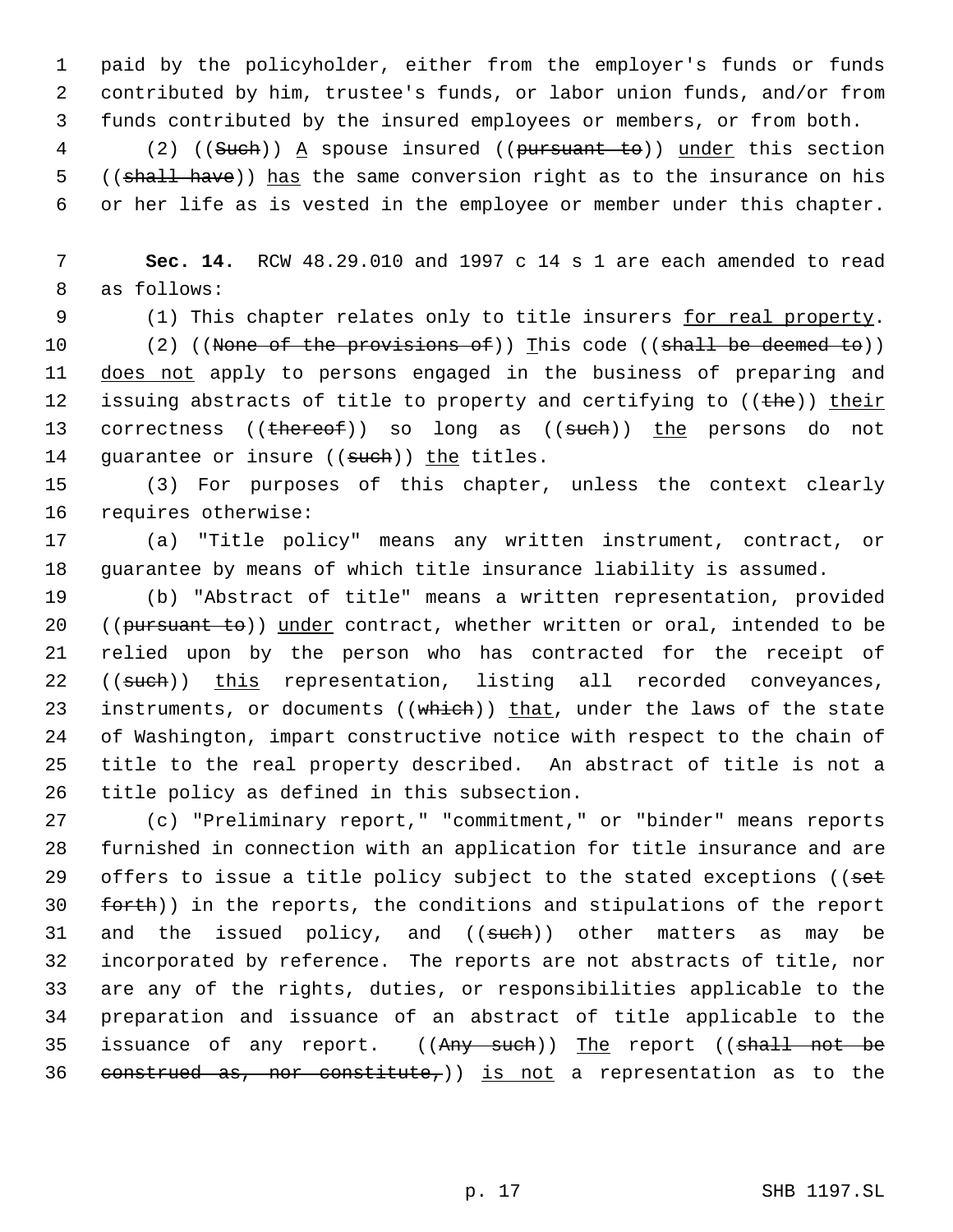1 condition of the title to real property, but ((shall constitute)) is a 2 statement of terms and conditions upon which the issuer is willing to 3 issue its title policy, if ((such)) the offer is accepted.

 4 **Sec. 15.** RCW 48.29.020 and 1990 c 76 s 1 are each amended to read 5 as follows:

6 A title insurer ((shall not be)) is not entitled to have a 7 certificate of authority unless ((it otherwise qualifies therefor, nor  $8$  unless)):

9 (1) It is a stock corporation( $(-)$ );

10 (2) It owns or leases and maintains a complete set of tract indexes 11 of the county in this state in which its principal office ((within this 12  $state)$ ) is located((-)) i and

13 (3) ((It deposits and keeps on deposit with the commissioner a 14 guaranty fund in amount as set forth in RCW 48.29.030 and comprised of 15 cash or public obligations as specified in RCW 48.13.040.)) It has and 16 maintains the capital and surplus requirements set forth in RCW 17 48.05.340.

18 **Sec. 16.** RCW 48.29.120 and 1947 c 79 s .29.12 are each amended to 19 read as follows:

20  $((1)$  Each title insurer shall annually apportion to a special 21 reserve fund an amount determined by applying the rate of twenty five 22 cents for each one thousand dollars of net increase of insurance it has 23 in force as at the end of such year. Such apportionment shall be 24 continued or resumed as needed to maintain the special reserve fund at 25 an amount equal to not less than the guaranty fund deposit required of 26 the insurer.

 $(2)$  The special reserve fund shall be held by the insurer as an additional guaranty fund, and shall be used only for the payment of 29 losses after the insurer's liquid resources available for the payment of losses, other than such special reserve fund or the guaranty fund deposit, have been exhausted.

 (3) For the purposes of computing the special reserve fund as provided in subsection (1) of this section, net increase of insurance in force resulting from reinsurance of the risks of another title insurer shall not be included to the extent that a like special reserve 36 fund on such insurance is maintained by the ceding insurer.)) In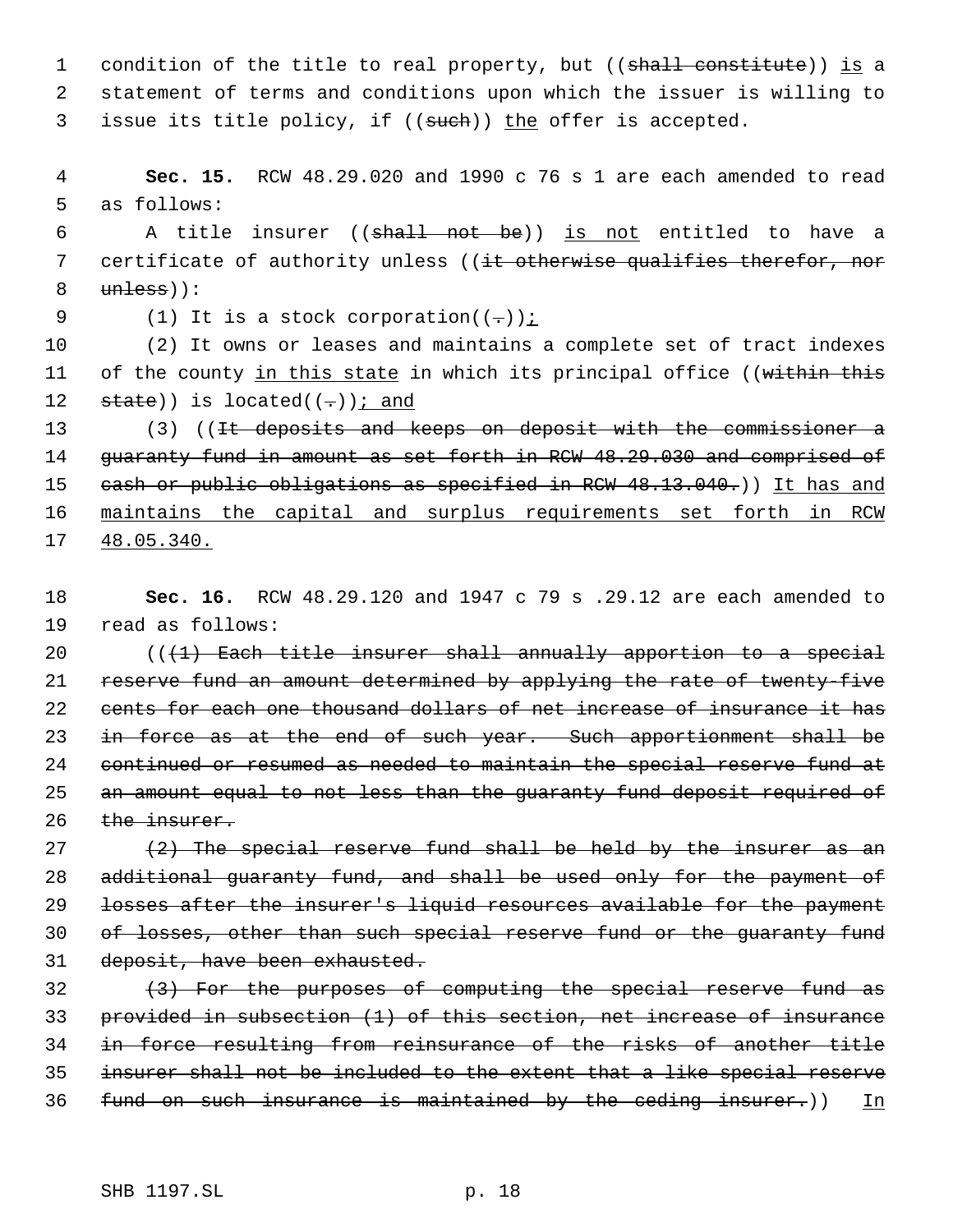determining the financial condition of a title insurer doing business under this title, the general provisions of chapter 48.12 RCW requiring the establishment of reserves sufficient to cover all known and unknown liabilities including allocated and unallocated loss adjustment expense apply, except that a title insurer shall establish and maintain:

 (1) A known claim reserve in an amount estimated to be sufficient to cover all unpaid losses, claims, and allocated loss adjustment expenses arising under title insurance policies, guaranteed certificates of title, guaranteed searches, and guaranteed abstracts of title, and all unpaid losses, claims, and allocated loss adjustment expenses for which the title insurer may be liable, and for which the insurer has received notice by or on behalf of the insured, holder of 13 a guarantee or escrow, or security depositor;

(2)(a) A statutory or unearned premium reserve consisting of:

15 (i) The amount of the special reserve fund that was required prior 16 to the effective date of this section, which balance must be released 17 in accordance with (b) of this subsection; and

 (ii) Additions to the reserve after the effective date of this section must be made out of total charges for title insurance policies and guarantees written, as set forth in the title insurer's most recent annual statement on file with the commissioner, equal to the sum of the following:

 (A) For each title insurance policy on a single risk written or assumed after the effective date of this section, fifteen cents per one thousand dollars of net retained liability for policies under five hundred thousand dollars; and

 (B) For each title insurance policy on a single risk written or assumed after the effective date of this section, ten cents per one thousand dollars of net retained liability for policies of five hundred thousand or greater.

 (b) The aggregate of the amounts set aside in this reserve in any calendar year pursuant to (a) of this subsection must be released from 33 the reserve and restored to net profits over a period of twenty years under the following formula:

 (i) Thirty-five percent of the aggregate sum on July 1st of the year next succeeding the year of addition;

 (ii) Fifteen percent of the aggregate sum on July 1st of each of the succeeding two years;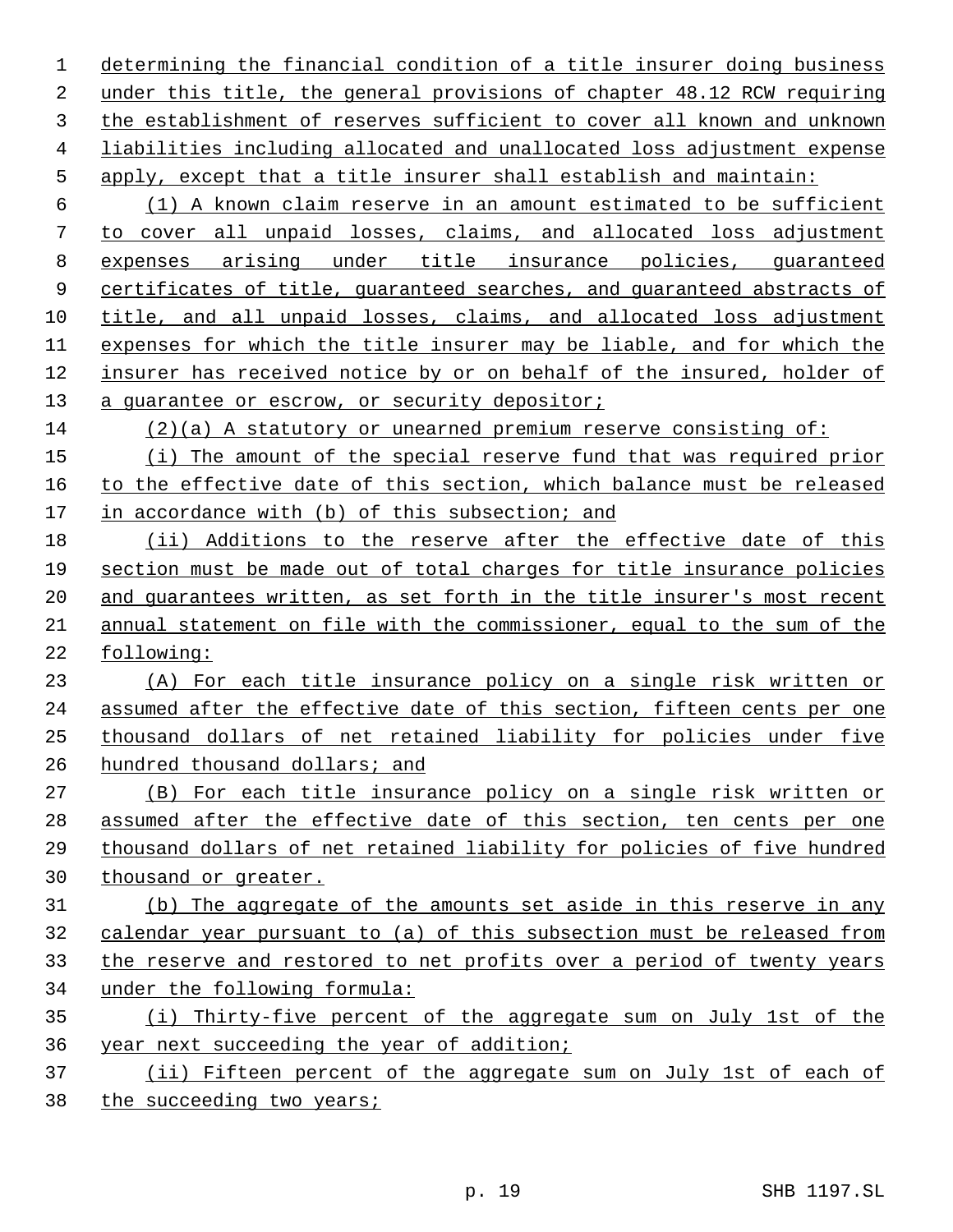- (iii) Ten percent of the aggregate sum on July 1st of the next succeeding year;
- (iv) Three percent of the aggregate sum on July 1st of each of the next three succeeding years;
- (v) Two percent of the aggregate sum on July 1st of each of the next three succeeding years; and
- (vi) One percent of the aggregate sum on July 1st of each of the next succeeding ten years.
- (c) The insurer shall calculate an adjusted statutory unearned premium reserve as of the effective date of this section. The adjusted reserve is calculated as if (a)(ii) and (b) of this subsection had been in effect for all years beginning twenty years prior to the effective 13 date of this section. For purposes of this calculation, the balance of the reserve as of that date is deemed to be zero. If the adjusted reserve so calculated exceeds the aggregate amount set aside for statutory or unearned premiums in the insurer's annual statement on file with the commissioner on the effective date of this section, the insurer shall, out of total charges for policies of title insurance, increase its statutory or unearned premium reserve by an amount equal to one-sixth of that excess in each of the succeeding six years, commencing with the calendar year that includes the effective date of this section, until the entire excess has been added.

 (d) The aggregate of the amounts set aside in this reserve in any calendar year as adjustments to the insurer's statutory or unearned premium reserve under (c) of this subsection shall be released from the reserve and restored to net profits, or equity if the additions required by (c) of this subsection reduced equity directly, over a period not exceeding ten years under to the following table:

| 29 | Year of Addition | Release               |
|----|------------------|-----------------------|
| 30 | Year $11$        | Equally over 10 years |
| 31 | Year 2           | Equally over 9 years  |
| 32 | Year 3           | Equally over 8 years  |
| 33 | Year 4           | Equally over 7 years  |
| 34 | Year 5           | Equally over 6 years  |
| 35 | Year 6           | Equally over 5 years  |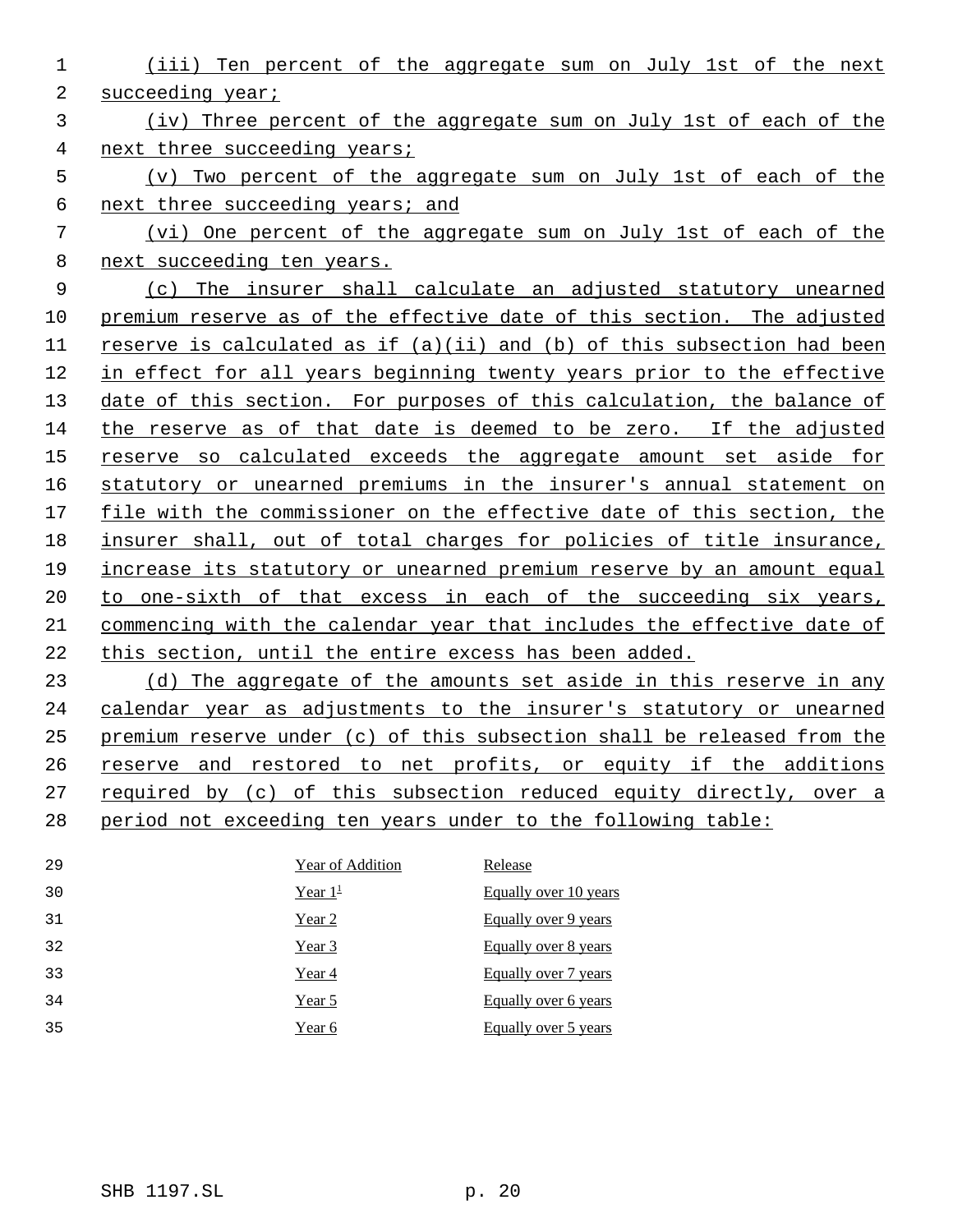1 <sup>1</sup>(The calendar year following the effective date of this section). (3) A supplemental reserve shall be established consisting of any other reserves necessary, when taken in combination with the reserves 4 required by subsections (1) and (2) of this section, to cover the 5 company's liabilities with respect to all losses, claims, and loss adjustment expenses. (4) The supplemental reserve required under subsection (3) of this section shall be phased in as follows: Twenty-five percent of the otherwise applicable supplemental reserve is required until December 10 31, 2006; fifty percent of the otherwise applicable supplemental 11 reserve is required until December 31, 2007; and seventy-five percent

 of the otherwise applicable supplemental reserve is required until December 31, 2008.

 **Sec. 17.** RCW 48.29.130 and 1967 c 150 s 30 are each amended to read as follows:

 ((The funds of a domestic title insurer, other than those 17 representing its quaranty fund deposit, shall be invested)) A domestic title insurer shall invest its funds as follows:

19 (1) Funds in an amount not less than its reserve required ((special 20 reserve shall)) by RCW 48.29.120 must be kept invested in investments eligible for domestic life insurers.

(2) Other funds may be invested in:

 (a) The insurer's plant and equipment, up to a maximum of fifty percent of capital plus surplus.

 (b) Stocks and bonds of abstract companies when approved by the commissioner.

 (c) Investments eligible for the investment of funds of any domestic insurer.

 **Sec. 18.** RCW 48.29.170 and 1981 c 223 s 2 are each amended to read as follows:

31 Title insurance agents ((shall be)) are exempt from the provisions of RCW ((48.17.090(2) and)) 48.17.180(1) ((which otherwise)) that require that each individual empowered to exercise the authority of a licensed firm or corporation must be separately licensed.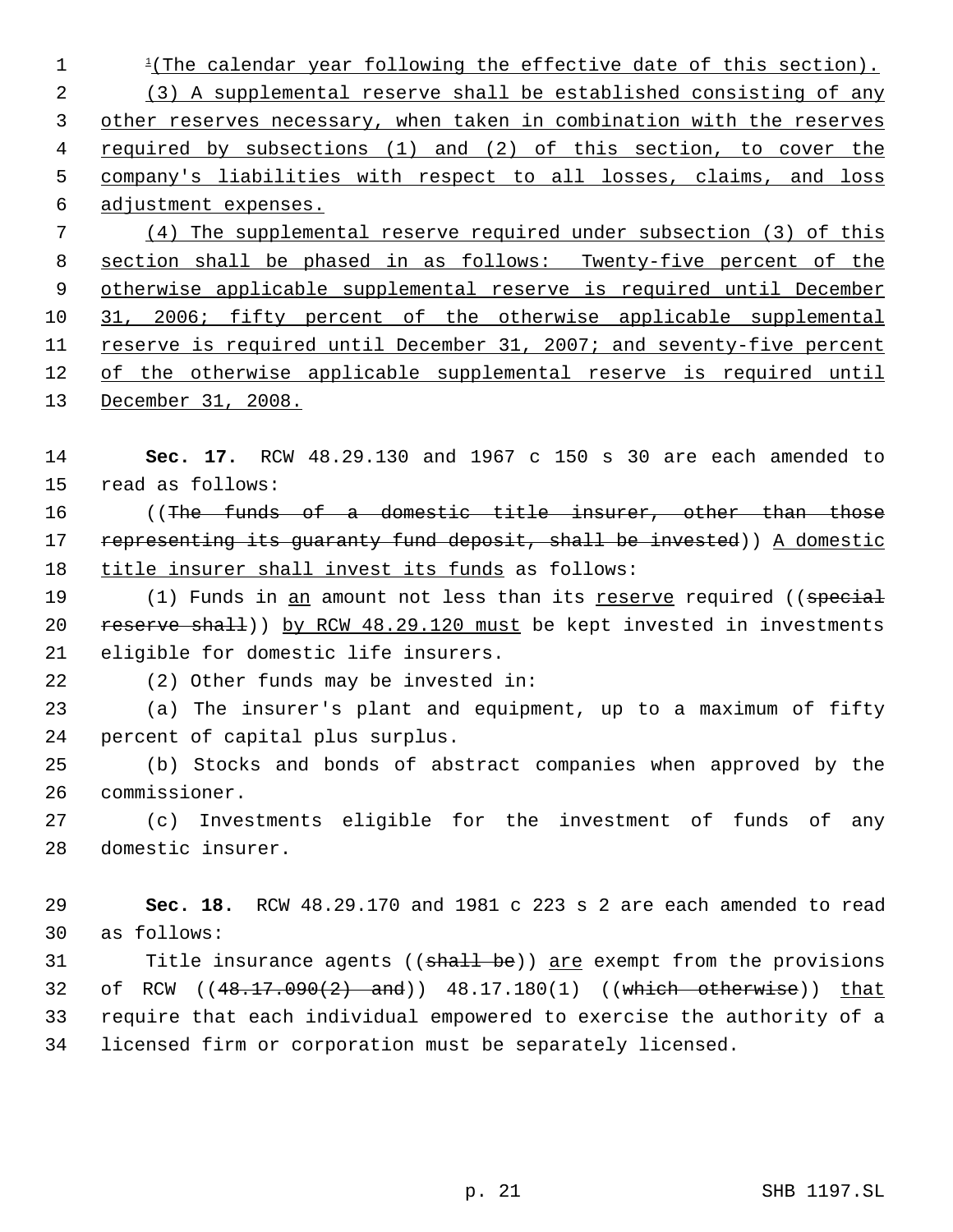**Sec. 19.** RCW 48.30.300 and 1993 c 492 s 287 are each amended to read as follows:

 Notwithstanding any provision contained in Title 48 RCW to the contrary:

 (( $\overline{(1)}$  No)) A person or entity engaged in the business of insurance 6 in this state  $((shall))$  may not refuse to issue any contract of insurance or cancel or decline to renew such contract because of the sex or marital status, or the presence of any sensory, mental, or physical handicap of the insured or prospective insured. The amount of benefits payable, or any term, rate, condition, or type of coverage 11 ((shall)) may not be restricted, modified, excluded, increased, or reduced on the basis of the sex or marital status, or be restricted, 13 modified, excluded, or reduced on the basis of the presence of any sensory, mental, or physical handicap of the insured or prospective 15 insured. ((Subject to the provisions of subsection (2) of this section 16 these provisions shall)) This subsection does not prohibit fair discrimination on the basis of sex, or marital status, or the presence of any sensory, mental, or physical handicap when bona fide statistical differences in risk or exposure have been substantiated.

 $((2)$  With respect to disability policies issued or renewed on and after July 1, 1994, that provide coverage against loss arising from 22 medical, surgical, hospital, or emergency care services:

23  $(a)$  Policies shall guarantee continuity of coverage. Such 24 provision, which shall be included in every policy, shall provide that: (i) The policy may be canceled or nonrenewed without the prior written approval of the commissioner only for nonpayment of premium or 27 as permitted under RCW 48.18.090; and

 (ii) The policy may be canceled or nonrenewed because of a change 29 in the physical or mental condition or health of a covered person only with the prior written approval of the commissioner. Such approval shall be granted only when the insurer has discharged its obligation to continue coverage for such person by obtaining coverage with another insurer, health care service contractor, or health maintenance organization, which coverage is comparable in terms of premiums and benefits as defined by rule of the commissioner.

 (b) It is an unfair practice for a disability insurer to modify the coverage provided or rates applying to an in-force disability insurance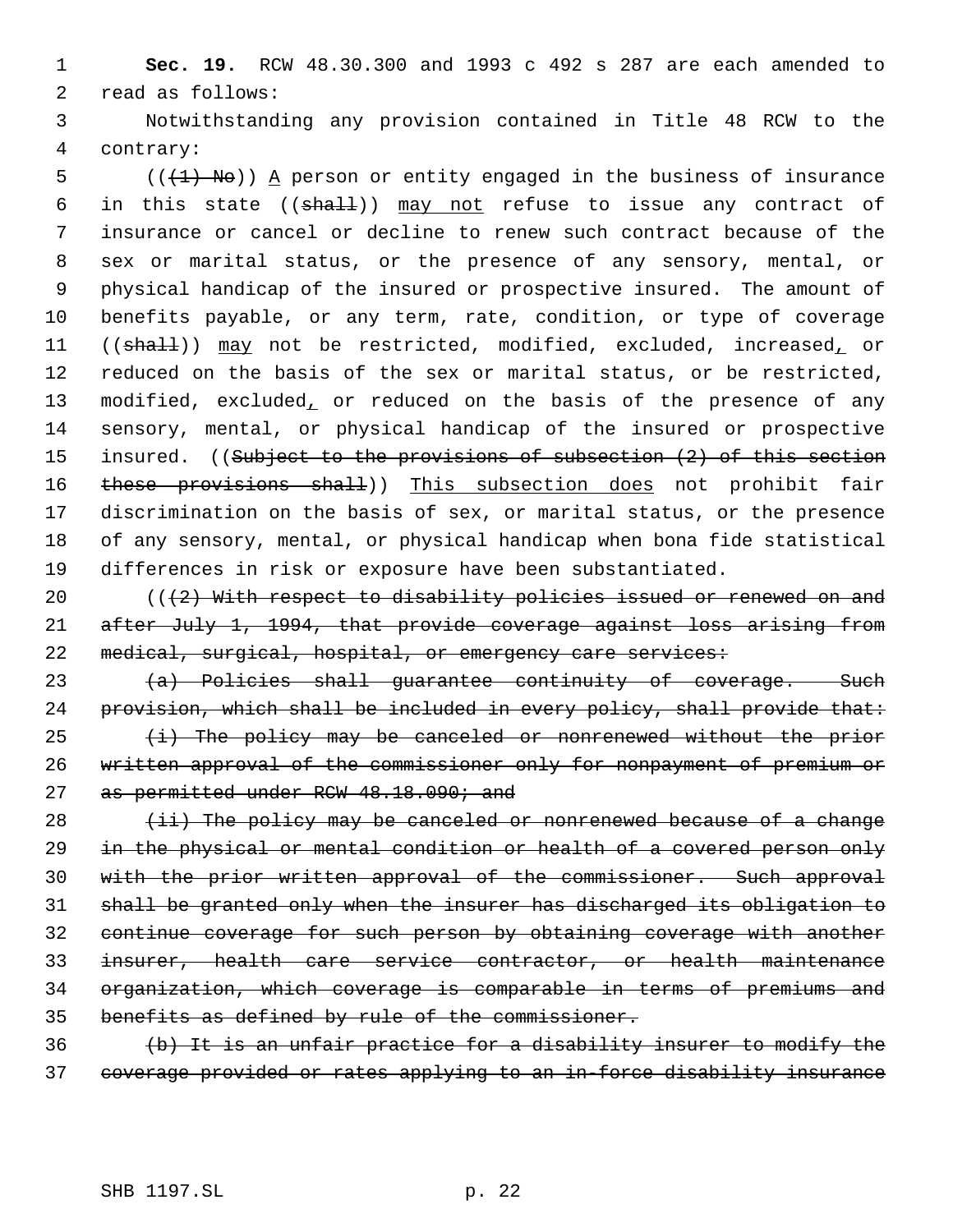policy and to fail to make such modification in all such issued and

2 outstanding policies.

 (c) Subject to rules adopted by the commissioner, it is an unfair 4 practice for a disability insurer to:

 (i) Cease the sale of a policy form unless it has received prior written authorization from the commissioner and has offered all policyholders covered under such discontinued policy the opportunity to 8 purchase comparable coverage without health screening; or

 (ii) Engage in a practice that subjects policyholders to rate increases on discontinued policy forms unless such policyholders are offered the opportunity to purchase comparable coverage without health 12 screening.

13 The insurer may limit an offer of comparable coverage without 14 health screening to a period not less than thirty days from the date 15 the offer is first made.))

 **Sec. 20.** RCW 48.30A.045 and 1997 c 92 s 1 are each amended to read as follows:

 (1) Each insurer licensed to write direct insurance in this state, except those exempted in subsection (2) of this section, shall 20 institute and maintain an insurance antifraud plan. ((An insurer licensed on July 1, 1995, shall file its antifraud plan with the insurance commissioner no later than December 31, 1995.)) An insurer licensed after July 1, 1995, shall file its antifraud plan within six months of licensure. An insurer shall file any change to the antifraud plan with the insurance commissioner within thirty days after the plan has been modified.

27 (2) This section does not apply to:

28 (a) Health carriers, as defined in RCW  $48.43.005((\tau))$ ;

29  $(b)$  Life insurers( $(-e^{\alpha}t)$ );

(c) Title insurers; ((or))

 (d) Property or casualty insurers with annual gross written medical malpractice insurance premiums in this state that exceed fifty percent 33 of their total annual gross written premiums in this state;  $((or$  all))

 (e) Credit-related insurance written in connection with a credit transaction in which the creditor is named as a beneficiary or loss payee under the policy, except vendor single-interest or collateral 37 protection coverage as defined in RCW 48.22.110(4); or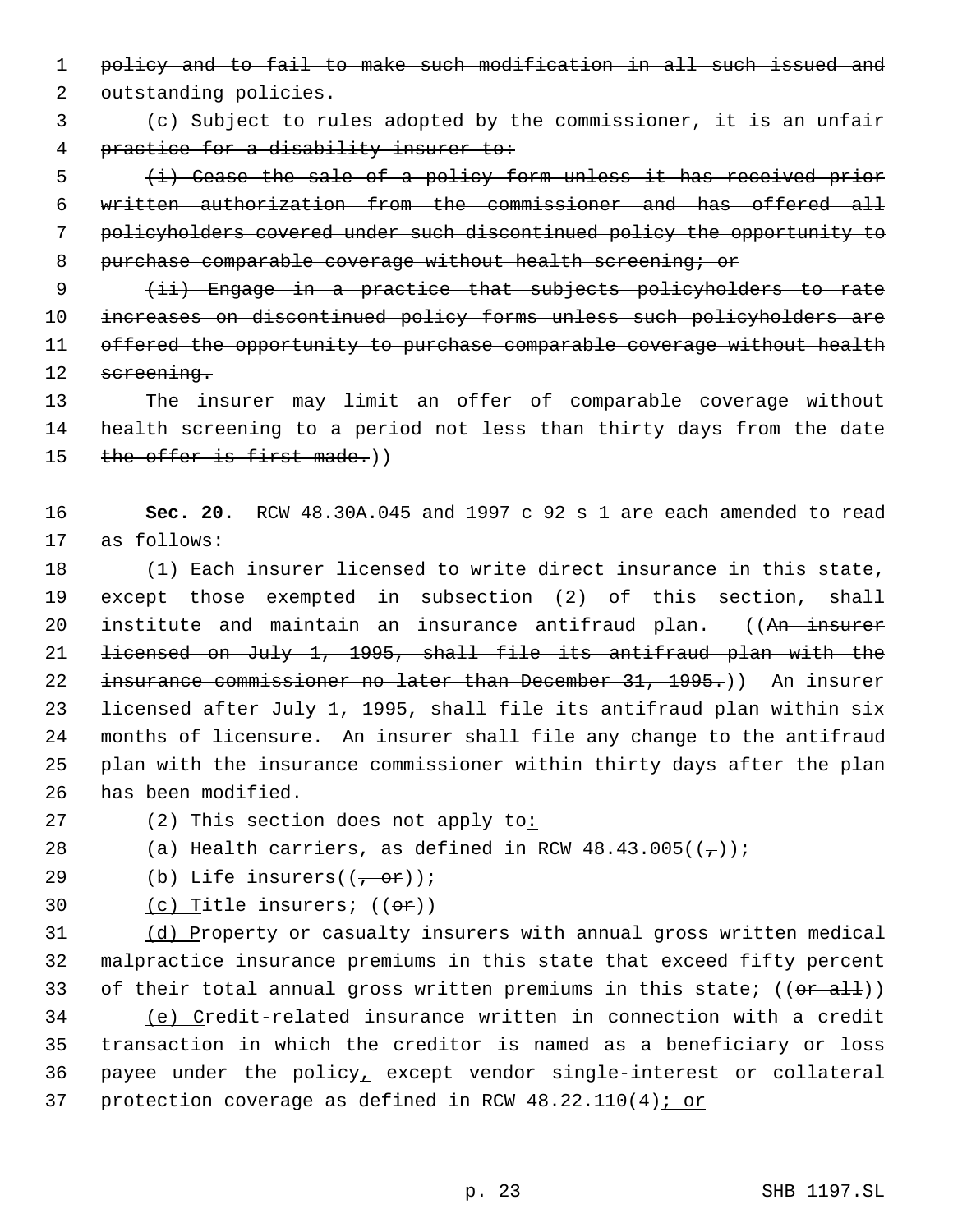(f) Insurers with gross written premiums of less than one thousand 2 dollars in Washington during the reporting year.

 **Sec. 21.** RCW 48.30A.060 and 1995 c 285 s 12 are each amended to read as follows:

5 By March 31st of each year, each insurer shall ((annually)) provide to the insurance commissioner a summary report on actions taken under its antifraud plan to prevent and combat insurance fraud. The report must also include, but not be limited to, measures taken to protect and ensure the integrity of electronic data processing-generated data and manually compiled data, statistical data on the amount of resources committed to combatting fraud, and the amount of fraud identified and recovered during the reporting period. The antifraud plans and summary of the insurer's antifraud activities are not public records and are exempt from chapter 42.17 RCW, are proprietary, are not subject to public examination, and are not discoverable or admissible in civil litigation.

 **Sec. 22.** RCW 48.30A.065 and 1995 c 285 s 13 are each amended to read as follows:

19 An insurer that fails to file a timely antifraud plan or ((who does 20 not)) summary report or that fails to make a good faith attempt to file 21 an antifraud plan that complies with RCW 48.30A.050 or a summary report 22 that complies with RCW 48.30A.060, is subject to the penalty provisions of RCW 48.01.080, but no penalty may be imposed for the first filing made by an insurer under this chapter. An insurer that fails to follow the antifraud plan is subject to a civil penalty not to exceed ten thousand dollars for each violation, at the discretion of the commissioner after consideration of all relevant factors, including the willfulness of the violation.

 **Sec. 23.** RCW 48.31.100 and 1947 c 79 s .31.10 are each amended to read as follows:

 (1) An order to conserve the assets of a foreign or alien insurer 32 ((shall)) must direct the commissioner ((forthwith)) immediately to take possession of the property of the insurer within this state and to conserve it, subject to the further direction of the court.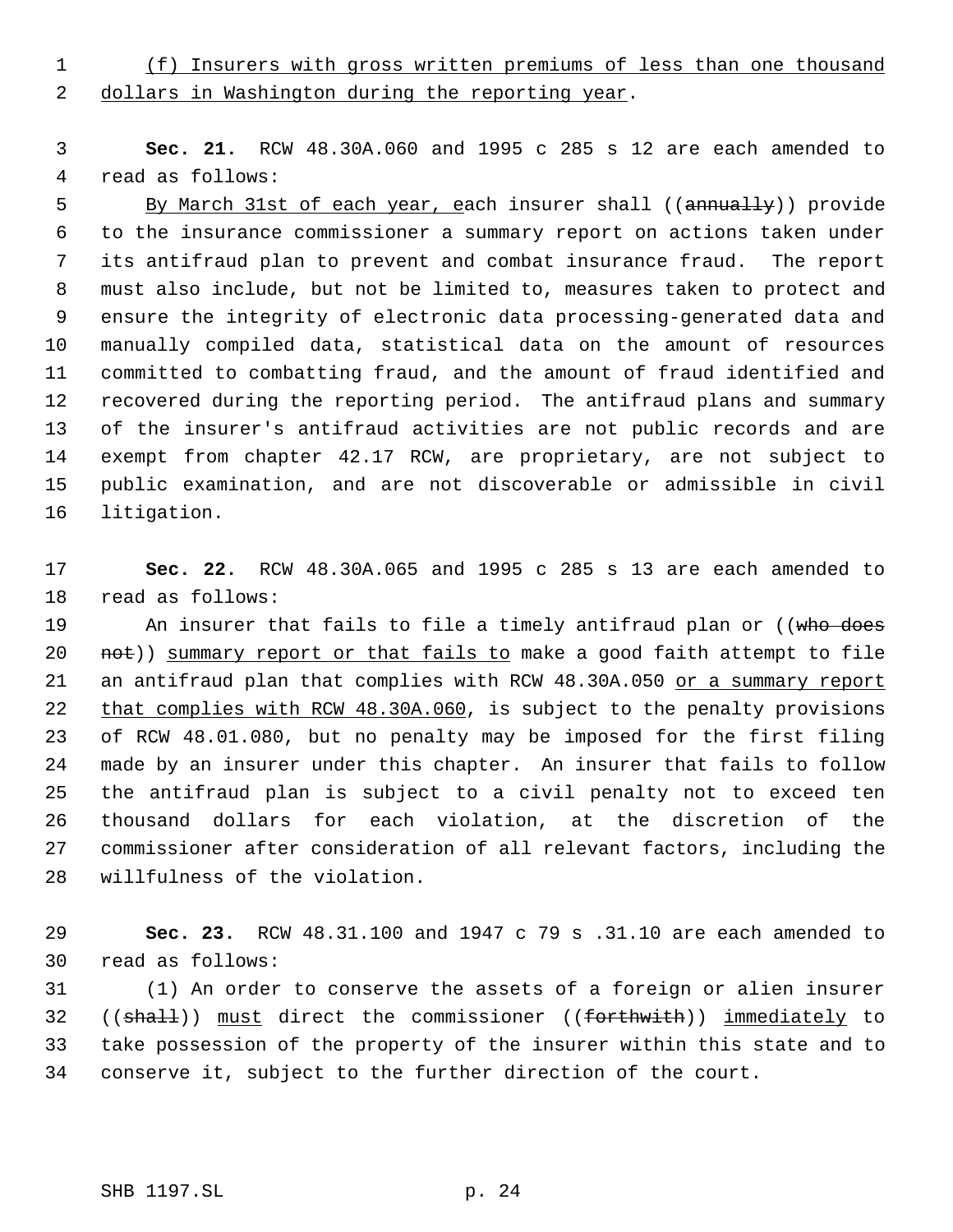1 (2) Whenever a domiciliary receiver is appointed for ((any such)) 2 a foreign or alien insurer in its domiciliary state ((which)) that is also a reciprocal state, as defined in RCW ((48.31.110)) 48.99.010, the court shall on application of the commissioner appoint the commissioner as the ancillary receiver in this state, subject to the provisions of the uniform insurers liquidation act.

 **Sec. 24.** RCW 48.38.030 and 1979 c 130 s 8 are each amended to read as follows:

9 Each charitable annuity contract or policy form ((shall)) must include the following information:

(1) The value of the property to be transferred;

 (2) The amount of the annuity to be paid to the transferor or the transferor's nominee;

 (3) The manner in which and the intervals at which payment is to be made;

16 (4) The age of the person during whose life payment is to be made; and

 (5) The reasonable value as of the date of the agreement of the 19 benefits (( $\frac{1}{2}$ ) created. This value (( $\frac{1}{3}$ ) may not exceed by more than fifteen percent the net single premium for the benefits, 21 determined ((in accordance with)) according to the standard of 22 valuation set forth in RCW  $48.38.020((\frac{1}{(1)}))$   $(3)$ .

 **Sec. 25.** RCW 48.44.240 and 1990 1st ex.s. c 3 s 12 are each amended to read as follows:

25 Each group contract for health care services ((which)) that is delivered or issued for delivery or renewed, on or after January 1, 27 1988, ((shall)) must contain provisions providing benefits for the treatment of chemical dependency rendered to covered persons by a 29 provider ((which)) that is an "approved treatment ((facility or)) program" under RCW 70.96A.020(3).

 *\*NEW SECTION. Sec. 26. A new section is added to chapter 48.66 RCW to read as follows:*

 *(1) An issuer may not deny or condition the issuance or effectiveness of any medicare supplement policy or certificate available for sale in this state, or discriminate in the pricing of a*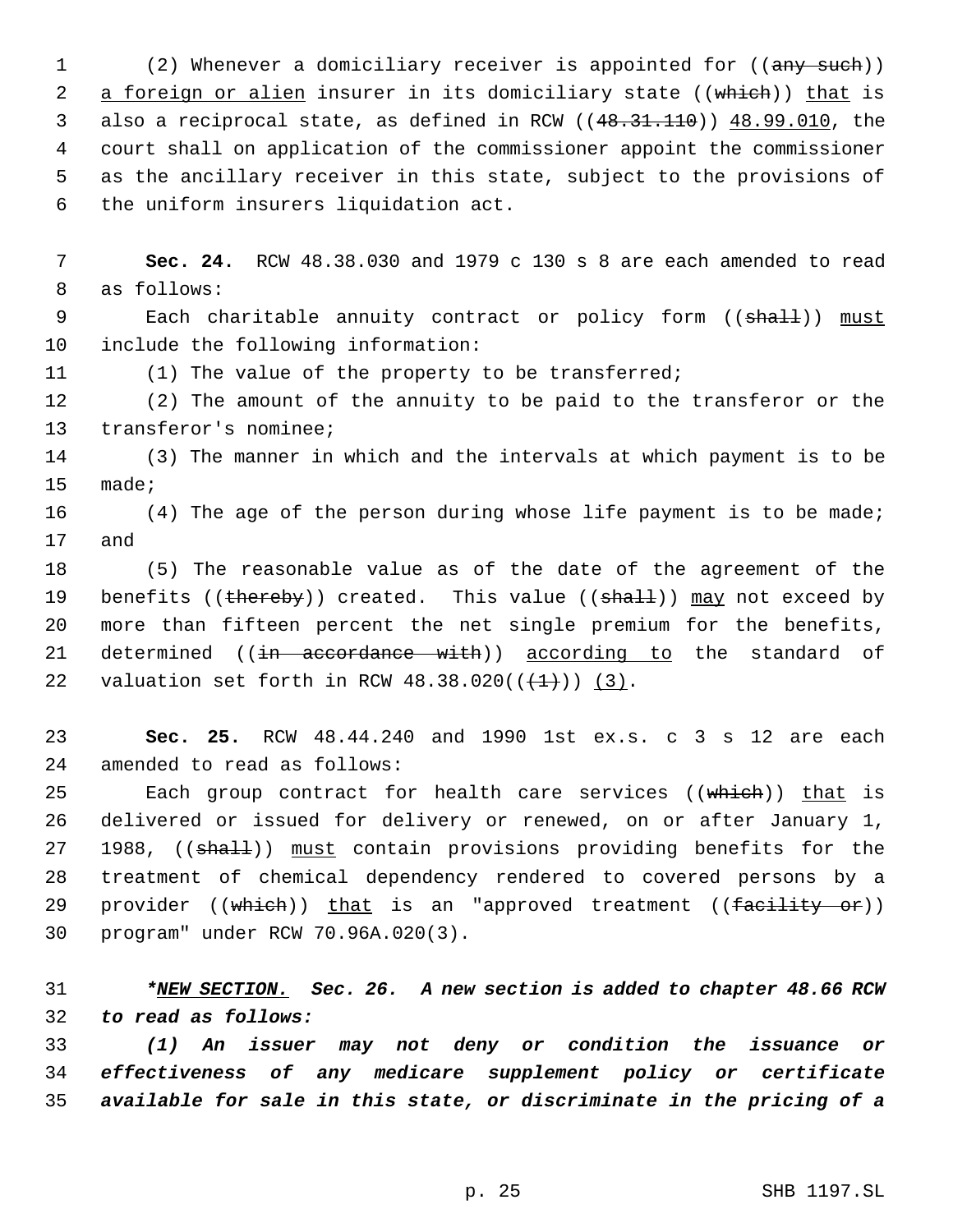*policy or certificate, because of the health status, claims experience, receipt of health care, or medical condition of an applicant in the case of an application for a policy or certificate that is submitted prior to or during the six-month period beginning with the first day of the first month in which an individual is both sixty-five years of age or older and is enrolled for benefits under medicare part B. Each medicare supplement policy and certificate currently available from an insurer must be made available to all applicants who qualify under this subsection without regard to age.*

 *(2) If an applicant qualifies under this section and submits an application during the time period referenced in subsection (1) of this section and, as of the date of application, has had a continuous period of creditable coverage of at least three months, the issuer may not exclude benefits based on a preexisting condition.*

 *(3) If an applicant qualified under this section submits an application during the time period referenced in subsection (1) of this section and, as of the date of application, has had a continuous period of creditable coverage that is less than three months, the issuer must reduce the period of any preexisting condition exclusion by the aggregate of the period of creditable coverage applicable to the applicant as of the enrollment date. \*Sec. 26 was vetoed. See message at end of chapter.*

 *\*Sec. 27. RCW 48.66.020 and 1996 c 269 s 1 are each amended to read as follows:*

 *Unless the context clearly requires otherwise, the definitions in this section apply throughout this chapter.*

 *(1) "Medicare supplemental insurance" or "medicare supplement insurance policy" refers to a group or individual policy of disability insurance or a subscriber contract of a health care service contractor, a health maintenance organization, or a fraternal benefit society, which relates its benefits to medicare, or which is advertised, marketed, or designed primarily as a supplement to reimbursements under medicare for the hospital, medical, or surgical expenses of persons eligible for medicare. ((Such)) The term does not include:*

 *(a) A policy or contract of one or more employers or labor organizations, or of the trustees of a fund established by one or more employers or labor organizations, or combination thereof, for employees*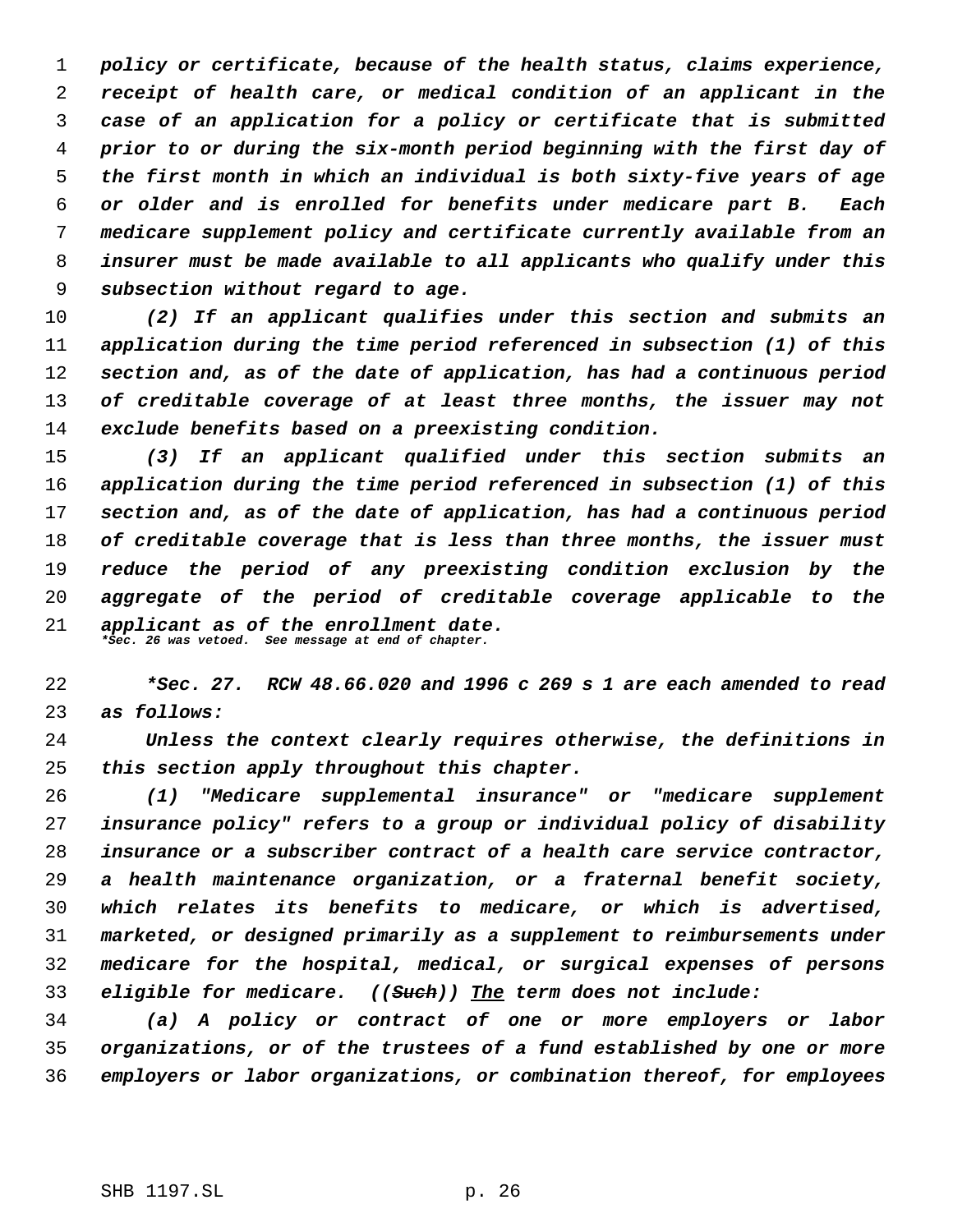*or former employees, or combination thereof, or for members or former members, or combination thereof, of the labor organizations; ((or)) (b) A policy issued pursuant to a contract under Section 1876 of the federal social security act (42 U.S.C. Sec. 1395 et seq.), or an issued policy under a demonstration specified in 42 U.S.C. Sec. 1395(g)(1); ((or)) (c) ((Insurance policies or health care benefit plans, including group conversion policies, provided to medicare eligible persons, that are not marketed or held to be medicare supplement policies or benefit plans)) Medicare advantage plans established under medicare part C; (d) Outpatient prescription drug plans established under medicare part D; or (e) Any health care prepayment plan that provides benefits pursuant to an agreement under section 1833(a)(1)(A) of the federal social security act. (2) "Medicare" means the "Health Insurance for the Aged Act," Title XVIII of the Social Security Amendments of 1965, as then constituted or later amended. (3) "Medicare advantage plan" means a plan of coverage for health benefits under medicare part C as defined in 42 U.S.C. Sec. 1395w- 28(b), and includes: (a) Coordinated care plans that provide health care services, including but not limited to health maintenance organization plans, with or without a point-of-service option, plans offered by provider- sponsored organizations, and preferred provider organization plans; (b) Medical savings account plans coupled with a contribution into a medicare advantage plan medical savings account; and (c) Medicare advantage private fee-for-service plans. (4) "Medicare eligible expenses" means health care expenses of the kinds covered by medicare, to the extent recognized as reasonable and medically necessary by medicare. (((4))) (5) "Applicant" means: (a) In the case of an individual medicare supplement insurance policy or subscriber contract, the person who seeks to contract for insurance benefits; and (b) In the case of a group medicare supplement insurance policy or subscriber contract, the proposed certificate holder.*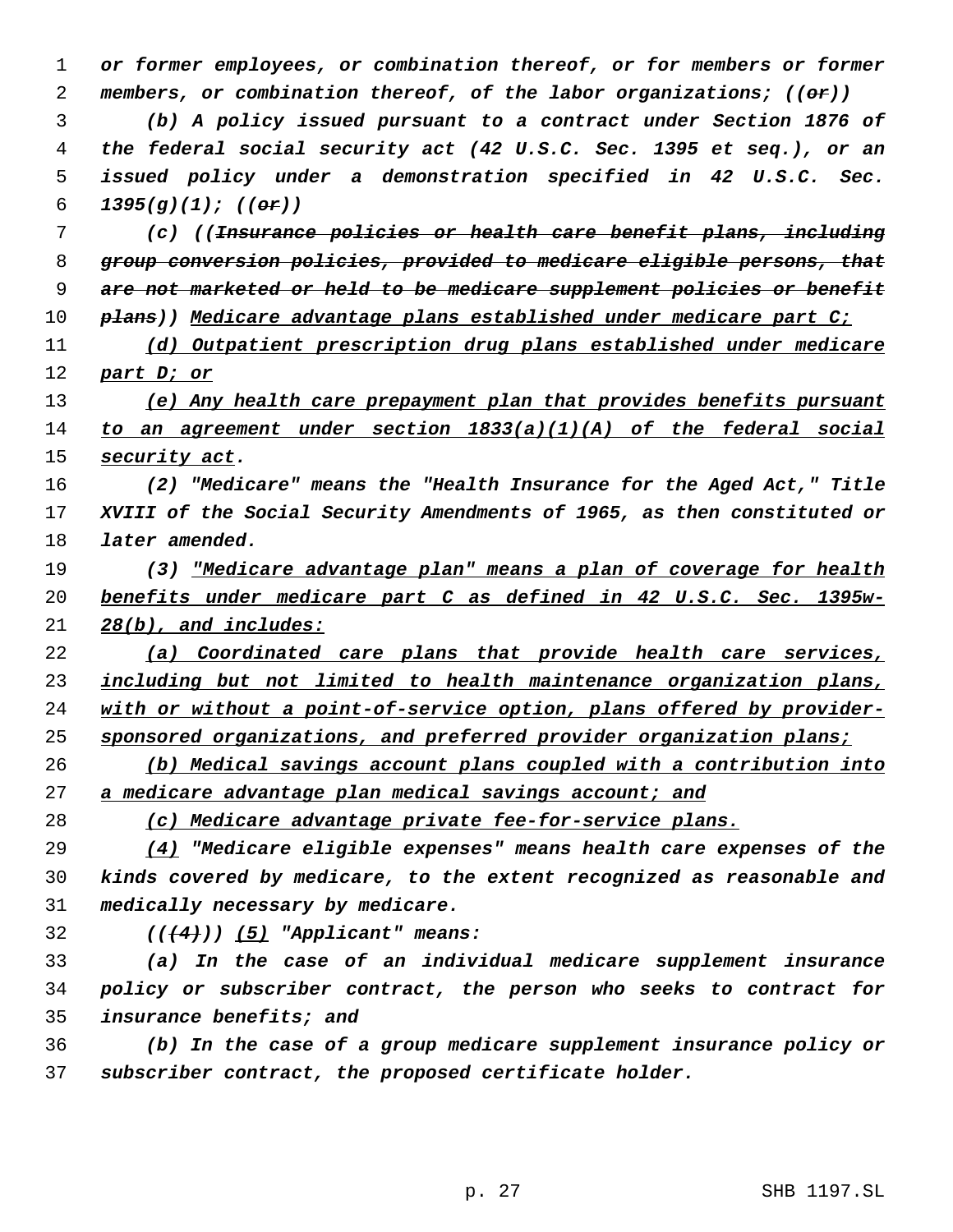*(((5))) (6) "Certificate" means any certificate delivered or issued for delivery in this state under a group medicare supplement insurance policy.*

 *(((6))) (7) "Loss ratio" means the incurred claims as a percentage of the earned premium computed under rules adopted by the insurance commissioner.*

 *(((7))) (8) "Preexisting condition" means a covered person's medical condition that caused that person to have received medical advice or treatment during a specified time period immediately prior to the effective date of coverage.*

 *(((8))) (9) "Disclosure form" means the form designated by the insurance commissioner ((which)) that discloses medicare benefits, the supplemental benefits offered by the insurer, and the remaining amount for which the insured will be responsible.*

 *(((9))) (10) "Issuer" includes insurance companies, health care service contractors, health maintenance organizations, fraternal benefit societies, and any other entity delivering or issuing for delivery medicare supplement policies or certificates to a resident of this state.*

 *(11) "Bankruptcy" means when a medicare advantage organization that is not an issuer has filed, or has had filed against it, a petition for declaration of bankruptcy and has ceased doing business in the state.*

 *(12) "Continuous period of creditable coverage" means the period during which an individual was covered by creditable coverage, if during the period of the coverage the individual had no breaks in coverage greater than sixty-three days.*

 *(13)(a) "Creditable coverage" means, with respect to an individual, coverage of the individual provided under any of the following:*

*(i) A group health plan;*

*(ii) Health insurance coverage;*

 *(iii) Part A or part B of Title XVIII of the social security act (medicare);*

 *(iv) Title XIX of the social security act (medicaid), other than coverage consisting solely of benefits under section 1928 of that act; (v) Chapter 55 of Title 10 U.S.C. (CHAMPUS);*

 *(vi) A medical care program of the Indian health service or of a tribal organization;*

*(vii) A state health benefits risk pool;*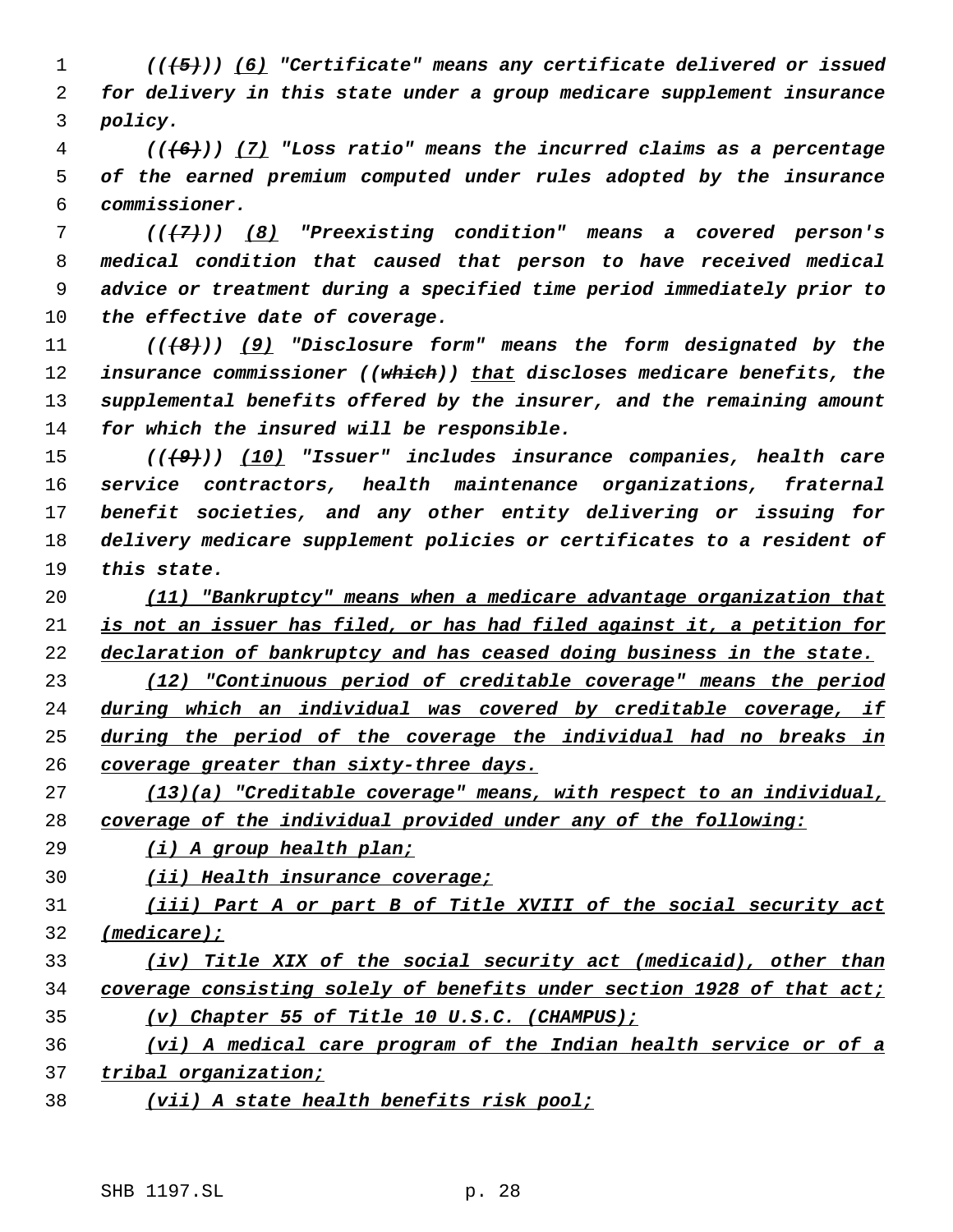| 1  | (viii) A health plan offered under chapter 89 of Title 5 U.S.C.         |
|----|-------------------------------------------------------------------------|
| 2  | (federal employees health benefits program);                            |
| 3  | (ix) A public health plan as defined in federal regulation; or          |
| 4  | $(x)$ A health benefit plan under section $5(e)$ of the peace corps act |
| 5  | $(22 \text{ U.S.C. Sec. } 2504(e))$ .                                   |
| 6  | (b) "Creditable coverage" does not include one or more, or any          |
| 7  | combination, of the following:                                          |
| 8  | (i) Coverage only for accident or disability income insurance, or       |
| 9  | any combination thereof;                                                |
| 10 | (ii) Coverage issued as a supplement to liability insurance;            |
| 11 | (iii) Liability insurance, including general liability insurance        |
| 12 | and automobile liability insurance;                                     |
| 13 | (iv) Worker's compensation or similar insurance;                        |
| 14 | $(v)$ Automobile medical payment insurance;                             |
| 15 | (vi) Credit only insurance;                                             |
| 16 | (vii) Coverage for on-site medical clinics; or                          |
| 17 | (viii) Other similar insurance coverage, specified in federal           |
| 18 | regulations, under which benefits for medical care are secondary or     |
| 19 | incidental to other insurance benefits.                                 |
| 20 | (c) "Creditable coverage" does not include the following benefits       |
| 21 | if they are provided under a separate policy, certificate, or contract  |
| 22 | of insurance or are otherwise not an integral part of the plan:         |
| 23 | (i) Limited scope dental or vision benefits;                            |
| 24 | (ii) Benefits for long-term care, nursing home care, home health        |
| 25 | care, community-based care, or any combination thereof; or              |
| 26 | (iii) Other similar, limited benefits as are specified in federal       |
| 27 | regulations.                                                            |
| 28 | (d) "Creditable coverage" does not include the following benefits       |
| 29 | if offered as independent, noncoordinated benefits:                     |
| 30 | (i) Coverage only for a specified disease or illness; or                |
| 31 | (ii) Hospital indemnity or other fixed indemnity insurance.             |
| 32 | (e) "Creditable coverage" does not include the following if it is       |
| 33 | offered as a separate policy, certificate, or contract of insurance:    |
| 34 | (i) Medicare supplemental health insurance as defined under section     |
| 35 | $1882(g)(1)$ of the social security act;                                |
| 36 | (ii) Coverage supplemental to the coverage provided under chapter       |
| 37 | <u>55 of Title 10 U.S.C.; or</u>                                        |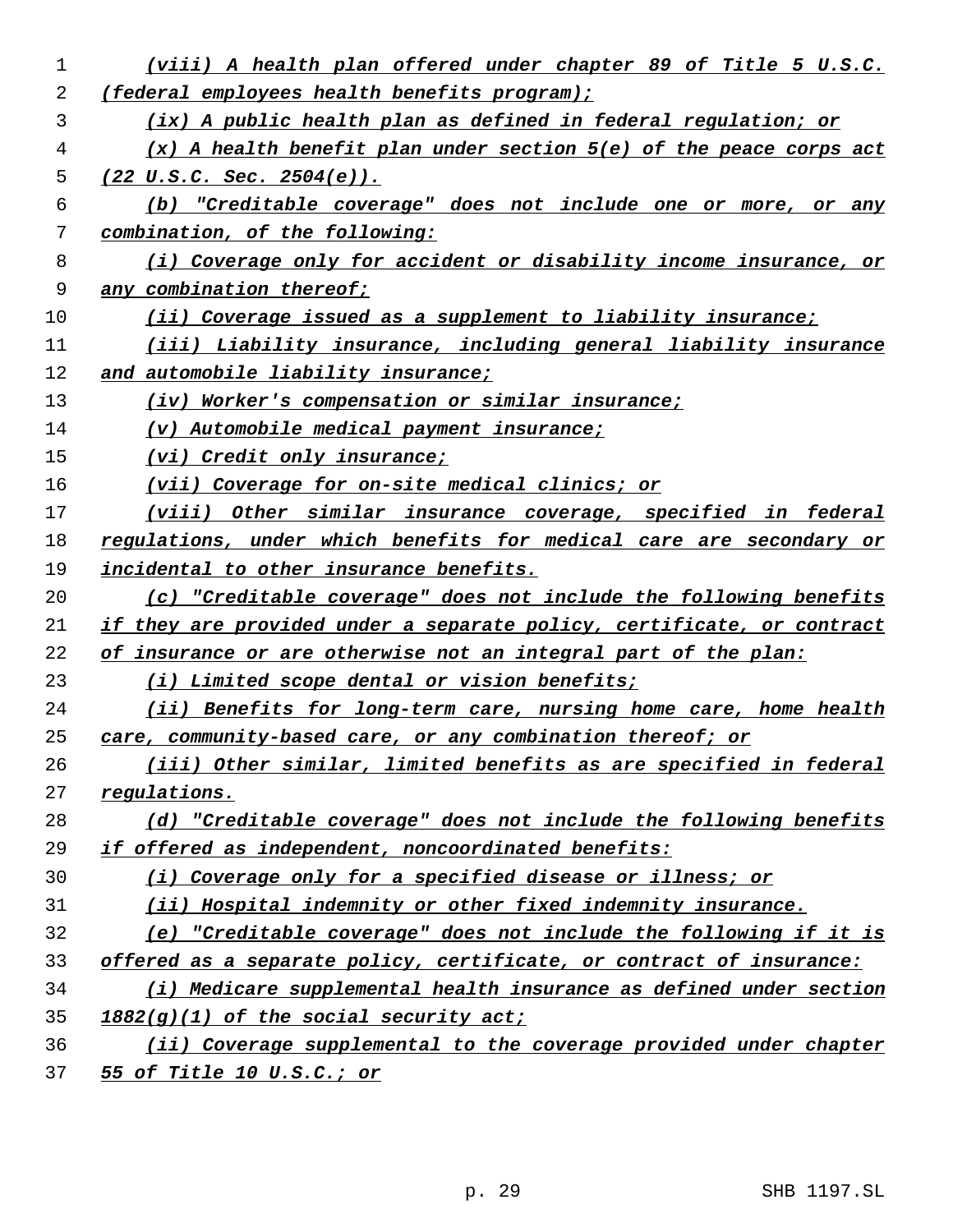*(iii) Similar supplemental coverage provided to coverage under a group health plan.*

 *(14) "Employee welfare benefit plan" means a plan, fund, or program of employee benefits as defined in 29 U.S.C. Sec. 1002 (employee retirement income security act).*

 *(15) "Insolvency" means when an issuer, licensed to transact the business of insurance in this state, has had a final order of liquidation entered against it with a finding of insolvency by a court of competent jurisdiction in the issuer's state of domicile. \*Sec. 27 was vetoed. See message at end of chapter.*

 *\*Sec. 28. RCW 48.66.045 and 2004 c 83 s 1 are each amended to read as follows:*

 *Every issuer of a medicare supplement insurance policy or certificate providing coverage to a resident of this state issued on or after January 1, 1996, shall:*

 *(1) Unless otherwise provided for in RCW 48.66.055, issue coverage under its standardized benefit plans B, C, D, E, F, ((and)) G, K, or L without evidence of insurability to any resident of this state who is eligible for both medicare hospital and physician services by reason of age or by reason of disability or end-stage renal disease, if the medicare supplement policy replaces another medicare supplement standardized benefit plan policy or certificate B, C, D, E, F, ((or)) G, K, or L or other more comprehensive coverage than the replacing policy;*

 *(2) Unless otherwise provided for in RCW 48.66.055, issue coverage under its standardized plans A, H, I, and J without evidence of insurability to any resident of this state who is eligible for both medicare hospital and physician services by reason of age or by reason of disability or end-stage renal disease, if the medicare supplement policy replaces another medicare supplement policy or certificate which is the same standardized plan as the replaced policy. After December 31, 2005, plans H, I, and J may be replaced only by the same plan if that plan has been modified to remove outpatient prescription drug coverage; and*

 *(3) Set rates only on a community-rated basis. Premiums shall be equal for all policyholders and certificate holders under a standardized medicare supplement benefit plan form, except that an issuer may vary premiums based on spousal discounts, frequency of*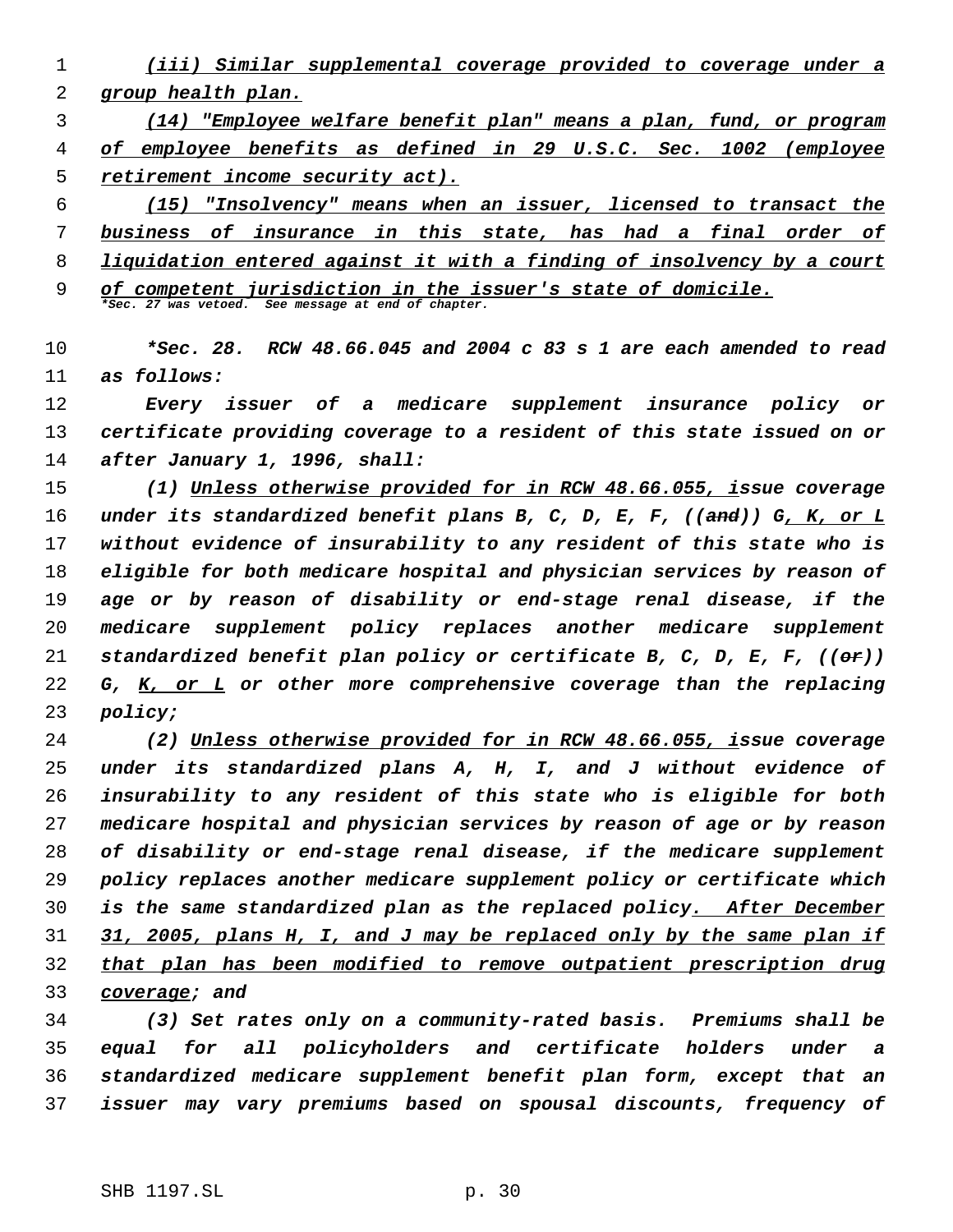*payment, and method of payment including automatic deposit of premiums and may develop no more than two rating pools that distinguish between an insured's eligibility for medicare by reason of:*

*(a) Age; or*

 *(b) Disability or end-stage renal disease. \*Sec. 28 was vetoed. See message at end of chapter.*

 *\*Sec. 29. RCW 48.66.055 and 2002 c 300 s 4 are each amended to read as follows:*

 *(1) Under this section, persons eligible for a medicare supplement policy or certificate are those individuals described in subsection (3) of this section who, subject to subsection (3)(b)(ii) of this section, apply to enroll under the policy not later than sixty-three days after the date of the termination of enrollment described in subsection (3) of this section, and who submit evidence of the date of termination or disenrollment, or medicare part D enrollment, with the application for a medicare supplement policy.*

 *(2) With respect to eligible persons, an issuer may not deny or condition the issuance or effectiveness of a medicare supplement policy described in subsection (4) of this section that is offered and is available for issuance to new enrollees by the issuer, shall not discriminate in the pricing of such a medicare supplement policy because of health status, claims experience, receipt of health care, or medical condition, and shall not impose an exclusion of benefits based on a preexisting condition under such a medicare supplement policy.*

 *(3) "Eligible persons" means an individual that meets the requirements of (a), (b), (c), (d), (e), or (f) of this subsection, as follows:*

 *(a) The individual is enrolled under an employee welfare benefit plan that provides health benefits that supplement the benefits under medicare; and the plan terminates, or the plan ceases to provide all such supplemental health benefits to the individual;*

 *(b)(i) The individual is enrolled with a ((medicare+choice)) medicare advantage organization under a ((medicare+choice)) medicare advantage plan under part C of medicare, and any of the following circumstances apply, or the individual is sixty-five years of age or older and is enrolled with a program of all inclusive care for the elderly (PACE) provider under section 1894 of the social security act, and there are circumstances similar to those described in this*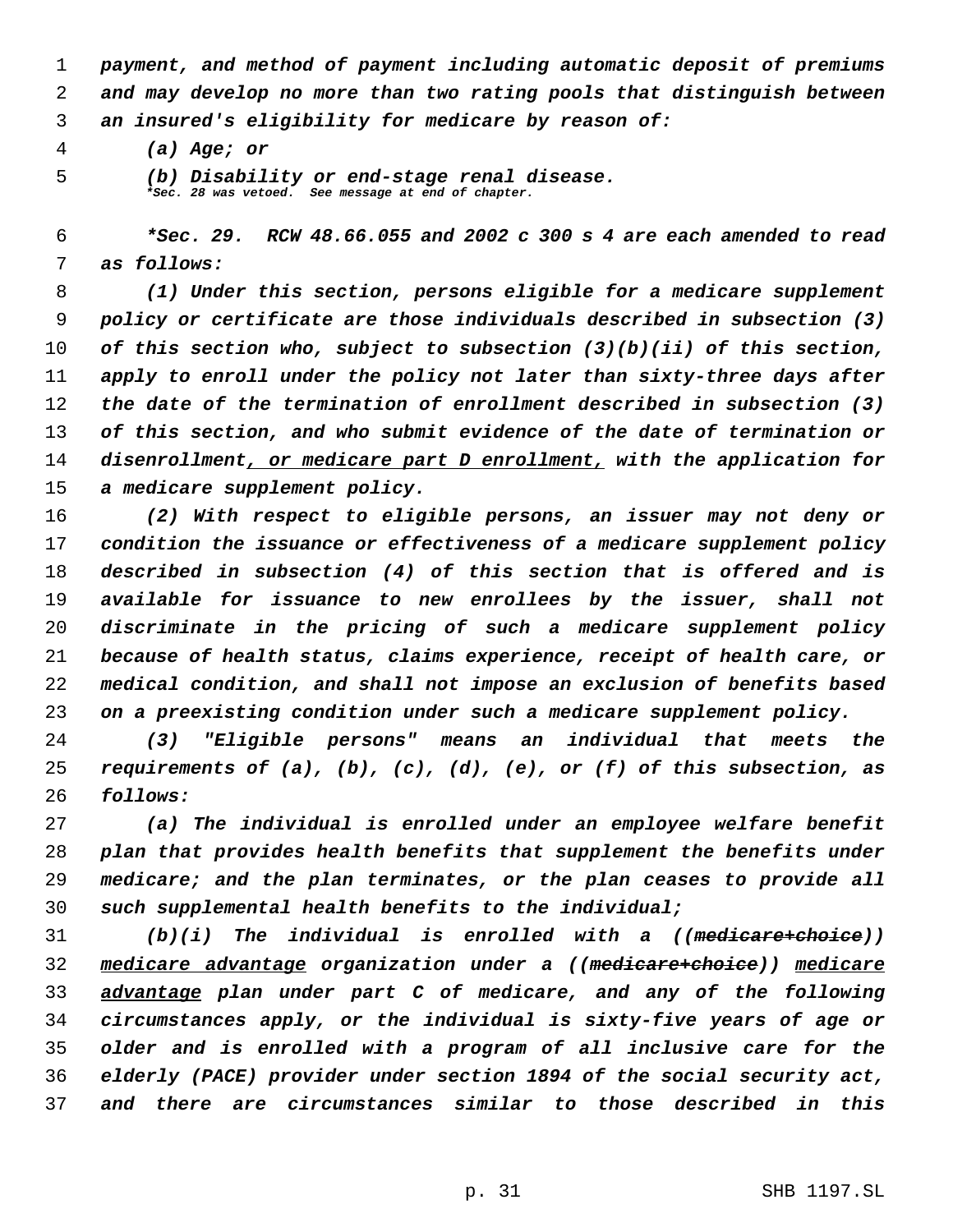*subsection (3)(b) that would permit discontinuance of the individual's enrollment with the provider if the individual were enrolled in a ((medicare+choice)) medicare advantage plan:*

 *(A) The certification of the organization or plan ((under this subsection (3)(b))) has been terminated((, or the organization or plan has notified the individual of an impending termination of such a certification));*

 *(B) The organization has terminated or otherwise discontinued providing the plan in the area in which the individual resides((, or has notified the individual of an impending termination or discontinuance of such a plan));*

 *(C) The individual is no longer eligible to elect the plan because of a change in the individual's place of residence or other change in circumstances specified by the secretary of the United States department of health and human services, but not including termination of the individual's enrollment on the basis described in section 1851(g)(3)(B) of the federal social security act (where the individual has not paid premiums on a timely basis or has engaged in disruptive behavior as specified in standards under section 1856 of the federal social security act), or the plan is terminated for all individuals within a residence area;*

 *(D) The individual demonstrates, in accordance with guidelines established by the secretary of the United States department of health and human services, that:*

 *(I) The organization offering the plan substantially violated a material provision of the organization's contract under this part in relation to the individual, including the failure to provide an enrollee on a timely basis medically necessary care for which benefits are available under the plan or the failure to provide such covered care in accordance with applicable quality standards; or*

 *(II) The organization, an agent, or other entity acting on the organization's behalf materially misrepresented the plan's provisions in marketing the plan to the individual; or*

 *(E) The individual meets other exceptional conditions as the secretary of the United States department of health and human services may provide.*

 *(ii)(A) An individual described in (b)(i) of this subsection may elect to apply (a) of this subsection by substituting, for the date of*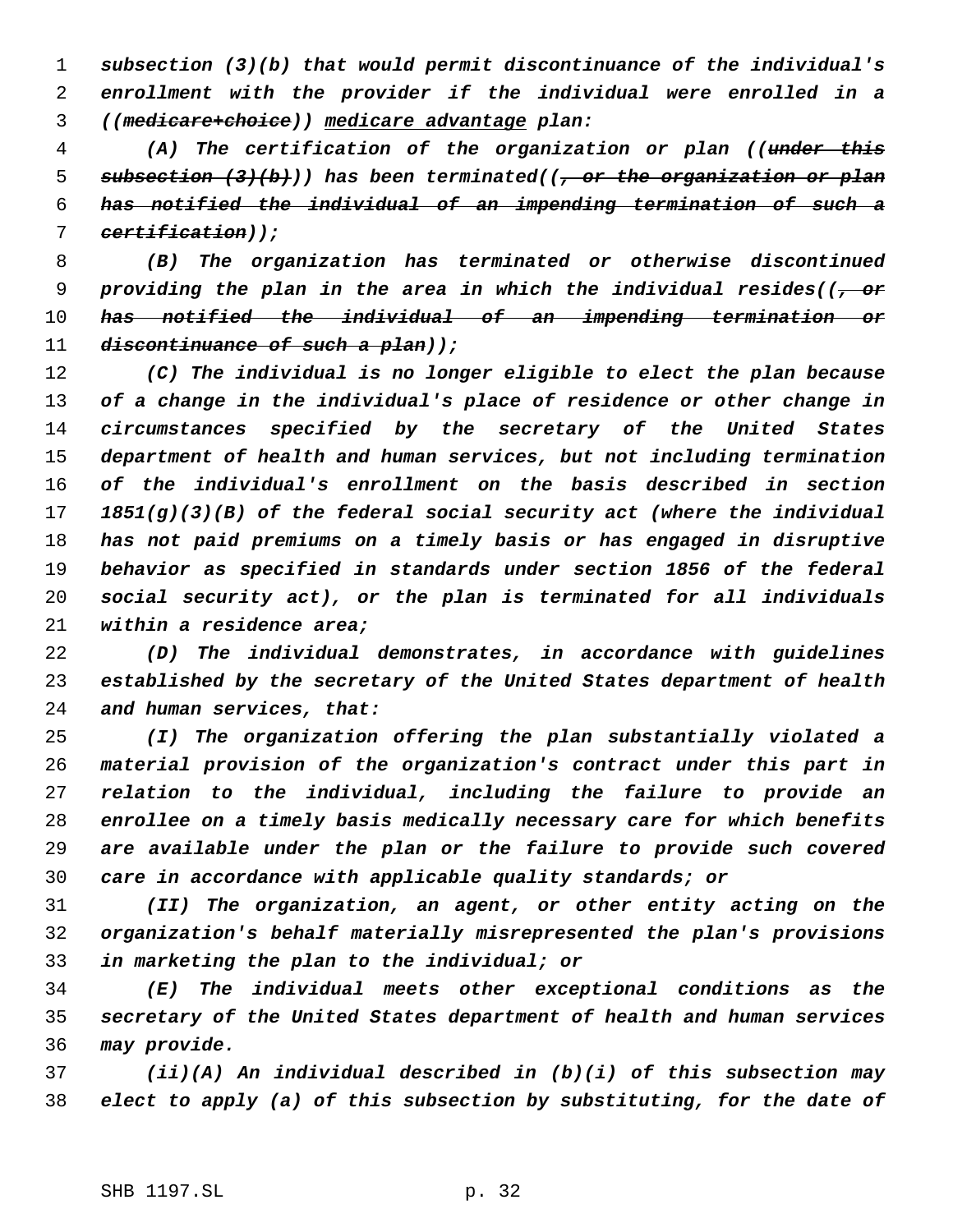*termination of enrollment, the date on which the individual was notified by the ((medicare+choice)) medicare advantage organization of the impending termination or discontinuance of the ((medicare+choice)) medicare advantage plan it offers in the area in which the individual resides, but only if the individual disenrolls from the plan as a result of such notification.*

 *(B) In the case of an individual making the election under (b)(ii)(A) of this subsection, the issuer involved shall accept the application of the individual submitted before the date of termination of enrollment, but the coverage under subsection (1) of this section ((shall)) is only ((become)) effective upon termination of coverage under the ((medicare+choice)) medicare advantage plan involved;*

*(c)(i) The individual is enrolled with:*

 *(A) An eligible organization under a contract under section 1876 (medicare risk or cost);*

 *(B) A similar organization operating under demonstration project authority, effective for periods before April 1, 1999;*

 *(C) An organization under an agreement under section 1833(a)(1)(A) (health care prepayment plan); or*

*(D) An organization under a medicare select policy; and*

 *(ii) The enrollment ceases under the same circumstances that would permit discontinuance of an individual's election of coverage under (b)(i) of this subsection;*

 *(d) The individual is enrolled under a medicare supplement policy and the enrollment ceases because:*

 *(i)(A) Of the insolvency of the issuer or bankruptcy of the nonissuer organization; or*

 *(B) Of other involuntary termination of coverage or enrollment under the policy;*

 *(ii) The issuer of the policy substantially violated a material provision of the policy; or*

 *(iii) The issuer, an agent, or other entity acting on the issuer's behalf materially misrepresented the policy's provisions in marketing the policy to the individual;*

 *(e)(i) The individual was enrolled under a medicare supplement policy and terminates enrollment and subsequently enrolls, for the first time, with any ((medicare+choice)) medicare advantage organization under a ((medicare+choice)) medicare advantage plan under*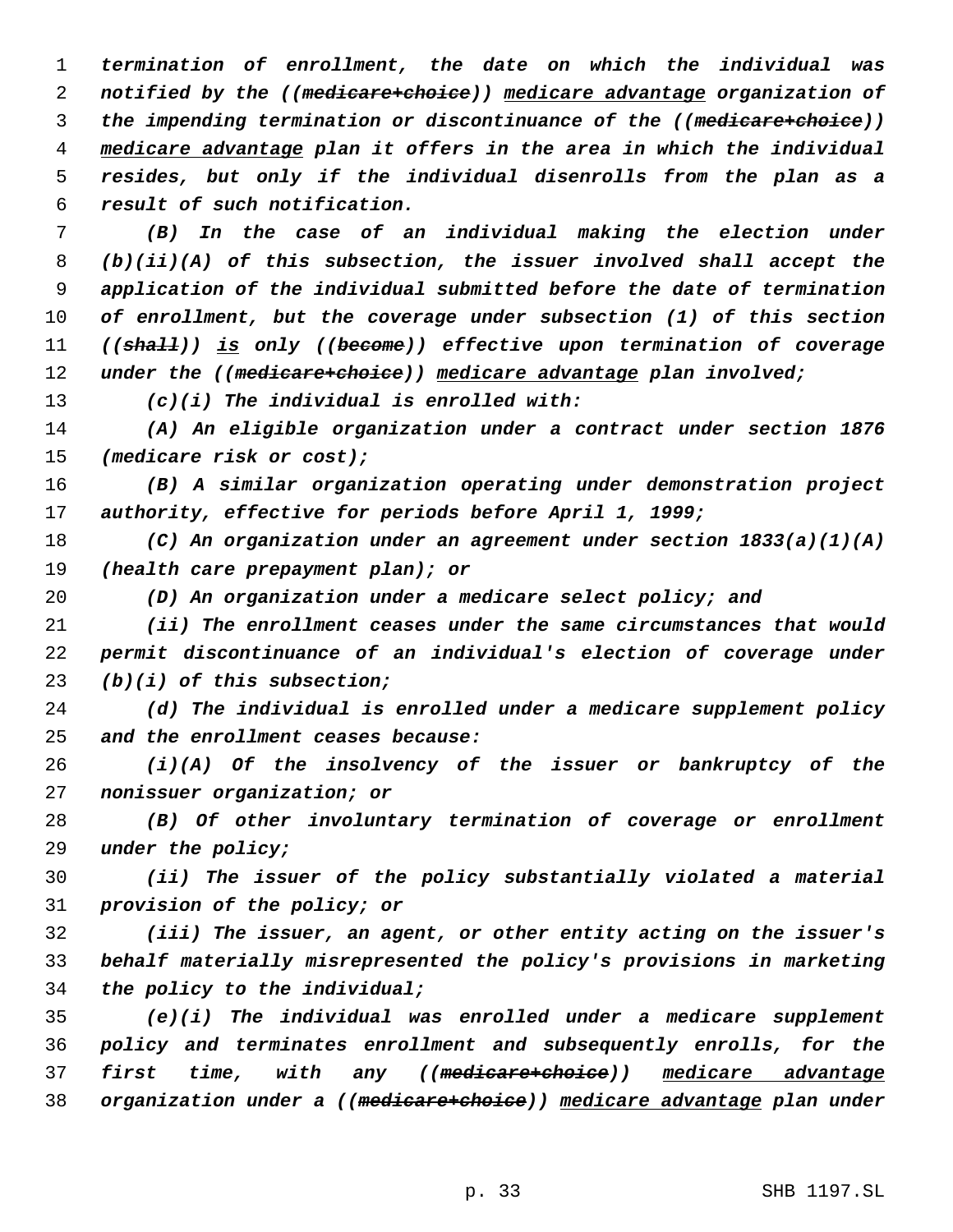*part C of medicare, any eligible organization under a contract under section 1876 (medicare risk or cost), any similar organization operating under demonstration project authority, any PACE program under section 1894 of the social security act, ((an organization under an agreement under section 1833(a)(1)(A) (health care prepayment plan),)) or a medicare select policy; and*

 *(ii) The subsequent enrollment under (e)(i) of this subsection is terminated by the enrollee during any period within the first twelve months of such subsequent enrollment (during which the enrollee is permitted to terminate such subsequent enrollment under section 1851(e) of the federal social security act); ((or))*

 *(f) The individual, upon first becoming eligible for benefits under part A of medicare at age sixty-five, enrolls in a ((medicare+choice)) medicare advantage plan under part C of medicare, or in a PACE program under section 1894, and disenrolls from the plan or program by not later than twelve months after the effective date of enrollment; or*

 *(g) The individual enrolls in a medicare part D plan during the initial enrollment period and, at the time of enrollment in part D, was enrolled under a medicare supplement policy that covers outpatient prescription drugs, and the individual terminates enrollment in the medicare supplement policy and submits evidence of enrollment in medicare part D along with the application for a policy described in subsection (4)(d) of this section.*

 *(4) An eligible person under subsection (3) of this section is entitled to a medicare supplement policy as follows:*

 *(a) A person eligible under subsection (3)(a), (b), (c), and (d) of this section is entitled to a medicare supplement policy that has a benefit package classified as plan A through ((G)) F, including F with a high deductible, K, or L, offered by any issuer;*

 *(b)(i) Subject to (b)(ii) of this subsection, a person eligible under subsection (3)(e) of this section is entitled to the same medicare supplement policy in which the individual was most recently previously enrolled, if available from the same issuer, or, if not so available, a policy described in (a) of this subsection; ((and))*

 *(ii) After December 31, 2005, if the individual was most recently enrolled in a medicare supplement policy with an outpatient prescription drug benefit, a medicare supplement policy described in this subsection (4)(b)(ii) is:*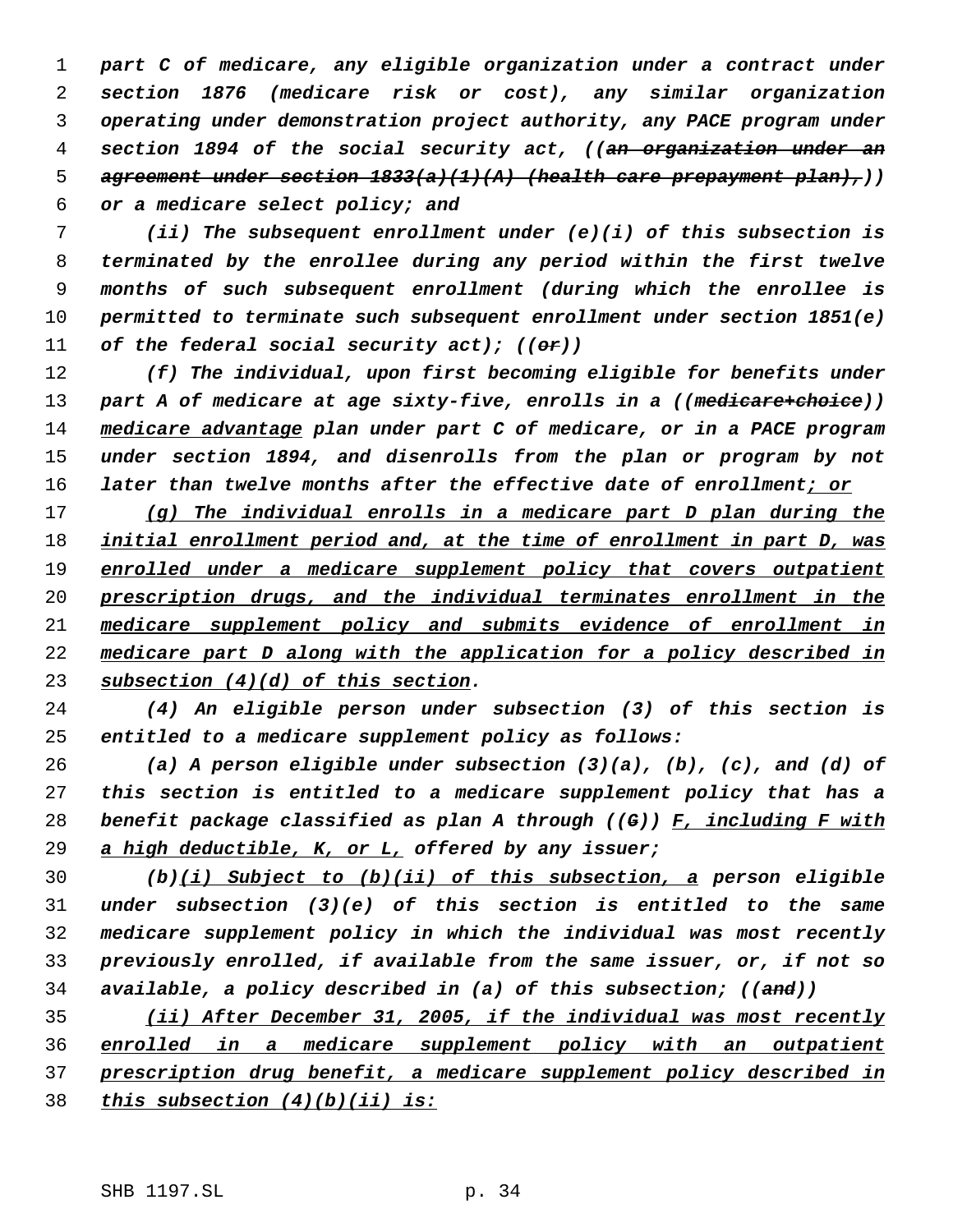*(A) The policy available from the same issuer but modified to remove outpatient prescription drug coverage; or*

 *(B) At the election of the policyholder, an A, B, C, F, including F with a high deductible, K, or L policy, that is offered by any issuer;*

 *(c) A person eligible under subsection (3)(f) of this section is entitled to any medicare supplement policy offered by any issuer; and (d) A person eligible under subsection (3)(g) of this section is entitled to a medicare supplement policy that has a benefit package classified as plan A, B, C, F, including F with a high deductible, K, or L and that is offered and is available for issuance to new enrollees by the same issuer that issued the individual's medicare supplement policy with outpatient prescription drug coverage.*

 *(5)(a) At the time of an event described in subsection (3) of this section, and because of which an individual loses coverage or benefits due to the termination of a contract, agreement, policy, or plan, the organization that terminates the contract or agreement, the issuer terminating the policy, or the administrator of the plan being terminated, respectively, must notify the individual of his or her rights under this section, and of the obligations of issuers of medicare supplement policies under subsection (1) of this section. The notice must be communicated contemporaneously with the notification of termination.*

 *(b) At the time of an event described in subsection (3) of this section, and because of which an individual ceases enrollment under a contract, agreement, policy, or plan, the organization that offers the contract or agreement, regardless of the basis for the cessation of enrollment, the issuer offering the policy, or the administrator of the plan, respectively, must notify the individual of his or her rights under this section, and of the obligations of issuers of medicare supplement policies under subsection (1) of this section. The notice must be communicated within ten working days of the issuer receiving notification of disenrollment.*

## *(6) Guaranteed issue time periods are as follows:*

 *(a) In the case of an individual described in subsection (3)(a) of this section, the guaranteed issue period begins on the later of: (i) The date the individual receives a notice of termination or cessation of all supplemental health benefits or, if a notice is not received,*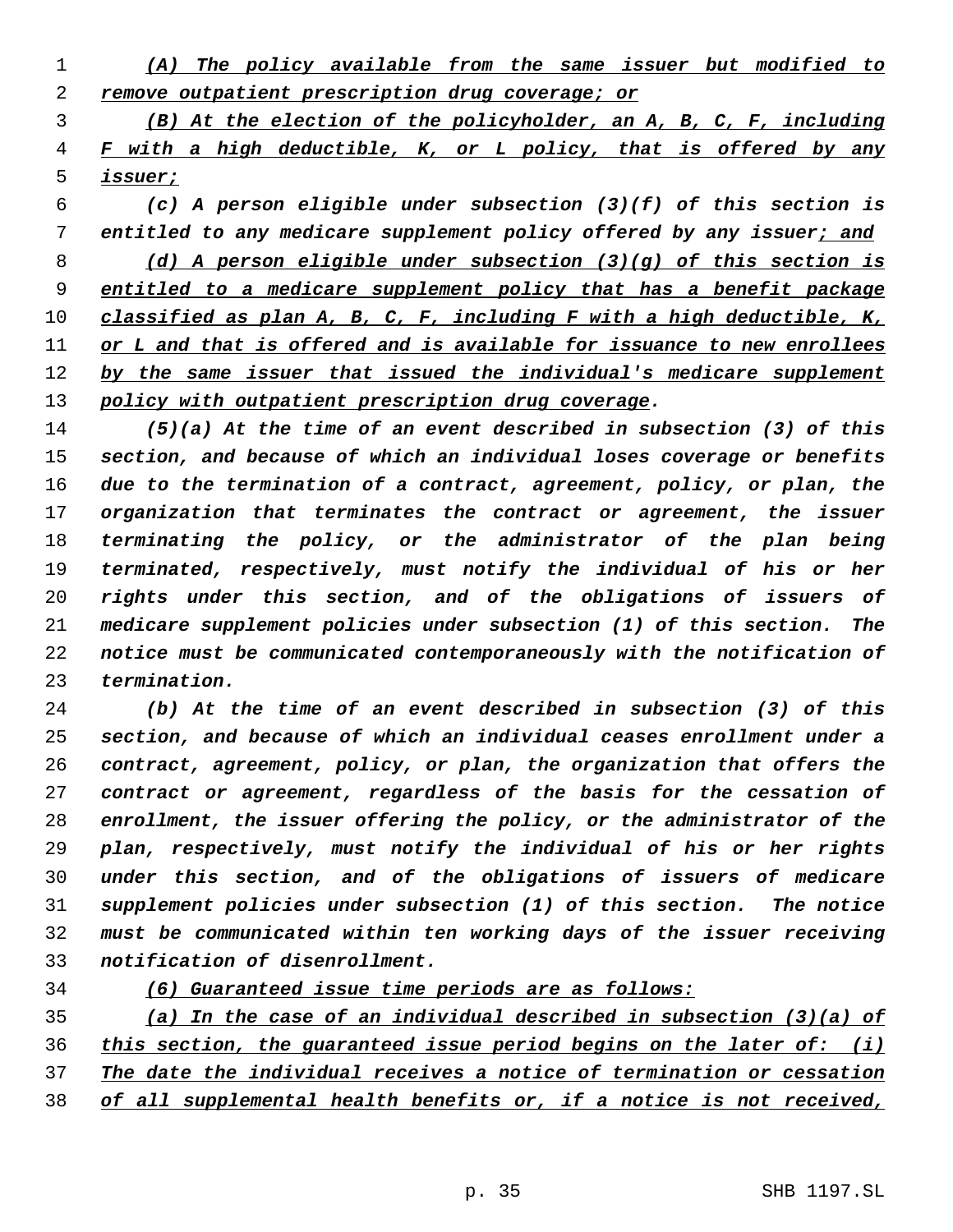*notice that a claim has been denied because of a termination or cessation, or (ii) the date that the applicable coverage terminates or ceases, and ends sixty-three days thereafter;*

 *(b) In the case of an individual described in subsection (3)(b), (c), (e), or (f) of this section whose enrollment is terminated involuntarily, the guaranteed issue period begins on the date that the individual receives a notice of termination and ends sixty-three days after the date the applicable coverage is terminated;*

 *(c) In the case of an individual described in subsection (3)(d)(i) of this section, the guaranteed issue period begins on the earlier of: (i) The date that the individual receives a notice of termination, a notice of the issuer's bankruptcy or insolvency, or other such similar notice if any, and (ii) the date that the applicable coverage is terminated, and ends on the date that is sixty-three days after the date the coverage is terminated;*

 *(d) In the case of an individual described in subsection (3)(b), (d)(ii) and (iii), (e), or (f) of this section, who disenrolls voluntarily, the guaranteed issue period begins on the date that is sixty days before the effective date of the disenrollment and ends on the date that is sixty-three days after the effective date;*

 *(e) In the case of an individual described in subsection (3)(g) of this section, the guaranteed issue period begins on the date the individual receives notice pursuant to section 1882(v)(2)(B) of the federal social security act from the medicare supplement issuer during the sixty-day period immediately preceding the initial part D enrollment period and ends on the date that is sixty-three days after the effective date of the individual's coverage under medicare part D; and*

 *(f) In the case of an individual described in subsection (3) of this section but not described in the preceding provisions of this subsection, the guaranteed issue period begins on the effective date of disenrollment and ends on the date that is sixty-three days after the effective date.*

 *(7) In the case of an individual described in subsection (3)(e) of this section whose enrollment with an organization or provider described in subsection (3)(e)(i) of this section is involuntarily terminated within the first twelve months of enrollment, and who,*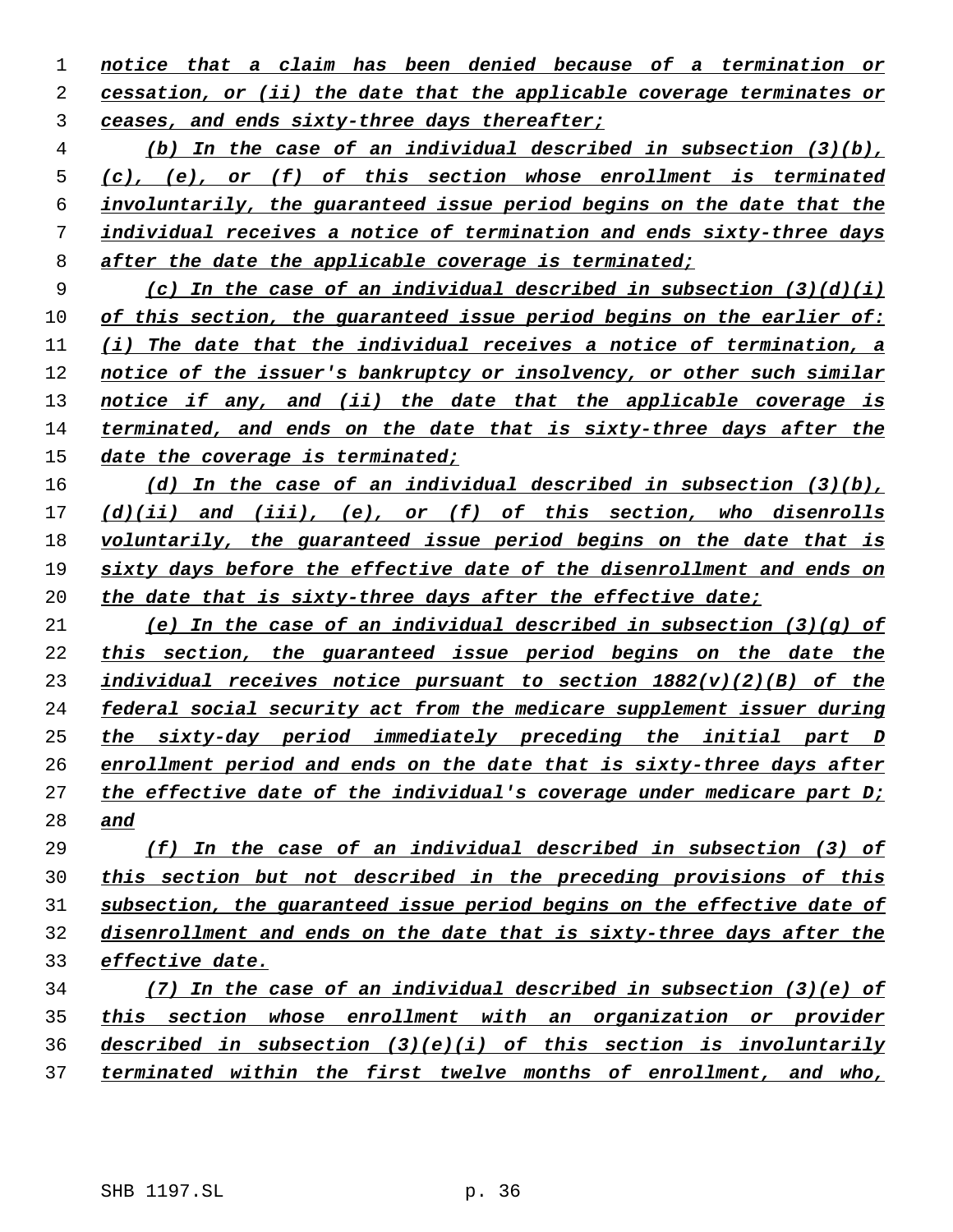*without an intervening enrollment, enrolls with another organization or provider, the subsequent enrollment is an initial enrollment as described in subsection (3)(e) of this section.*

 *(8) In the case of an individual described in subsection (3)(f) of this section whose enrollment with a plan or in a program described in subsection (3)(f) of this section is involuntarily terminated within the first twelve months of enrollment, and who, without an intervening enrollment, enrolls in another plan or program, the subsequent enrollment is an initial enrollment as described in subsection (3)(f) of this section.*

 *(9) For purposes of subsection (3)(e) and (f) of this section, an enrollment of an individual with an organization or provider described in subsection (3)(e)(i) of this section, or with a plan or in a program described in subsection (3)(f) of this section is not an initial enrollment under this subsection after the two-year period beginning on the date on which the individual first enrolled with such an organization, provider, plan, or program. \*Sec. 29 was vetoed. See message at end of chapter.*

 *\*Sec. 30. RCW 48.66.130 and 2002 c 300 s 3 are each amended to read as follows:*

 *(1) On or after January 1, 1996, and notwithstanding any other provision of Title 48 RCW, a medicare supplement policy or certificate shall not exclude or limit benefits for losses incurred more than three months from the effective date of coverage because it involved a preexisting condition.*

 *(2) On or after January 1, 1996, a medicare supplement policy or certificate shall not define a preexisting condition more restrictively than as a condition for which medical advice was given or treatment was recommended by or received from a physician, or other health care provider acting within the scope of his or her license, within three months before the effective date of coverage.*

 *(3) If a medicare supplement insurance policy or certificate contains any limitations with respect to preexisting conditions, such limitations must appear as a separate paragraph of the policy or certificate and be labeled as "Preexisting Condition Limitations."*

 *(4) No exclusion or limitation of preexisting conditions may be applied to policies or certificates replaced in accordance with the*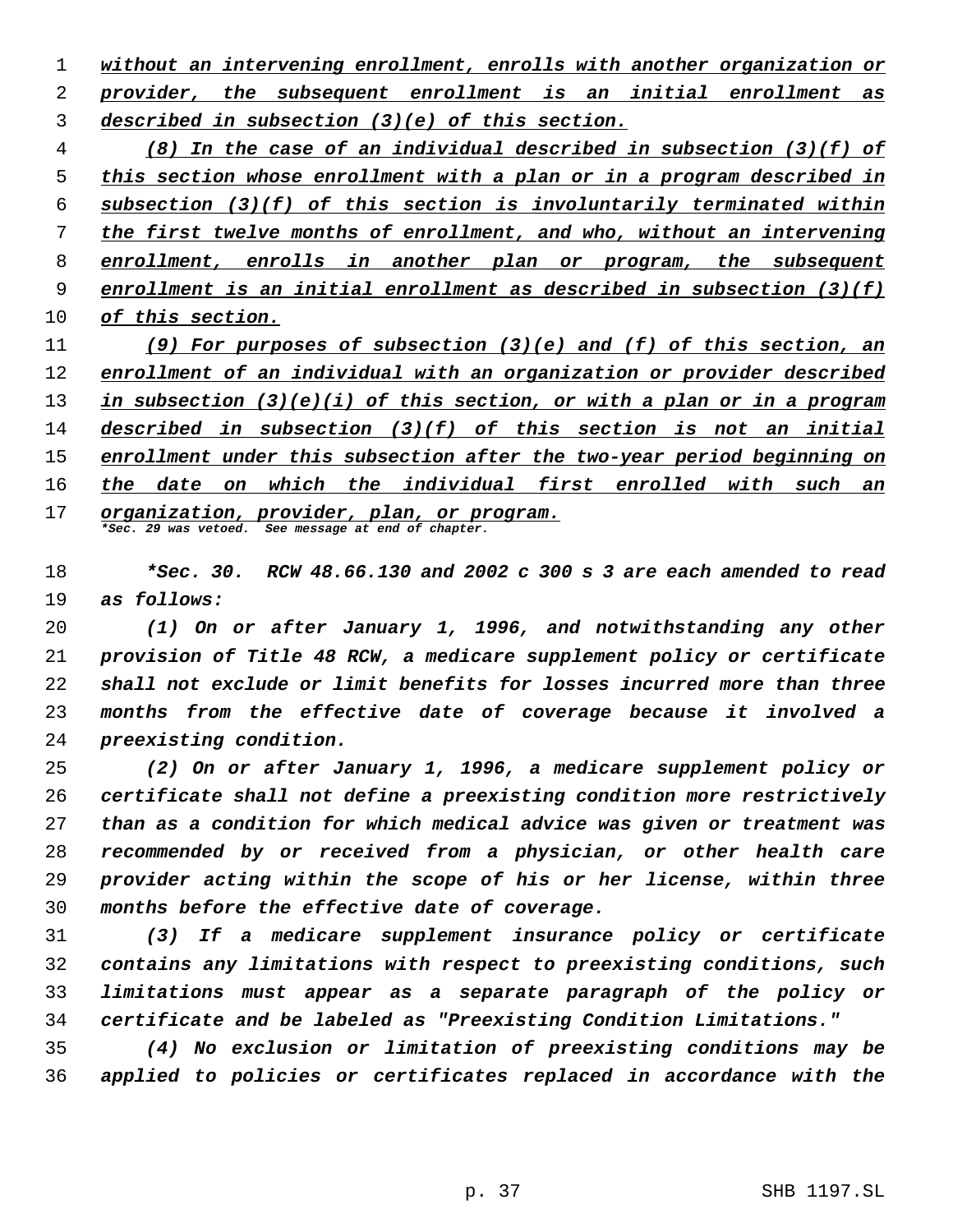*provisions of RCW 48.66.045 if the policy or certificate replaced had been in effect for at least three months.*

 *(5) If a medicare supplement policy or certificate replaces another medicare supplement policy or certificate, the replacing issuer shall waive any time periods applicable to preexisting conditions, waiting periods, elimination periods, and probationary periods in the new medicare supplement policy or certificate for similar benefits to the extent that time was spent under the original policy.*

 *(6) If a medicare supplement policy or certificate replaces another medicare supplement policy or certificate that has been in effect for at least three months, the replacing policy must not provide any time period applicable to preexisting conditions, waiting periods, elimination periods, and probationary periods for benefits similar to those contained in the original policy or certificate. \*Sec. 30 was vetoed. See message at end of chapter.*

 **Sec. 31.** RCW 48.92.120 and 1993 c 462 s 101 are each amended to read as follows:

17 (1) ( $(N\Theta)$ ) A person may not act or aid in any manner in soliciting, negotiating, or procuring liability insurance in this state from a risk retention group unless the person is licensed as an insurance agent or broker for casualty insurance in accordance with chapter 48.17 RCW and pays the fees designated for the license under RCW 48.14.010.

 (2)(a) ((No)) A person may not act or aid in any manner in soliciting, negotiating, or procuring liability insurance in this state for a purchasing group from an authorized insurer or a risk retention group chartered in a state unless the person is licensed as an insurance agent or broker for casualty insurance in accordance with chapter 48.17 RCW and pays the fees designated for the license under RCW 48.14.010.

29 (b)  $((N\Theta))$  A person may not act or aid in any manner in soliciting, negotiating, or procuring liability insurance coverage in this state for a member of a purchasing group under a purchasing group's policy unless the person is licensed as an insurance agent or broker for casualty insurance in accordance with chapter 48.17 RCW and pays the fees designated for the license under RCW 48.14.010.

 (c) ((No)) A person may not act or aid in any manner in soliciting, negotiating, or procuring liability insurance from an insurer not authorized to do business in this state on behalf of a purchasing group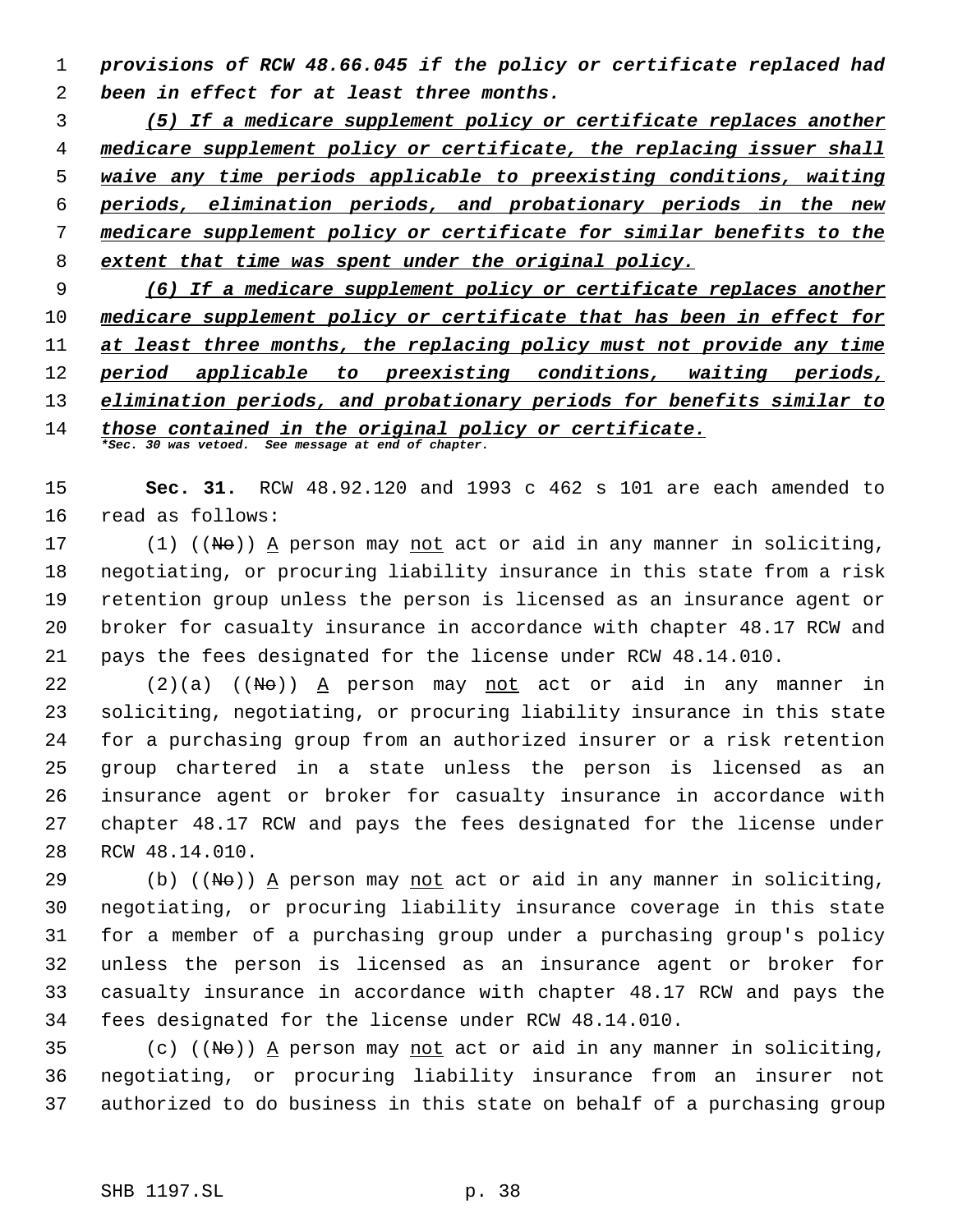located in this state unless the person is licensed as a surplus lines broker in accordance with chapter 48.15 RCW and pays the fees designated for the license under RCW 48.14.010.

 (3) For purposes of acting as an agent or broker for a risk retention group or purchasing group under subsections (1) and (2) of this section, the requirement of residence in this state does not apply.

 (4) Every person licensed under chapters 48.15 and 48.17 RCW, on business placed with risk retention groups or written through a 10 purchasing group,  $((shall))$  must inform each prospective insured of the provisions of the notice required under RCW 48.92.040(7) in the case of 12 a risk retention group and RCW  $48.92.090((\frac{4}{3}))$  (2) in the case of a purchasing group.

 **Sec. 32.** RCW 48.98.015 and 1993 c 462 s 37 are each amended to read as follows:

16 ((No))  $\overline{A}$  managing general agent may not place business with an insurer unless there is in force a written contract between the managing general agent and the insurer that sets forth the responsibilities of each party and, where both parties share 20 responsibility for a particular function, that specifies the division of the responsibilities, and that contains the following minimum provisions:

 (1) The insurer may terminate the contract for cause upon written notice to the managing general agent. The insurer may suspend the underwriting authority of the managing general agent during the pendency of a dispute regarding the cause for termination.

 (2) The managing general agent shall render accounts to the insurer detailing all transactions and remit all funds due under the contract to the insurer on not less than a monthly basis.

 (3) The managing general agent shall hold funds collected for the 31 account of an insurer in a fiduciary capacity in  $((a))$  an FDIC insured financial institution ((located in this state that is a member of the 33 federal reserve system)). This account must be used for all payments on behalf of the insurer. The managing general agent may retain no more than three months' estimated claims payments and allocated loss adjustment expenses.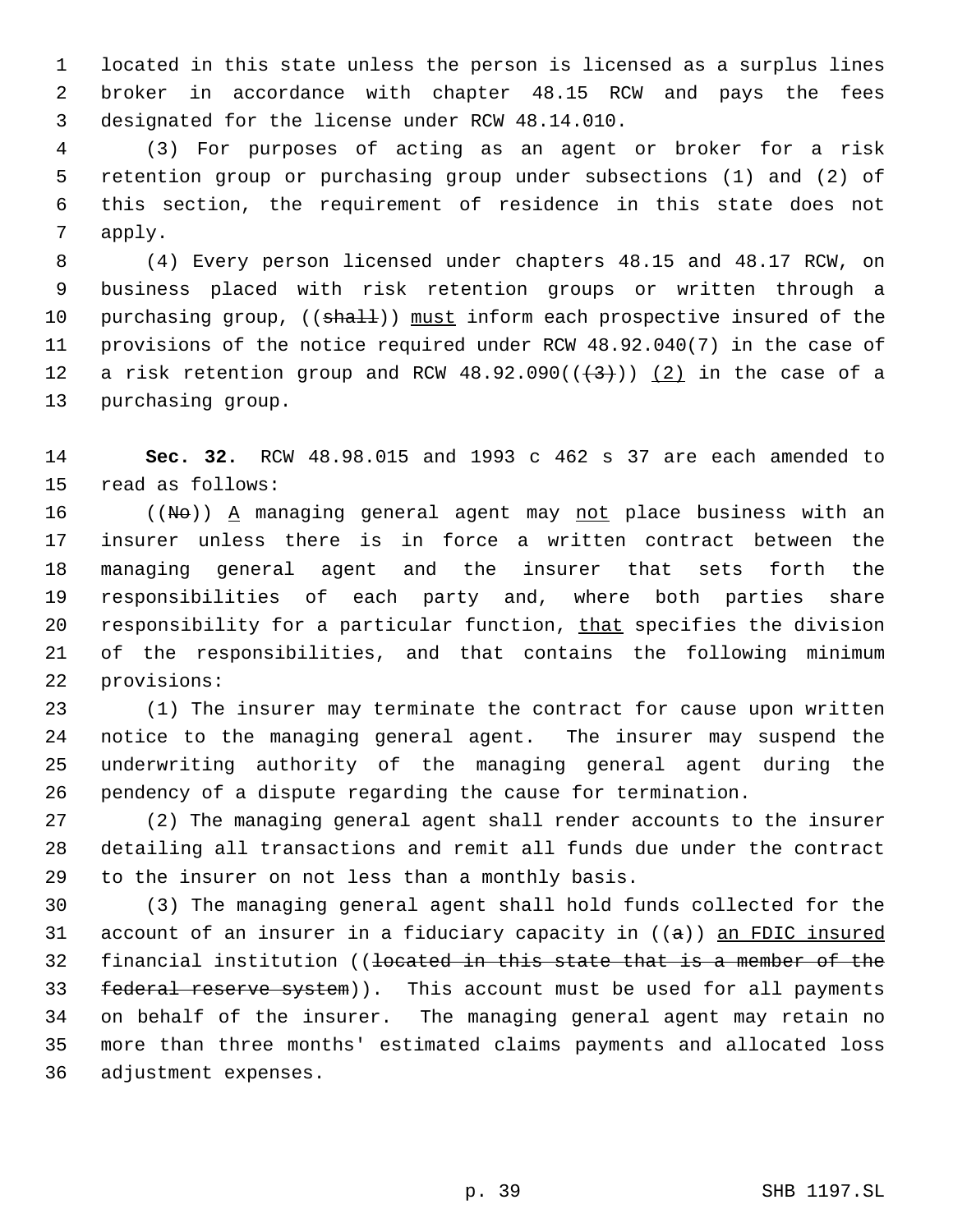(4) The managing general agent shall maintain separate records of business written for each insurer. The insurer has access to and the right to copy all accounts and records related to its business in a form usable by the insurer, and the commissioner has access to all books, bank accounts, and records of the managing general agent in a 6 form usable to the commissioner. Those records  $((shalt))$  must be retained according to the requirements of this title and rules adopted under it.

 (5) The managing general agent may not assign the contract in whole or part.

 (6)(a) Appropriate underwriting guidelines must include at least the following: The maximum annual premium volume; the basis of the 13 rates to be charged; the types of risks that may be written; maximum limits of liability; applicable exclusions; territorial limitations; policy cancellation provisions; and the maximum policy period.

 (b) The insurer has the right to cancel or not renew any policy of insurance, subject to the applicable laws and rules, including those in chapter 48.18 RCW.

 (7) If the contract permits the managing general agent to settle claims on behalf of the insurer:

 (a) All claims must be reported to the insurer in a timely 22 manner $((-))$  *i* 

 (b) A copy of the claim file must be sent to the insurer at its request or as soon as it becomes known that the claim:

 (i) Has the potential to exceed an amount determined by the commissioner, or exceeds the limit set by the insurer, whichever is less;

28 (ii) Involves a coverage dispute;

 (iii) May exceed the managing general agent's claims settlement authority;

(iv) Is open for more than six months; or

 (v) Is closed by payment in excess of an amount set by the 33 commissioner or an amount set by the insurer, whichever is less( $(-)$ );

 (c) All claim files are the joint property of the insurer and the managing general agent. However, upon an order of liquidation of the insurer, those files become the sole property of the insurer or its liquidator or successor. The managing general agent has reasonable 38 access to and the right to copy the files on a timely basis( $(-)$ ); and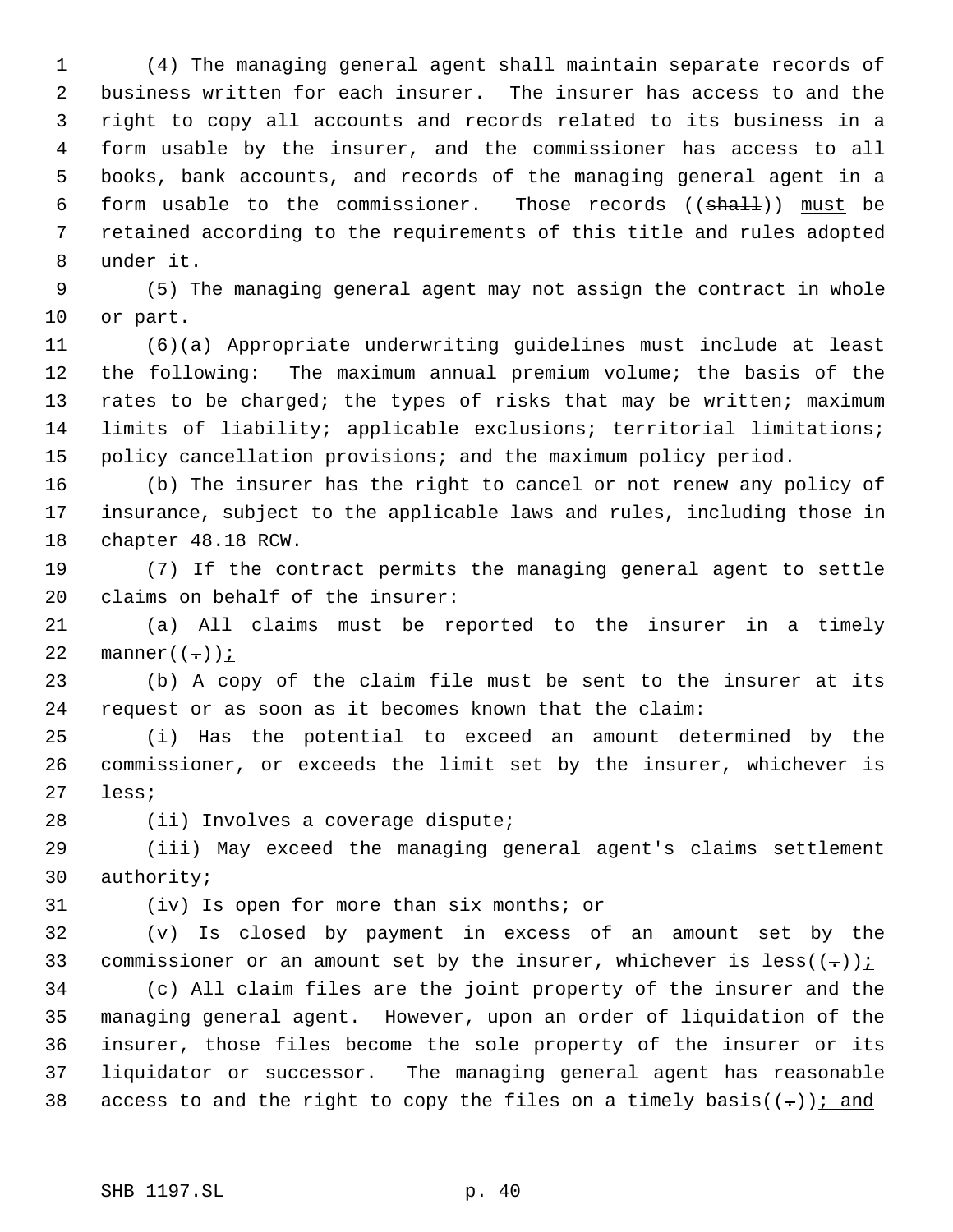(d) Settlement authority granted to the managing general agent may be terminated for cause upon the insurer's written notice to the managing general agent or upon the termination of the contract. The insurer may suspend the managing general agent's settlement authority during the pendency of a dispute regarding the cause for termination.

 (8) ((Where)) When electronic claims files are in existence, the contract must address the timely transmission of the data.

 (9) If the contract provides for a sharing of interim profits by the managing general agent, and the managing general agent has the authority to determine the amount of the interim profits by establishing loss reserves or controlling claim payments or in any 12 other manner, interim profits  $((shall))$  may not be paid to the managing general agent until one year after they are earned for property insurance business and five years after they are earned on casualty business and not until the profits have been verified under RCW 48.98.020.

17 (10) The managing general agent may not:

 (a) Bind reinsurance or retrocessions on behalf of the insurer, except that the managing general agent may bind automatic reinsurance contracts under obligatory automatic agreements if the contract with the insurer contains reinsurance underwriting guidelines including, for both reinsurance assumed and ceded, a list of reinsurers with which the automatic agreements are in effect, the coverages and amounts or percentages that may be reinsured, and commission schedules;

 (b) Commit the insurer to participate in insurance or reinsurance syndicates;

 (c) Use an agent that is not appointed to represent the insurer in accordance with the requirements of chapter 48.17 RCW;

 (d) Without prior approval of the insurer, pay or commit the insurer to pay a claim over a specified amount, net of reinsurance, 31 that ((shall)) may not exceed one percent of the insurer's policyholder surplus as of December 31st of the last-completed calendar year;

 (e) Collect a payment from a reinsurer or commit the insurer to a claim settlement with a reinsurer, without prior approval of the 35 insurer. If prior approval is given, a report ((shall)) must be promptly forwarded to the insurer;

 (f) Permit an agent appointed by it to serve on the insurer's board of directors;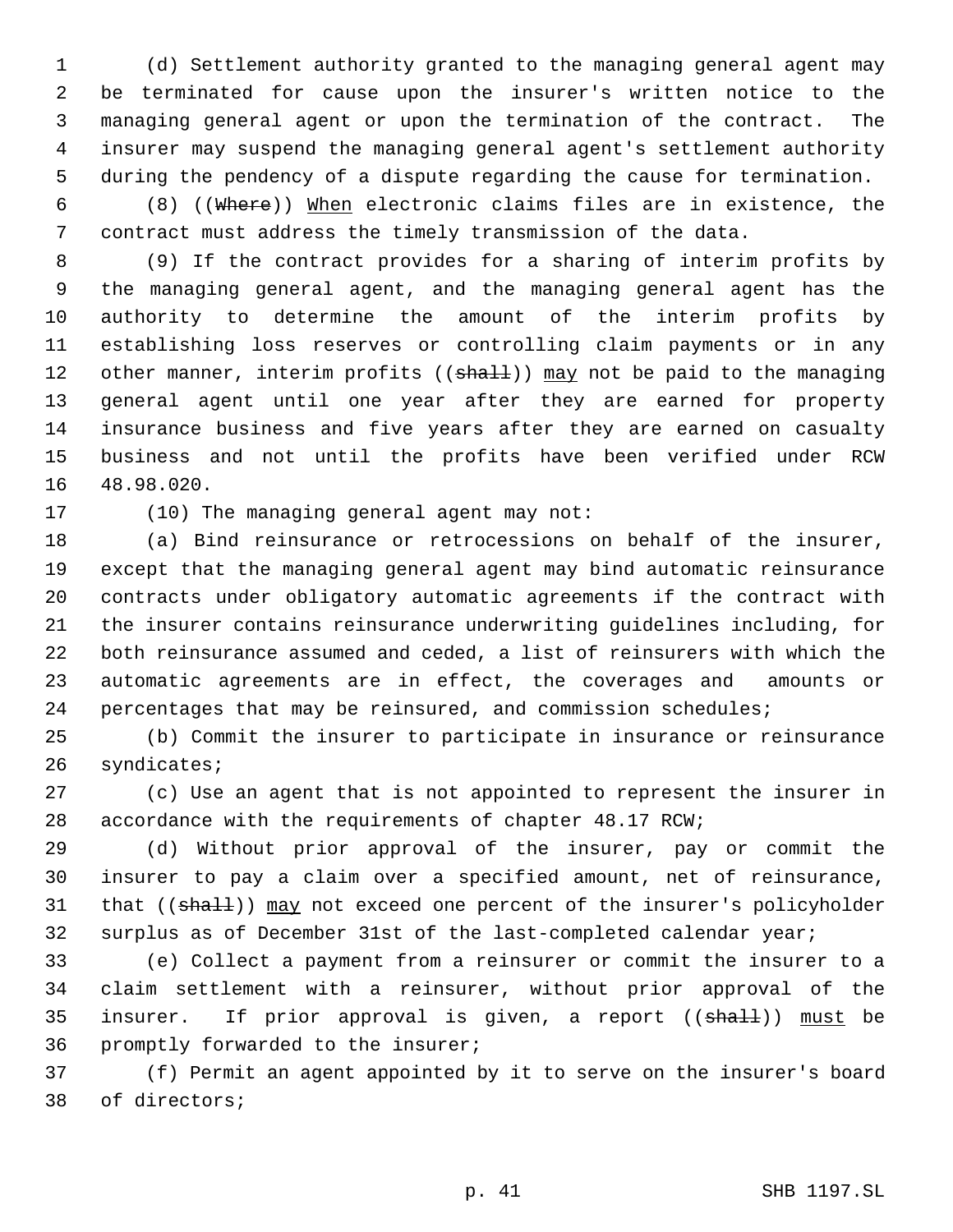(g) Jointly employ an individual who is employed by the insurer; or

(h) Appoint a submanaging general agent.

 **Sec. 33.** RCW 48.110.030 and 1999 c 112 s 4 are each amended to read as follows:

5 (1) A person ((shall)) may not act as, or offer to act as, or hold himself or herself out to be a service contract provider in this state, nor may a service contract be sold to a consumer in this state, unless the service contract provider has a valid registration as a service contract provider issued by the commissioner.

10 (2) Applicants to be a service contract provider ((shall)) must make an application to the commissioner upon a form to be furnished by 12 the commissioner. The application ((shall)) must include or be accompanied by the following information and documents:

 (a) All basic organizational documents of the service contract provider, including any articles of incorporation, articles of association, partnership agreement, trade name certificate, trust agreement, shareholder agreement, bylaws, and other applicable 18 documents, and all amendments to those documents;

 (b) The identities of the service contract provider's executive officer or officers directly responsible for the service contract provider's service contract business, and, if more than fifty percent of the service contract provider's gross revenue is derived from the sale of service contracts, the identities of the service contract provider's directors and stockholders having beneficial ownership of ten percent or more of any class of securities;

 (c) Audited annual financial statements or other financial reports acceptable to the commissioner for the two most recent years which prove that the applicant is solvent and any information the commissioner may require in order to review the current financial condition of the applicant. If the service contract provider is relying on RCW 48.110.050(2) (a) or (c) to assure the faithful performance of its obligations to service contract holders, then the audited financial statements of the service contract provider's parent company may be substituted for the audited financial statements of the service contract provider;

(d) An application fee of two hundred fifty dollars, which shall be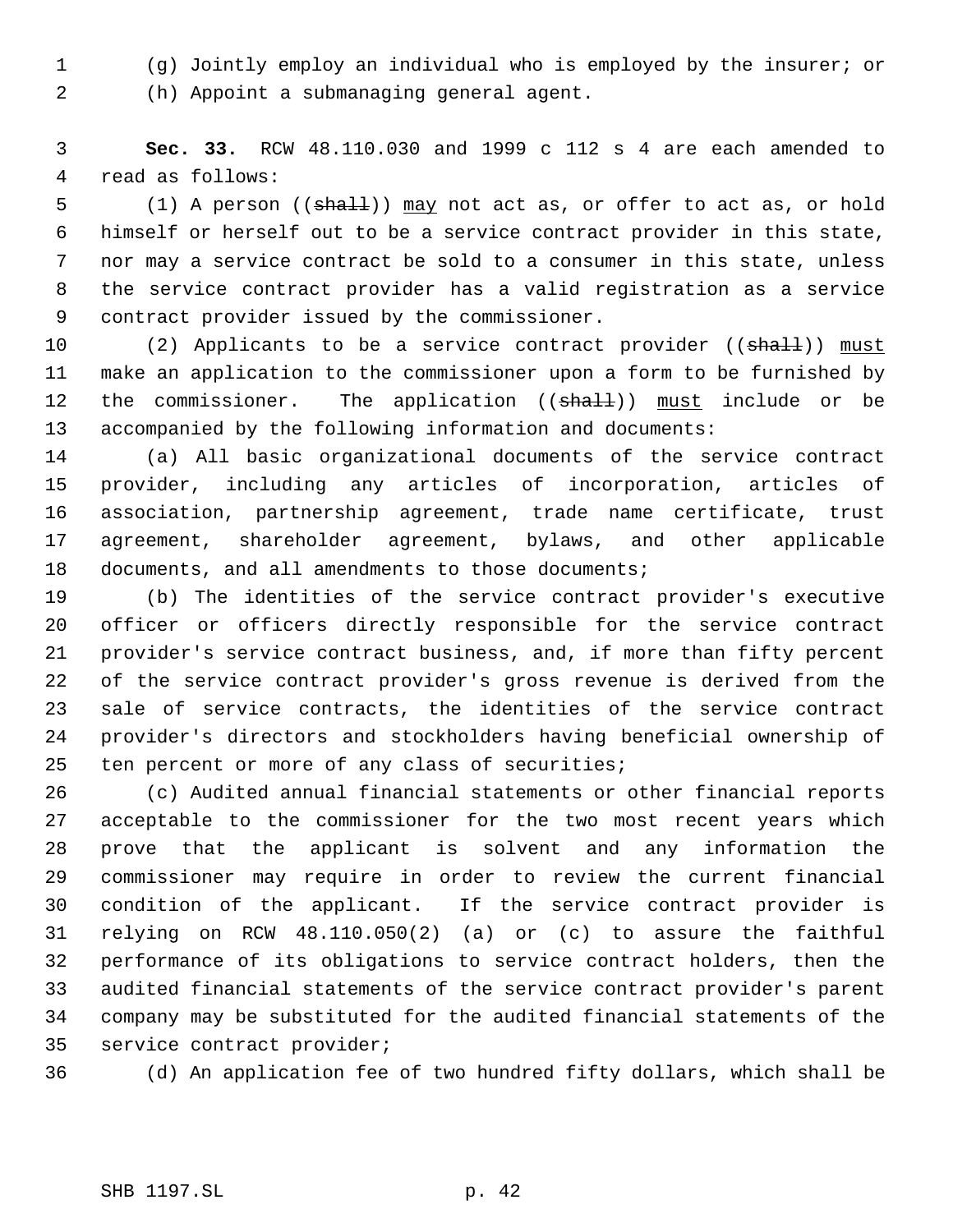1 deposited into the ((insurance commissioner's regulatory account under

2 RCW 48.02.190) general fund; and

(e) Any other pertinent information required by the commissioner.

 (3) The applicant shall appoint the commissioner as its attorney to receive service of legal process in any action, suit, or proceeding in any court. This appointment is irrevocable and shall bind the service contract provider or any successor in interest, shall remain in effect as long as there is in force in this state any contract or any obligation arising therefrom related to residents of this state, and shall be processed in accordance with RCW 48.05.210.

 (4) The commissioner may refuse to issue a registration if the commissioner determines that the service contract provider, or any individual responsible for the conduct of the affairs of the service contract provider under subsection (2)(b) of this section, is not competent, trustworthy, financially responsible, or has had a license as a service contract provider or similar license denied or revoked for cause by any state.

 (5) A registration issued under this section is valid, unless surrendered, suspended, or revoked by the commissioner, or not renewed for so long as the service contract provider continues in business in this state and remains in compliance with this chapter. A registration is subject to renewal annually on the first day of July upon application of the service contract provider and payment of a fee of 24 two hundred dollars, which shall be deposited into the ((insurance 25 commissioner's regulatory account under RCW 48.02.190) general fund. If not so renewed, the registration expires on the June 30th next preceding.

 (6) A service contract provider shall keep current the information required to be disclosed in its registration under this section by reporting all material changes or additions within thirty days after the end of the month in which the change or addition occurs.

 **Sec. 34.** RCW 48.110.040 and 1999 c 112 s 5 are each amended to read as follows:

 (1) Every registered service contract provider that is assuring its faithful performance of its obligations to its service contract holders 36 by complying with RCW 48.110.050(2)(b) ((shall)) must file an annual report for the preceding calendar year with the commissioner on or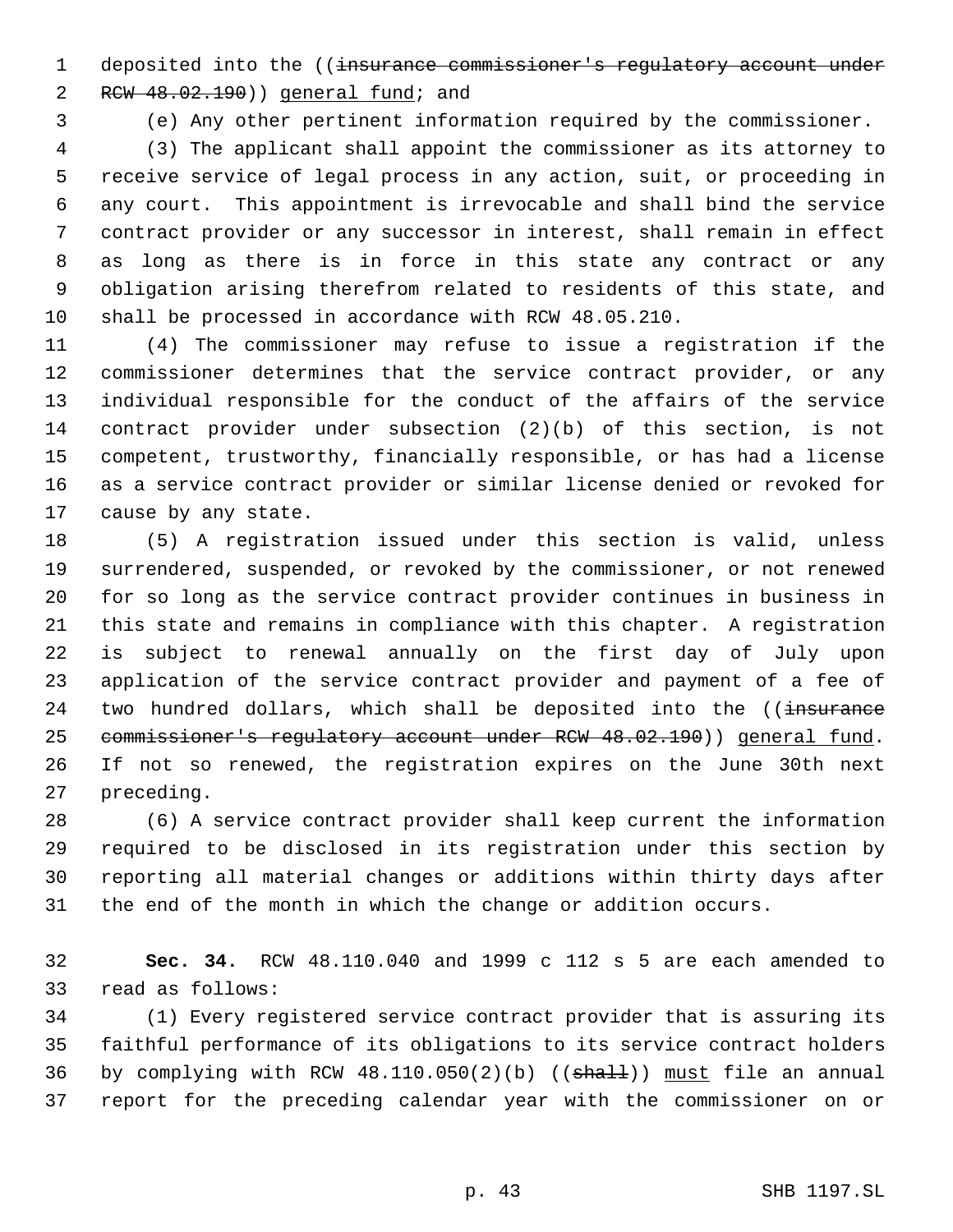before March 1st of each year, or within any extension of time the 2 commissioner for good cause may grant. The report ((shall)) must be in the form and contain those matters as the commissioner prescribes and shall be verified by at least two officers of the service contract provider.

 (2) At the time of filing the report, the service contract provider ((shall)) must pay a filing fee of twenty dollars which shall be 8 deposited into the ((insurance commissioner's regulatory account under 9 RCW 48.02.190) ) general fund.

 (3) As part of any investigation by the commissioner, the commissioner may require a service contract provider to file monthly financial reports whenever, in the commissioner's discretion, there is a need to more closely monitor the financial activities of the service 14 contract provider. Monthly financial statements ((shall)) must be filed in the commissioner's office no later than the twenty-fifth day of the month following the month for which the financial report is 17 being filed. These monthly financial reports ((shall be)) are the internal financial statements of the service contract provider. The monthly financial reports that are filed with the commissioner constitute information that might be damaging to the service contract provider if made available to its competitors, and therefore shall be 22 kept confidential by the commissioner. This information ((shall)) may not be made public or be subject to subpoena, other than by the commissioner and then only for the purpose of enforcement actions taken by the commissioner.

 NEW SECTION. **Sec. 35.** The following acts or parts of acts are each repealed: (1) RCW 48.05.360 (Special surplus requirements for certain combinations) and 1963 c 195 s 9; (2) RCW 48.29.030 (Amount of deposit) and 1957 c 193 s 16 & 1947 c 79 s .29.03; (3) RCW 48.29.060 (Impairment of deposit) and 1947 c 79 s .29.06; (4) RCW 48.29.070 (Levy of execution against deposit) and 1955 c 86 s 14 & 1947 c 79 s .29.07; (5) RCW 48.29.090 (Purpose of deposit) and 1955 c 86 s 16 & 1947 c 79 s .29.09;

(6) RCW 48.29.100 (Termination of deposit) and 1947 c 79 s .29.10;